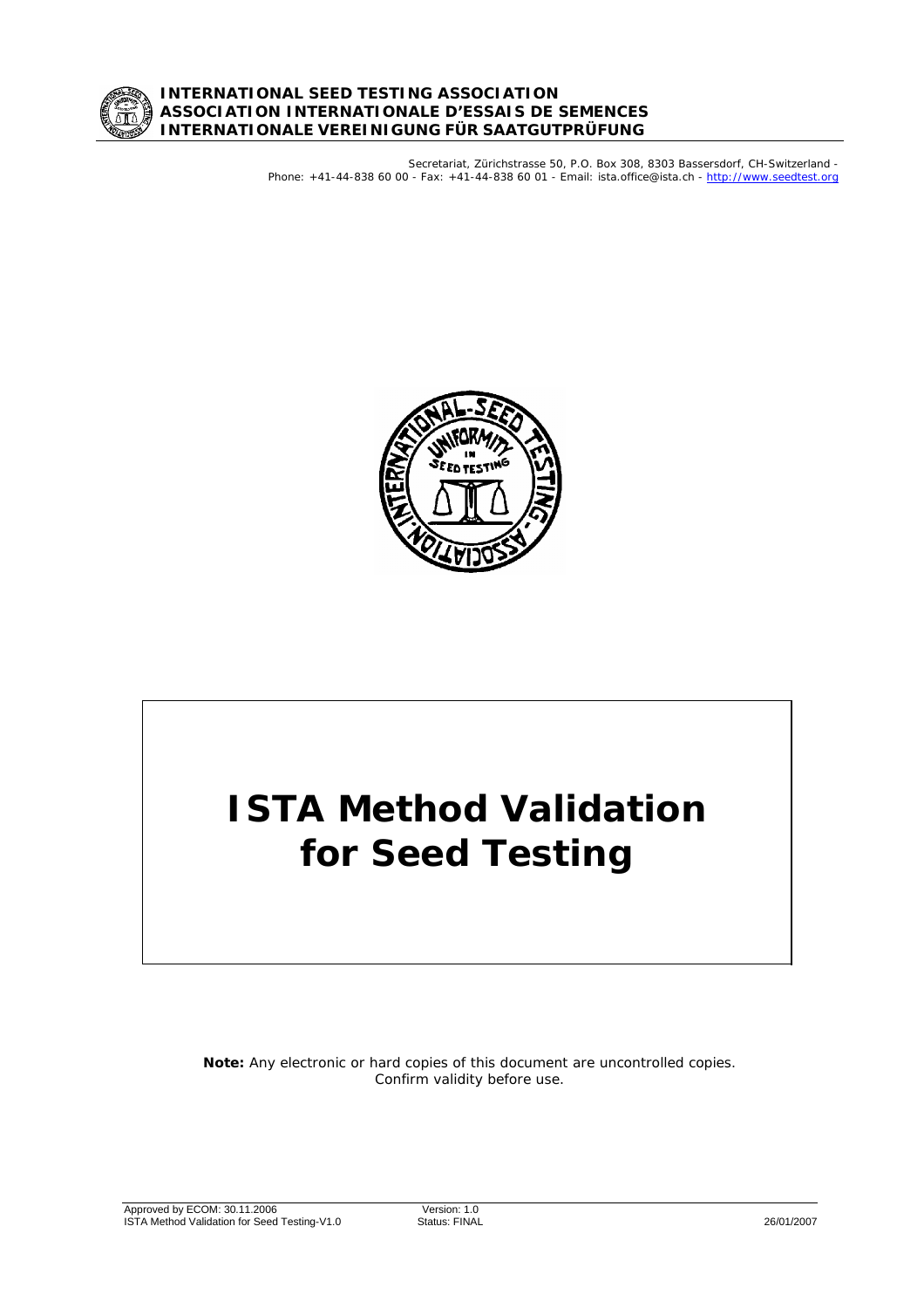## **Acknowledgments**

**The ISTA Method Validation Working Group is grateful to the ISTA Seed Health Committee for permission to use their Handbook of Method Validation as the framework for this publication ISTA Method Validation for Seed Testing**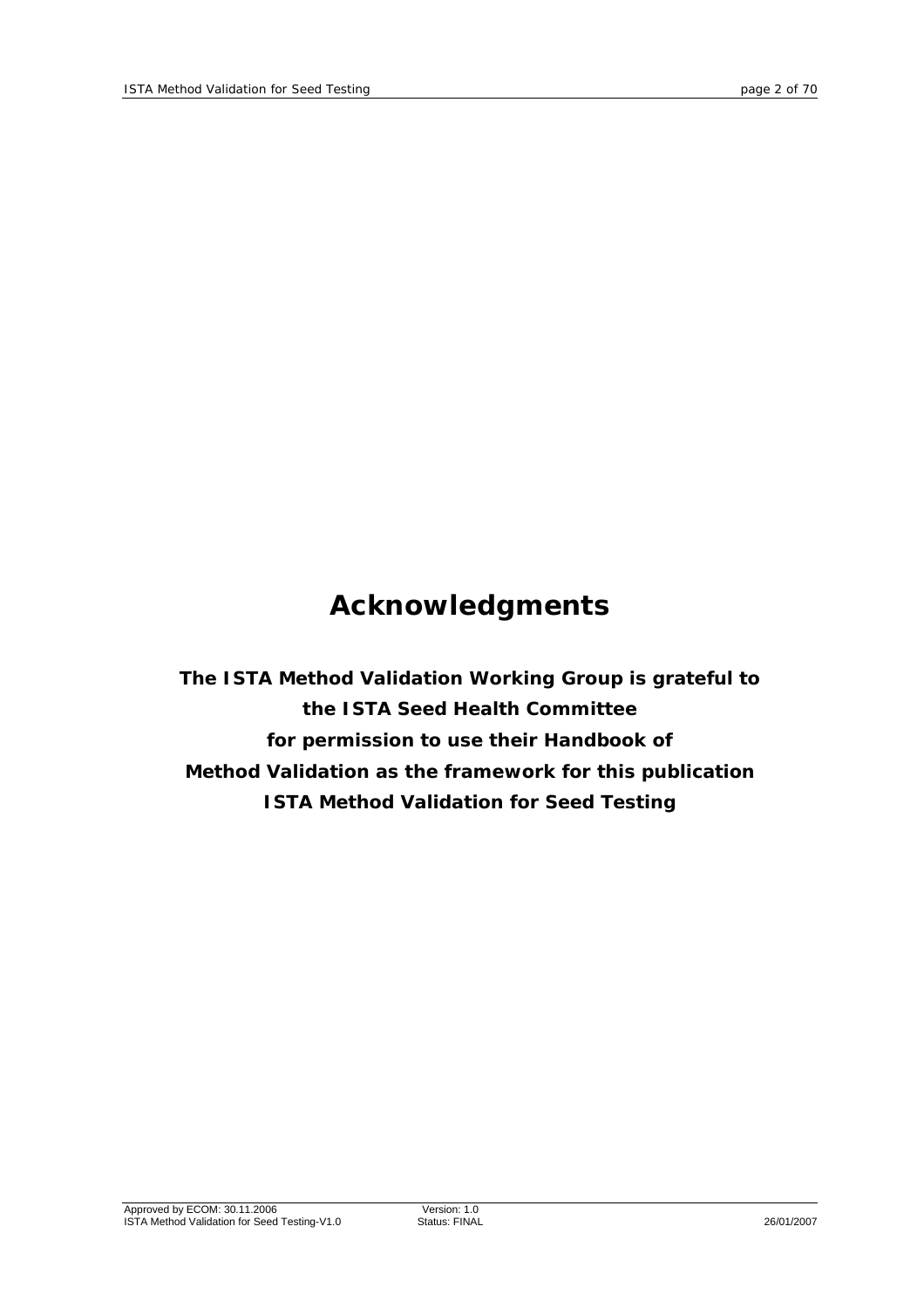# **CONTENTS**

### **1. SCOPE**

- 1.1 Introduction
- 1.2 What is Method Validation?
- 1.3 Why is Method Validation Necessary?
- 1.4 Professional Responsibilities
- 1.5 How Should Methods be Validated?
- 1.6 Method Validation in ISTA

### **2. OBJECTIVES OF THE ISTA METHOD VALIDATION PROGRAMME**

- 2.1 Develop a Validated Test Method for a New Species
- 2.2 Compare Different Methods to Choose a Test Method to Validate
- 2.3 Improve a Validated Test Method(s)
- 2.4 Compare the Present Validated Test Method with a New Method(s)

### **3. COLLABORATIVELY VALIDATED METHODS**

- 3.1 Scope
- 3.2 Purpose
- 3.3 Parties Involved in Collaborative Method Validation and Their **Responsibilities**
- 3.4 Procedure
- 3.5 Related Procedures

### **4. PERFORMANCE VALIDATED METHODS**

- 4.1 Scope
- 4.2 Purpose
- 4.3 Parties Involved in Performance Validation and Their Responsibilities
- 4.4 Procedure Test Kit Methods
- 4.5 Procedure Non-Test Kit Methods
- 4.6 Related Procedures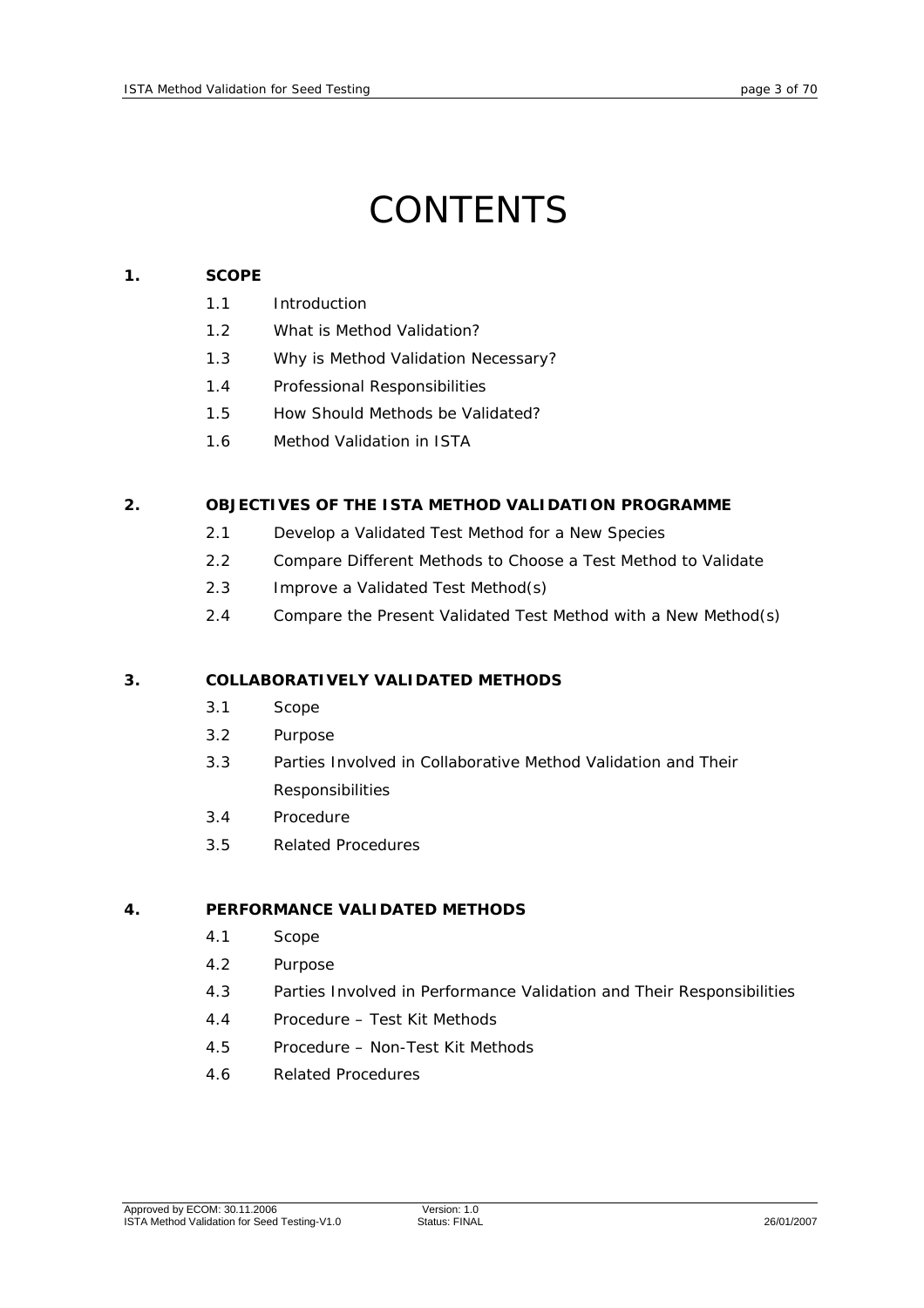### **5. MODIFICATIONS TO ISTA RULES**

- 5.1 Method Modification Categories
- 5.2 Validation Requirements for Method Modifications
- 5.3 Examples of Editorial Changes that Correct or Clarify Language

### **6. VALIDATION OF METHODS FOR TESTING FOR THE PRESENCE OF SPECIFIED TRAITS**

- 6.1 Introduction
- 6.2 Previously Validated Methods
- 6.3 Inter-Laboratory Validation for a New or Modified Method
- 6.4 Single Laboratory Validation for a New or Modified Method

### **APPENDICES**

| Appendix 1: | Statistical Aspects of Method Validation                                                                                 |
|-------------|--------------------------------------------------------------------------------------------------------------------------|
| Appendix 2: | General Procedures for Method Validation                                                                                 |
| Appendix 3: | Instructions to Authors: Preparation of Test Method Descriptions                                                         |
| Appendix 4: | Test Method Validation Application Form                                                                                  |
| Appendix 5: | Instructions for Reviewers: Draft Test Plan                                                                              |
| Appendix 6: | Instructions to Authors: Preparation of Validation Reports for New Test<br>Methods or Revisions to Existing Test Methods |
| Appendix 7: | Instructions for Reviewers: the Validation Report                                                                        |
| Appendix 8: | Performance Validated Test Method Submission Requirements for<br>Other Than Test Kits                                    |

### **GLOSSARY**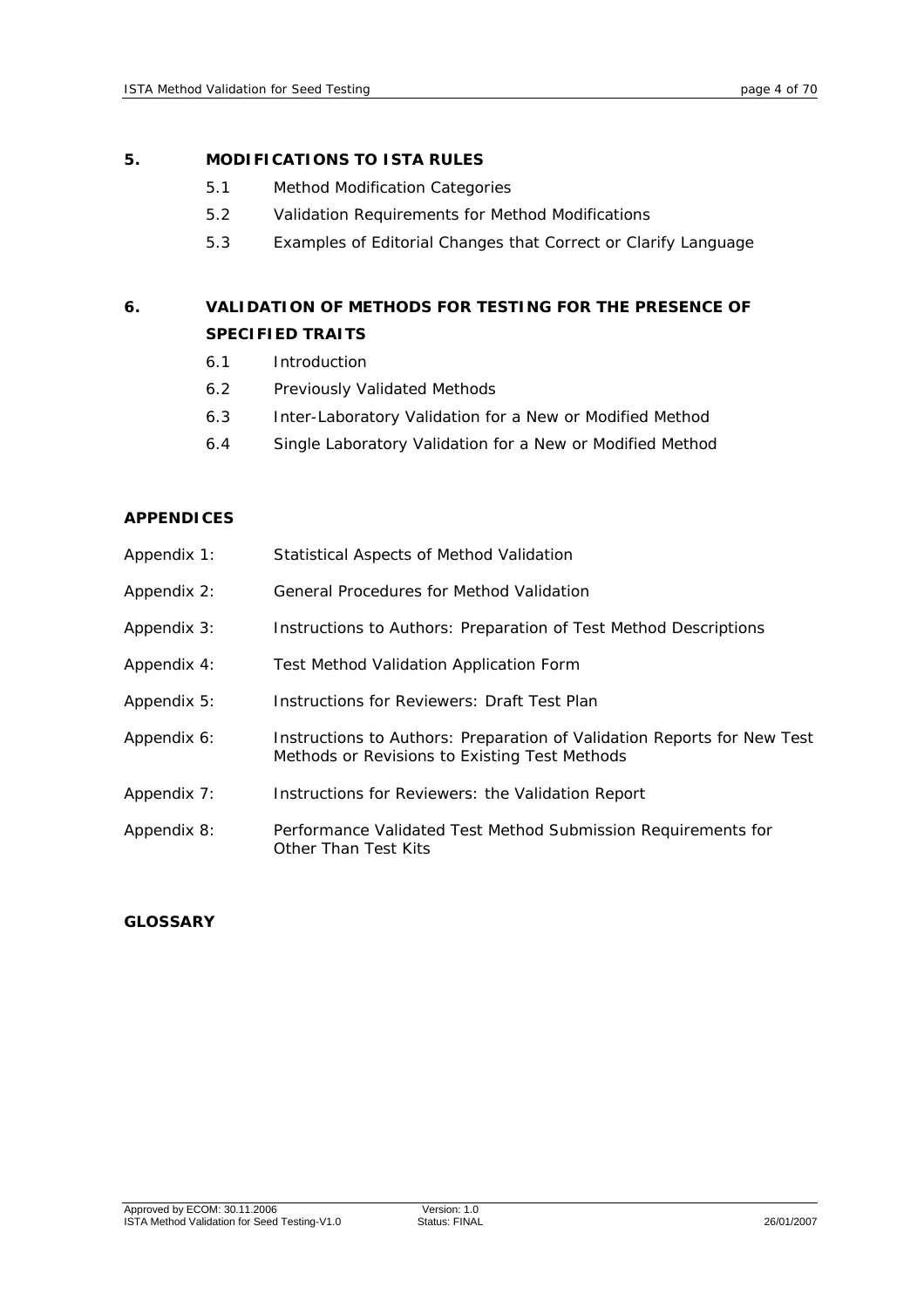### **1. SCOPE**

### **1.1 Introduction**

ISTA, as an international organisation, has a goal of uniformity in seed testing. The need for seed testing methods that are reliable and reproducible among member laboratories is therefore a basic need for ISTA; this is achieved through The International Rules for Seed Testing (ISTA Rules). Before being accepted into the ISTA Rules, most test methods have gone through collaborative study among laboratories to ensure that the test procedure gives reliable and reproducible results in accordance with the given specifications of the test method. However, in the past, ISTA has not always had a consistent system for the introduction of seed test methods into the ISTA Rules, the process varying depending on which of ISTA's Technical Committees put forward the Rules Proposal. This problem was first addressed by the ISTA Seed Health Committee, who in 2000 produced their 'Handbook of Method Validation for the Detection of Seed-Borne Pathogens'. In 2002 the ISTA Executive Committee decided that method validation should apply to all seed quality testing, not just tests for seed health.

Much of the information for this Scope section has been sourced from The Eurachem Guide (The Fitness for Purpose of Analytical Methods).

### **1.1.1 Goal of the ISTA method validation programme**

The goal of ISTA's method validation programme is to provide a system which allows the validation of new test methods, the comparison of equivalent test methods, and the maintenance (i.e. review) of existing test methods for the evaluation of seed quality.

### **1.1.2 Good laboratory practice**

The concept of good laboratory practice is based on six principles of analytical practice which, taken together, are considered to constitute best practice. As applied to seed testing the six principles are:

- Seed quality testing should be carried out to satisfy an agreed requirement (i.e. to a defined objective).
- Seed quality testing should be performed using test methods and equipment that have been tested to ensure they are fit for purpose (i.e. validated).
- Staff performing seed quality testing should be both qualified and competent to undertake the task.
- There should be a regular independent assessment of the technical performance of a laboratory.
- · Organisations performing seed quality testing should have well defined quality control and quality assurance procedures.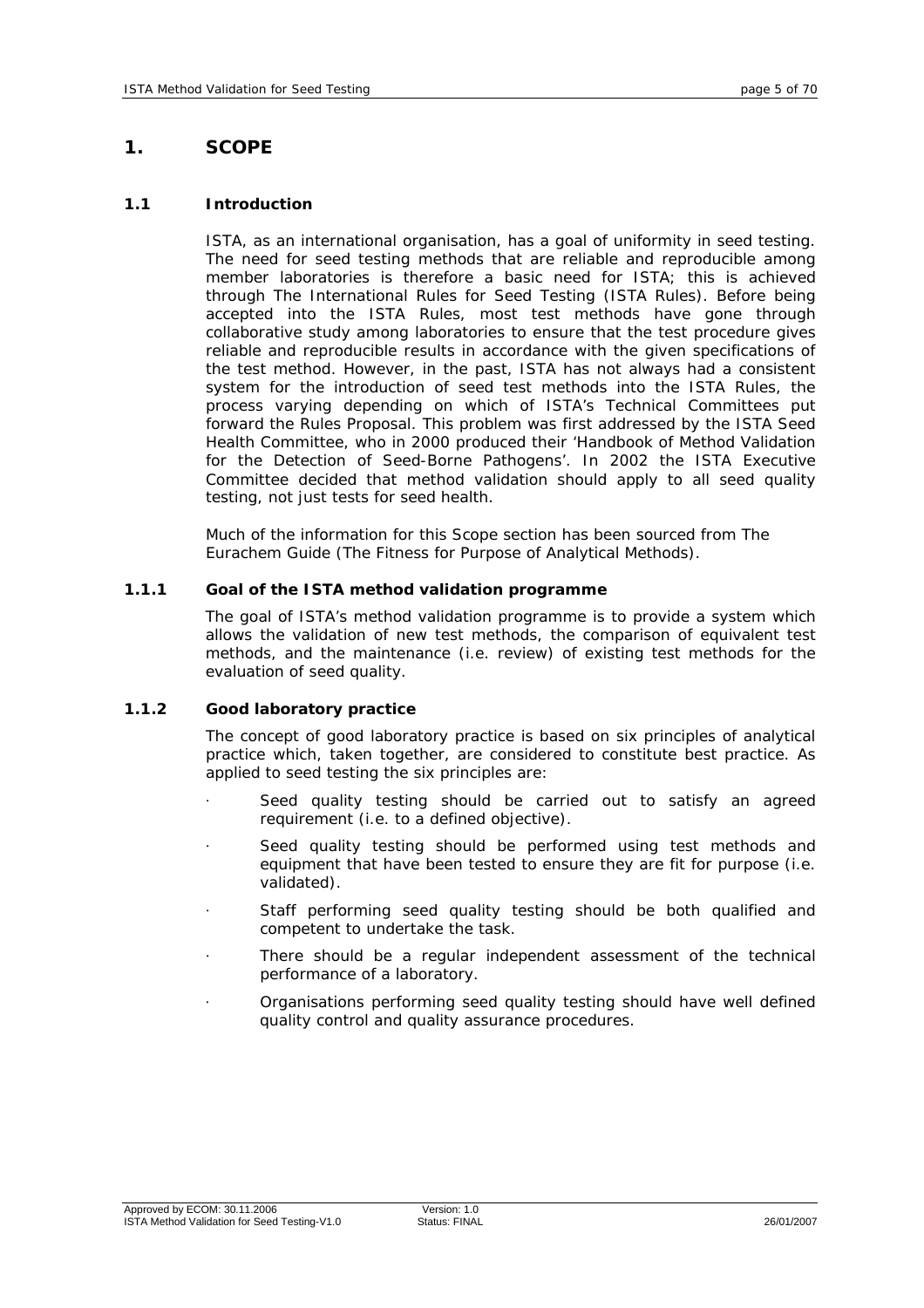### **1.1.3 Purpose**

The purpose of this publication is to:

- Increase readers' understanding of what is involved with method validation and why it is important.
- Provide details of how method validation can be achieved.

This publication is expected to be essential reading for members of ISTA's Technical Committees and for anyone else involved in developing new seed test methods (both ISTA members and non-ISTA members). Others may find it useful as a source of background information. Method Validation involves the collection and analysis of data. An overview of statistical procedures to be followed in analysis of method validation trials is given in Appendix 1.

The most important terms used in this book are defined in the Glossary. ISO and IUPAC definitions have been provided wherever possible.

The next sections of this Scope provide answers to the following questions:

- What is method validation?
- Why is method validation necessary?
- · How should methods be validated?

and outline where method validation fits in the process of inclusion of new or improved test methods into the ISTA Rules.

### **1.2 What is Method Validation?**

Validation is defined by ISO as *'Confirmation by examination and provision of objective evidence that the particular requirements for a specified intended use are fulfilled'*. This can be interpreted for method validation as being the process of defining an analytical requirement, and then confirming that the method under consideration can measure what is required with suitable accuracy. Implicit in this is that it will be necessary to evaluate the method's performance capabilities i.e. accuracy, reproducibility, repeatability.

Method validation is usually considered to be very closely tied to method development. Indeed it is often not possible to determine exactly where method development finishes and validation begins. Many of the method performance parameters that are associated with method validation are in fact usually evaluated, at least approximately, as part of method development.

The ISTA Method Validation Programme therefore:

- · Is a critical examination of a seed quality test to ensure that the description of the method is clear and complete, and that the procedure gives accurate, reproducible and repeatable results in accordance with the given specifications of the test method.
- · Where appropriate, confirms the relationship between the results of a quality test and a practical expression of seed quality.

It is implicit in the method validation process that the studies to determine method performance parameters are carried out using equipment that is within specification, working correctly, and adequately calibrated.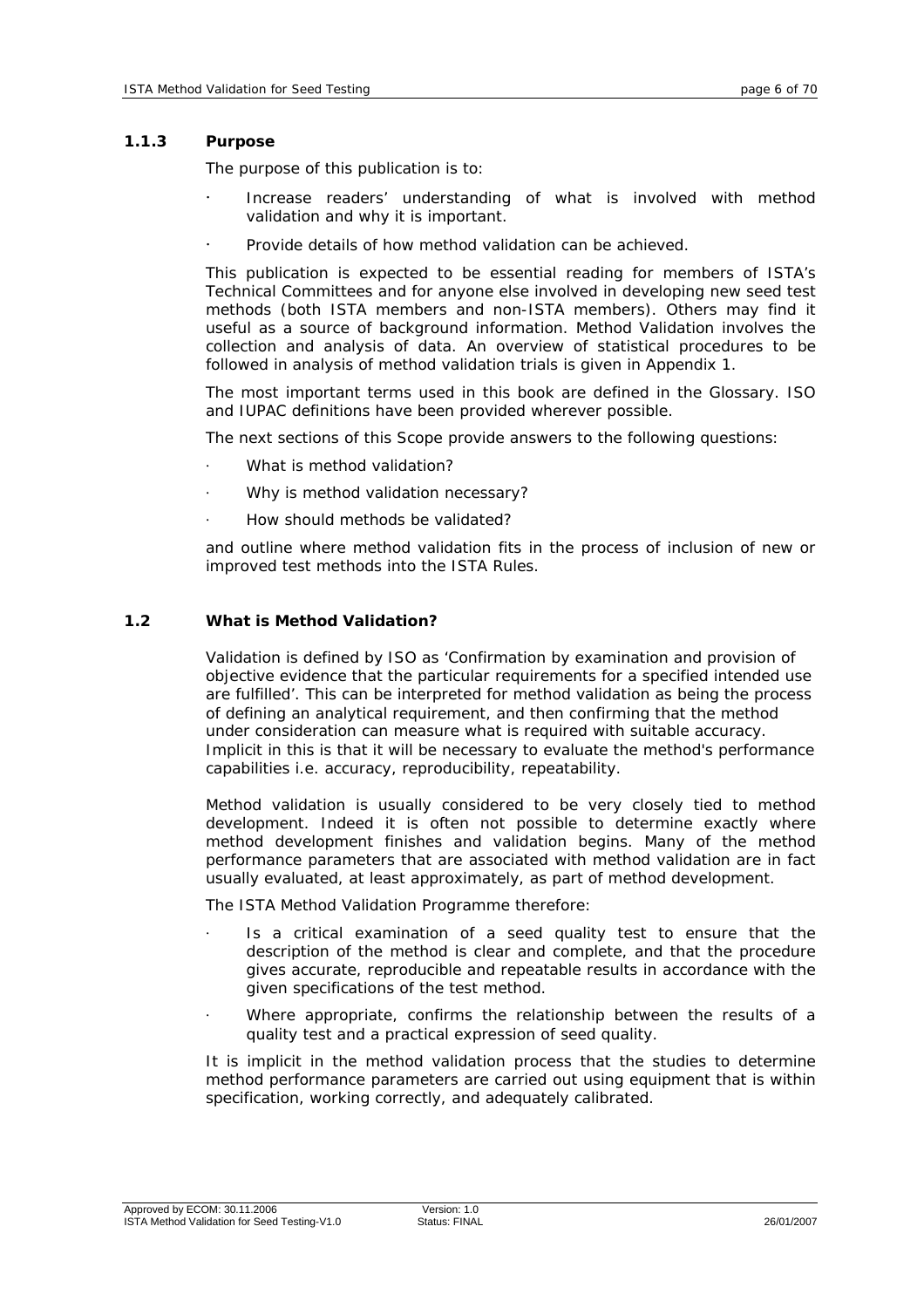### **1.3 Why is Method Validation Necessary?**

Seed quality tests are made every day in laboratories around the world. There are different reasons for making these measurements. For example, as a way of valuing goods for trade purposes; supporting regulatory programmes; checking the quality of seed for planting and/or storage; in-house measure of quality assurance for the seed trade.

There is a cost in carrying out any testing, and important decisions will be made based on the results. For example, tests showing seed to be unfit for purpose may result in legal action and compensation claims. Clearly it is important to determine the correct result and be able to show that it is correct within the achievable and/or acceptable limits of variation.

### **1.4 Professional Responsibilities**

If the result of a test cannot be trusted, then it has little value and the test might as well have not been carried out. When a customer commissions seed quality tests from a laboratory, it is assumed that the laboratory has a degree of expert knowledge that the customer does not have. The customer expects to be able to trust results reported and usually only challenge them when a dispute arises. Thus the laboratory and its staff have a clear responsibility to justify the customer's trust by providing the right answer to the analytical part of the problem, in other words, results that have demonstrable 'fitness for purpose'. Implicit in this is that the tests carried out are appropriate for the analytical part of the problem that the customer wishes solved, and that the final report (which for ISTA is the International Seed Analysis Certificate) presents the analytical data in such a way that the customer can readily understand it and draw appropriate conclusions. Method validation enables analysts completing quality tests to demonstrate that a method is 'fit for purpose'.

For a seed quality test result to be 'fit for purpose' it must be sufficiently reliable and reproducible so that any decision based on it can be taken with confidence. Thus the method performance must be validated and the uncertainty of the result, at a given level of confidence, estimated. Most of the information required to evaluate uncertainty can be obtained during validation of the method. For many of its existing test methods (e.g. germination, purity, other seed determination, vigour), ISTA uses tolerance tables rather than quoting levels of uncertainty. Whenever possible, new ISTA test methods should also use the tolerance table approach.

Regardless of how good a test method is and how skilfully it is used, a seed quality problem can be solved by the analysis of samples only if those samples are appropriate to the problem. Taking appropriate samples is a skilled job. For reporting results on the ISTA Orange International Seed Lot Certificate the ISTA Accreditation Standard requires sampling of seed lots to be under the control of the Accredited Laboratory. When the sampling is not under the control of the laboratory, results of analysis will need to be reported on the basis of the samples as received, and the report should make this distinction clear. ISTA achieves this by requiring such results to be reported on the ISTA Blue International Seed Sample Certificate.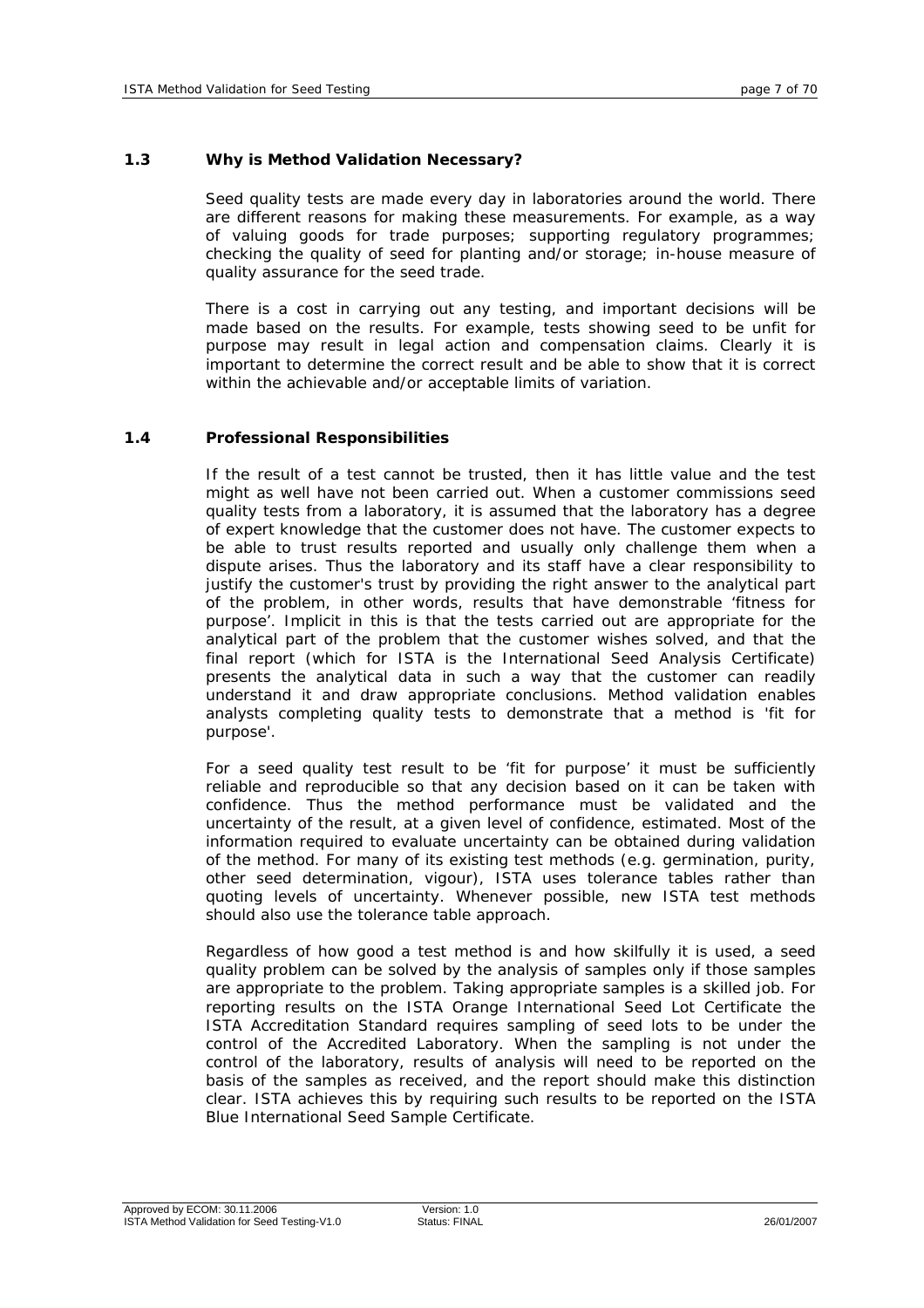### **1.5 How Should Methods be Validated?**

### **1.5.1 Who carries out method validation?**

The ISTA Rules provide laboratories with a large number of already validated methods which have been developed for wide-ranging use as a published standard procedure. Many of these have been through multi-laboratory collaborative studies, and **this is still the preferred way of carrying out the validation within ISTA** (Collaboratively Validated Methods, Table 1). These validation studies are usually organised by an ISTA Technical Committee (see Table 1).

However, the traditional ISTA comparative test can be slow, time consuming and therefore costly, and in some situations may not be required (for example: the addition of a new species to an existing method). In recognition of this, ISTA has introduced its Peer-Validation Programme (Table 1) for the validation of methods by laboratories working with only one or two others in order to improve efficiency and reduce costs, but still maintain an appropriate level of confidence in the validation process. Again these validation studies are usually organised by an ISTA Technical Committee (see Table 1).

### **1.5.2 What degree of validation is required?**

Method validation can be an expensive process and inevitably it may be constrained by time and cost considerations. Starting with a carefully considered analytical specification provides the base on which to plan the validation process. The test organiser (see Table 1) should also take into account any constraints imposed; for example customer requirements, existing experience of the method, and the need for compatibility with other similar methods already in use within a laboratory or used by other laboratories. Some of the parameters may have been determined approximately during the method development stage. Often a particular set of experiments will yield information on several parameters, so with careful planning the effort required to get the necessary information can be minimized. Assistance with deciding what degree of validation is required for a test method will be provided by the relevant ISTA Technical Committee.

### **1.5.3 The analytical specification**

The test organiser should define the performance requirements that a method must have to be suitable for solving the analytical problem. In response to this requirement, the test organiser can arrange the evaluation of existing methods for suitability and, if necessary, develop a new method.

### **1.5.4 Method development**

Method development can take a number of forms. At one extreme, it may simply involve adapting an existing method, making minor changes so that it is suitable for a new application. For example, a method required to detect quality differences in *Glycine max* (soybean) might be adapted from an established method for *Pisum sativum* (peas). These two crops are closely related, their seed structure is similar and the causes of differences in quality are also similar. Thus, it is likely that the same principles of seed quality evaluation can be applied to both species. If, on the other hand, a method is required to determine quality differences in a grass or small-seeded vegetable species, an adaptation of the method for the evaluation of quality in peas may not be the best option and an alternative method may need to be considered/ developed.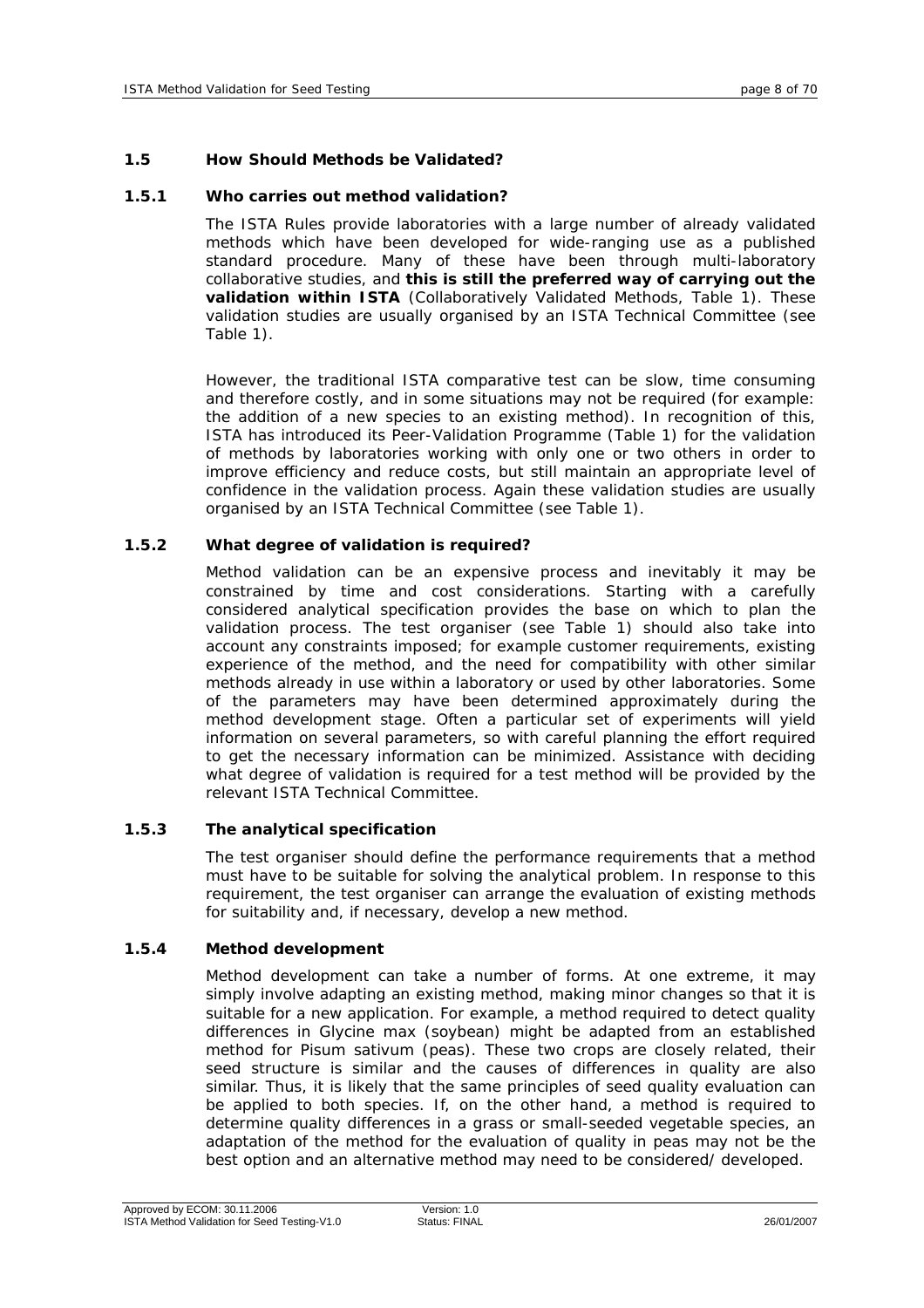At the other extreme, the evaluation of seed quality may start out with a few sketchy ideas and require the expertise and experience of analysts/researchers to devise a suitable method. This may involve significant innovation based on novel exploitation of known characteristics of the species and the causes of quality differences. This clearly involves a great deal more work, and initially at least, a degree of doubt as to whether the final method will be successful. It is not infrequent for method development to involve working on a number of different ideas simultaneously and eventually choosing one which best meets the requirements.

For both situations the iterative process of development and evaluation continues until the method is deemed capable of meeting the analytical requirement and can start to provide test data. The process then becomes one of evaluating the test performance and confirming that the method is suitable, i.e. method validation.

### **1.6 Method Validation in ISTA**

The outcomes of the ISTA Method Validation Programme are new or improved test methods accepted for inclusion in the ISTA Rules. The Programme has one major category of method validation, Collaboratively Validated Methods (which may be either Multi-Laboratory Validated Test Methods or Peer Validated Test Methods), and a minor category, Performance Validated Test Methods, for use in special circumstances. Descriptions of each category can be found in Table 1.

Regardless of category there is a five-step process before publication of a validated method in the ISTA Rules:

- 1. Method selection and development.
- 2. Validation through comparative testing.
- 3. Review of comparative test results and preparation of a Method Validation Report.
- 4. Approval of validation status by the ISTA Technical Committee and preparation of a Rules Proposal for the method.
- 5. Final acceptance by the ISTA Membership which will allow publication of the validated method in the ISTA Rules.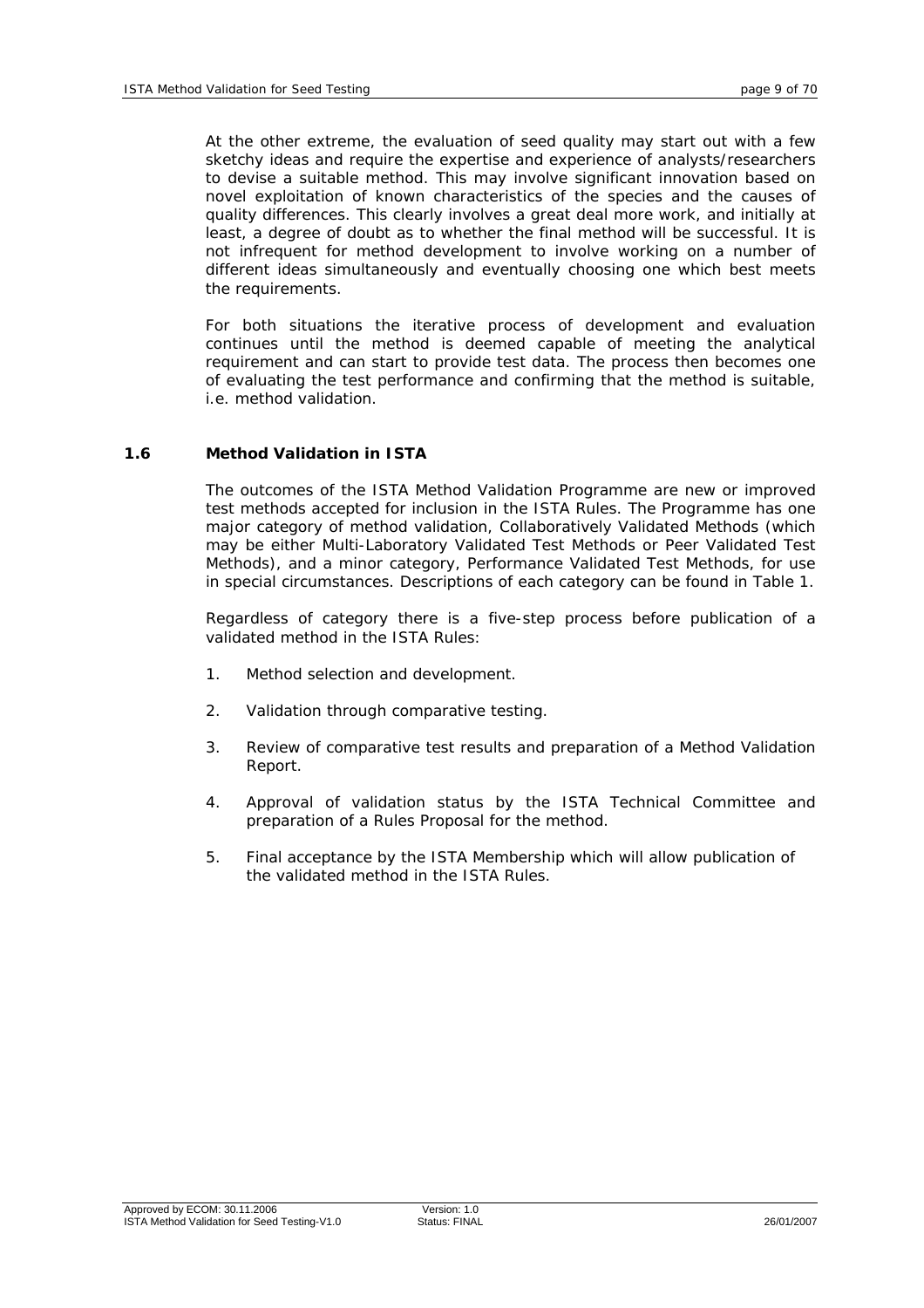| Table 1. Summary of requirements for collaborative and performance validation of seed |
|---------------------------------------------------------------------------------------|
| quality test methods.                                                                 |

| Programme                                                  | <b>Collaboratively Validated Methods</b>                                                                                                                                                                                                                                                                                                                                                                 |                                                                                                                                                                                                                                                                                                                                                     |                                                                                                                                                                                                                                                                                                                                                                                                                                       |
|------------------------------------------------------------|----------------------------------------------------------------------------------------------------------------------------------------------------------------------------------------------------------------------------------------------------------------------------------------------------------------------------------------------------------------------------------------------------------|-----------------------------------------------------------------------------------------------------------------------------------------------------------------------------------------------------------------------------------------------------------------------------------------------------------------------------------------------------|---------------------------------------------------------------------------------------------------------------------------------------------------------------------------------------------------------------------------------------------------------------------------------------------------------------------------------------------------------------------------------------------------------------------------------------|
| <b>Guidelines</b>                                          | <b>Multi-laboratory Validated Test</b><br><b>Methods</b>                                                                                                                                                                                                                                                                                                                                                 | <b>Peer Validated Test Methods</b>                                                                                                                                                                                                                                                                                                                  | <b>Performance Validated Test</b><br>$Methods^1$                                                                                                                                                                                                                                                                                                                                                                                      |
| Objective                                                  | Multi-laboratory characterisation of<br>test method performance                                                                                                                                                                                                                                                                                                                                          | Verification of test method performance<br>by peer laboratories                                                                                                                                                                                                                                                                                     | Verification of performance<br>claims of test method                                                                                                                                                                                                                                                                                                                                                                                  |
| Laboratory<br>Requirements <sup>2</sup>                    | 6-8 collaborating laboratories<br>chosen by the test organiser                                                                                                                                                                                                                                                                                                                                           | Minimum of two collaborating<br>laboratories chosen by the test<br>organiser <sup>3</sup>                                                                                                                                                                                                                                                           | Minimum of one laboratory<br>approved by the Technical<br>Committee                                                                                                                                                                                                                                                                                                                                                                   |
| Sample<br><b>Requirements</b>                              | Preferably six samples<br>representing three levels of the<br>quality_component being<br>assessed <sup>4</sup>                                                                                                                                                                                                                                                                                           | Sample number determined by<br>performance claims but should include<br>samples of known characteristics<br>chosen by test organiser. Could be<br>similar to Multi-laboratory Validated<br><b>Methods</b>                                                                                                                                           | Sample number determined by<br>performance claims. Could be<br>similar to Collaboratively<br><b>Validated Methods</b>                                                                                                                                                                                                                                                                                                                 |
| Sponsor <sup>5</sup>                                       | Method developer/promoter                                                                                                                                                                                                                                                                                                                                                                                | Any method developer                                                                                                                                                                                                                                                                                                                                | Manufacturer / Method<br>developer                                                                                                                                                                                                                                                                                                                                                                                                    |
| Test Organiser <sup>6</sup>                                | Approved or appointed by the<br><b>Technical Committee</b>                                                                                                                                                                                                                                                                                                                                               | Approved or appointed by the Technical<br>Committee                                                                                                                                                                                                                                                                                                 | Approved or appointed by the<br><b>Technical Committee</b>                                                                                                                                                                                                                                                                                                                                                                            |
| Reviewers <sup>7</sup>                                     | Chosen and appointed by the<br>relevant Technical Committee and<br>Statistics Committee.                                                                                                                                                                                                                                                                                                                 | Chosen and appointed by the relevant<br><b>Technical Committee and Statistics</b><br>Committee.                                                                                                                                                                                                                                                     | Chosen and appointed by the<br><b>Technical Committee.</b>                                                                                                                                                                                                                                                                                                                                                                            |
| <b>Main Steps</b><br><b>Information</b><br><b>Reviewed</b> | (1) Method development and in-<br>house data development (may<br>include pre-collaborative studies).<br>(2) Multi-laboratory study design<br>(test plan)<br>(3) Multi-laboratory collaborative<br>study.<br>(4) Study analysis and method<br>validation report<br>(5) Adoption<br>(6) Publication<br>Information must include intra-<br>laboratory (within) repeatability;<br>inter-laboratory (between) | (1) Method development and in-house<br>data development.<br>(2) Peer-laboratory test protocol<br>(3) Peer-laboratory verification<br>(4) Study analysis and method<br>validation report<br>(5) Adoption<br>(6) Publication<br>Information must include intra-<br>laboratory (within) repeatability; inter-<br>laboratory (between) reproducibility; | (1) Method development and<br>in-house data development<br>(2) Independent-laboratory<br>study design (test plan)<br>(3) Independent-laboratory<br>collaborative study<br>(4) Study analysis and method<br>validation report.<br>(5) Package insert review (for<br>proprietary test kits)<br>(6) Adoption<br>(7) Publication<br>Information must include intra-<br>laboratory (within) repeatability;<br>may include inter-laboratory |
|                                                            | reproducibility; and comparison to<br>existing methods where such<br>methods exist.                                                                                                                                                                                                                                                                                                                      | and comparison to existing methods<br>where such methods exist.                                                                                                                                                                                                                                                                                     | (between) reproducibility; and<br>comparison to existing<br>methods where such methods<br>exist.                                                                                                                                                                                                                                                                                                                                      |
| <b>Status</b> <sup>8</sup>                                 | (1) Accepted by the relevant<br>Technical Committee: Validated<br>Method.<br>(2) Accepted by ISTA Membership<br>vote: ISTA Official Method.                                                                                                                                                                                                                                                              | (1) Accepted by the relevant Technical<br>Committee: Validated Method.<br>(2) Accepted by ISTA Membership vote:<br><b>ISTA Official Method.</b>                                                                                                                                                                                                     | (1) Accepted by the relevant<br>Technical Committee <sup>9</sup> :<br><b>Validated Method.</b><br>(2) Accepted by ISTA<br>Membership vote: ISTA<br><b>Official Method.</b>                                                                                                                                                                                                                                                            |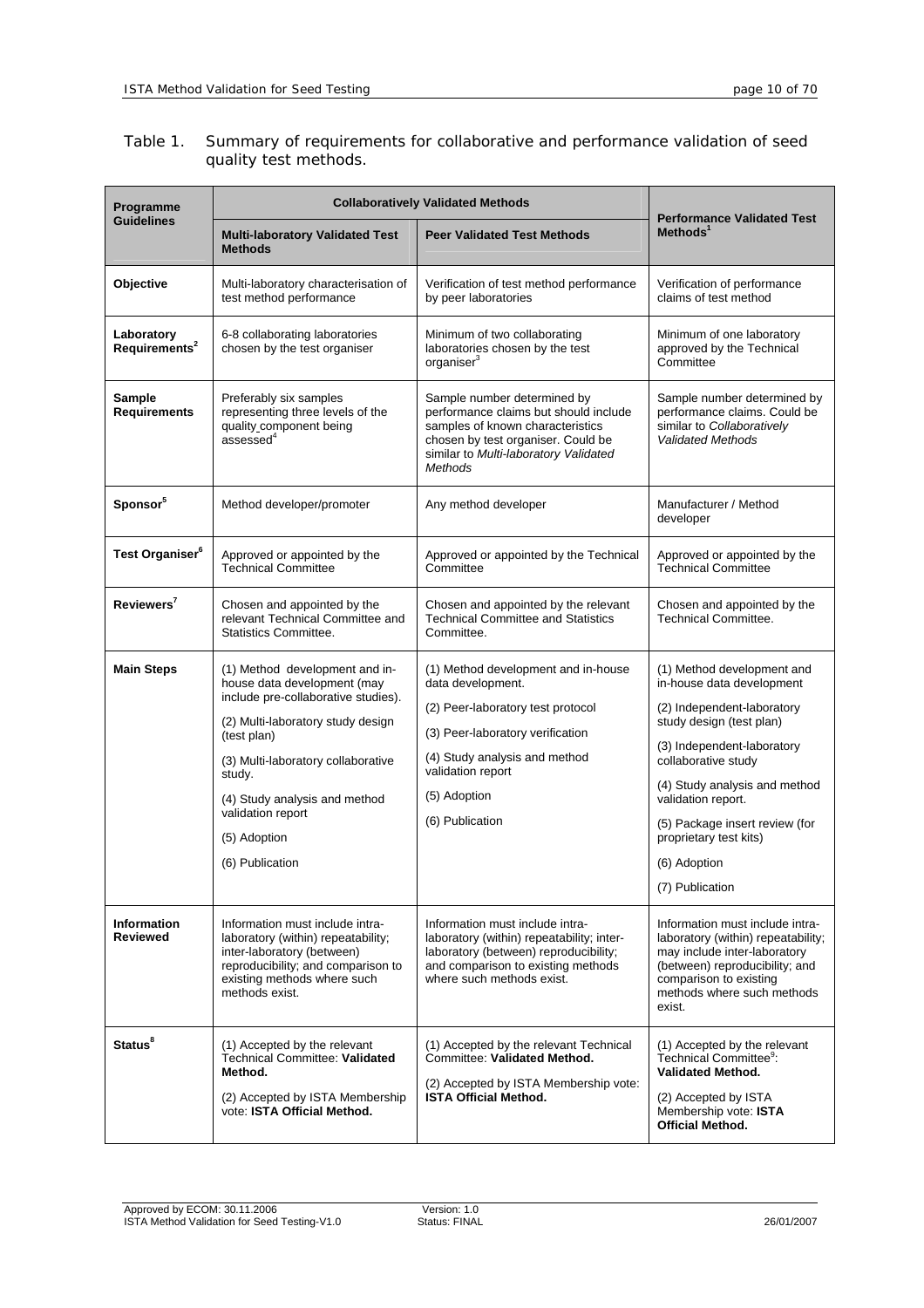| <b>Publication</b>          | (1) Publication of test report in                         | (1) Publication of test report in Seed              | (1) Publication of test report in                                                                                                                            |
|-----------------------------|-----------------------------------------------------------|-----------------------------------------------------|--------------------------------------------------------------------------------------------------------------------------------------------------------------|
|                             | Seed Testing Validation Reports                           | Testing Validation Reports (Online and              | Seed Testing Validation                                                                                                                                      |
|                             | (Online and hard copy)                                    | hard copy)                                          | Reports (Online and hard copy)                                                                                                                               |
|                             | (2) ISTA Rules                                            | (2) ISTA Rules                                      | (2) ISTA Rules                                                                                                                                               |
| Review Period <sup>10</sup> | Review period determined by<br><b>Technical Committee</b> | Review period determined by Technical<br>Committee' | Review period determined by<br><b>Technical Committee (test kit</b><br>manufacturers are required to<br>inform ISTA if changes are<br>made to the test kit). |

### **Table 1 notes:**

- 1. Performance Validated Test Methods
	- These test methods include proprietary test kits (e.g. for seed health testing).
- 2. Criteria for Participating Laboratories
	- Only laboratories experienced in the related seed testing area, or applying specific techniques to be evaluated, should be invited to participate in the validation programme.
	- Participating laboratories must have the skilled personnel, appropriate facilities and equipment for performing the test under evaluation.
	- Participating laboratories must understand and accept their obligations in participating in the validation programme
	- In cases where there is some doubt as to the ability of a laboratory to perform the test a *pre-test* may be used. Based on the results of the pre-test the organiser will decide which laboratories can be involved in the validation programme.
- 3. Peer Validation
	- Peer validation provides a means of including test methods which the relevant Technical Committee has decided do not require a full multi-laboratory study.
- 4. Samples
	- Whenever possible seed of commonly traded quality with respect to the attribute under study should be used in method validation tests. Samples must have a stable level of the quality attribute detectable by the test under evaluation after transport to the participants.
	- Under some circumstances seed may be amended to produce the desired quality attributes for study.
- 5. Sponsor
	- It is anticipated that most method sponsors will be ISTA Technical Committees or staff of ISTA Member Laboratories. However the ISTA Method Validation Programme is also open to non-ISTA members who may also submit a method for validation.
- 6. Test Organiser
	- A test organiser is any person approved or appointed by the Technical Committee to develop and organise the validation. This person may also be a member of the Technical Committee, or the test sponsor.
- 7. Reviewers
	- Reviewers are appointed by the relevant ISTA Technical Committee which may seek advice on suitable technical reviewers from the sponsor or Test Organiser. One of the three reviewers is nominated by the ISTA Statistics Committee.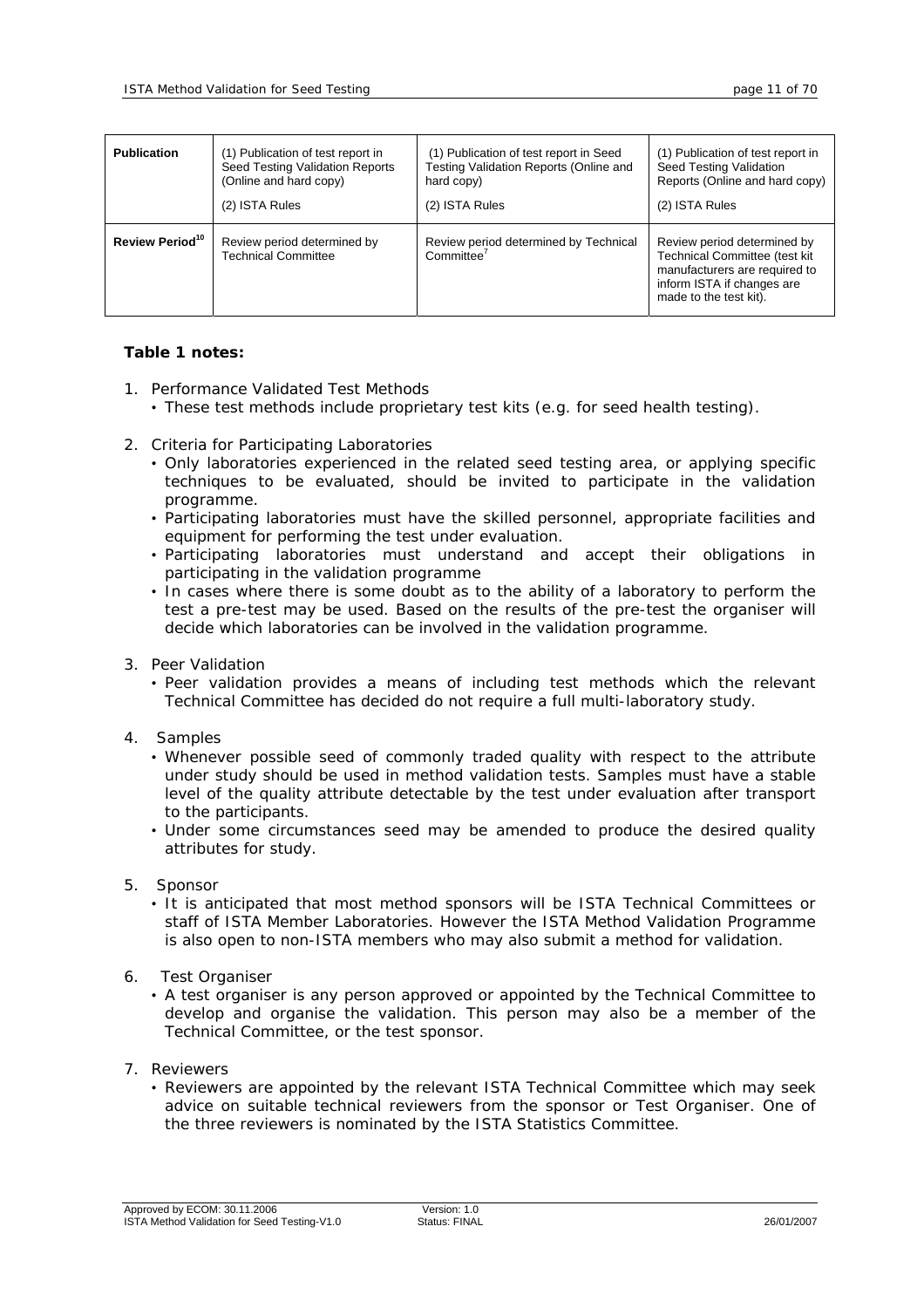- Technical reviewers may be:
	- persons known to be working in the subject area
	- persons who have published on a similar topic
	- authors cited in the submission bibliography
	- collaborators acknowledged in studies of similar topics
	- **not** a member of a laboratory participating in the test evaluation or of the organization the laboratory is a part of.

### 8. Status

- Upon acceptance by the relevant ISTA Technical Committee, a method is considered Validated. Any validated method may then be proposed for inclusion in the ISTA Rules and must be accepted by a vote of the ISTA Membership before being published in the ISTA Rules.
- 9. Performance Validated Test Methods for 'in-house' use
	- Not all test methods validated in this category may be intended for publication in the ISTA Rules. (refer to Section 6 of this book).
- 10.Review
	- Once included in the ISTA Rules, each validated method will be subject to review after a time period determined by the relevant Technical committee. A reviewer will be appointed by the ISTA Technical Committee. The reviewer will advise the Technical Committee of any modifications required to the published test method, addressed under the following categories:
		- editorial
		- minor changes
		- method extension
		- species addition
		- procedure modification
		- substantive revision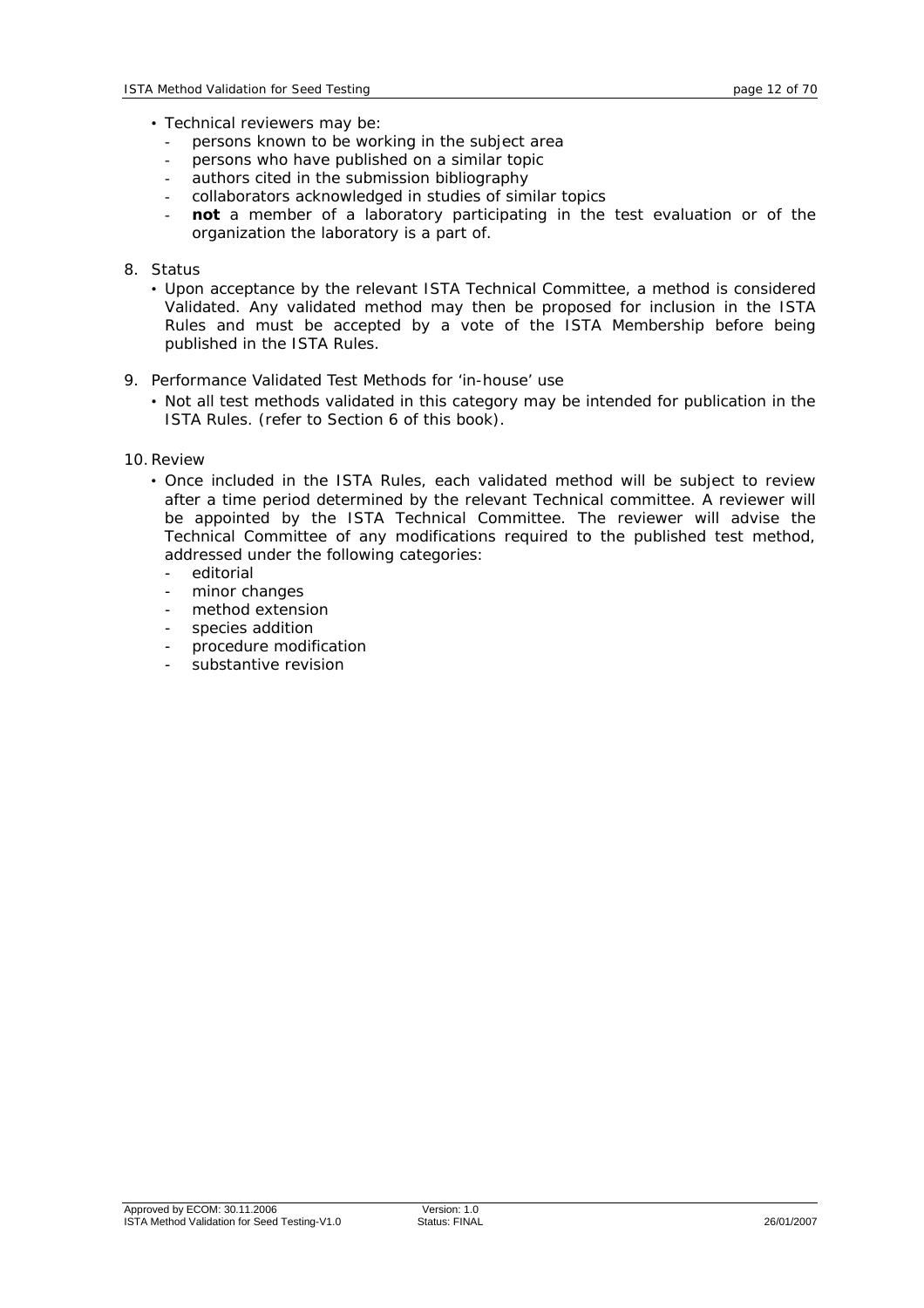### **2. OBJECTIVES OF THE ISTA METHOD VALIDATION PROGRAMME**

As outlined in Table 1, test methods can be validated by collaborative multilaboratory validation, peer validation or test performance validation, depending on the individual method and its intended use. The appropriate procedure can be used to:

### **2.1 Develop a Validated Test Method for a Species**

**Situation:** No validated test method is available. A new test method is developed, or there is one in common use but not well defined or described.

**Objective:** To document that the method is reproducible and repeatable. A limited number of elements of the test method may be varied to determine the optimum procedure.

 **Result:** A validated seed test method.

### **2.2 Compare Different Methods to Choose a Test Method to Validate**

 **Situation:** No validated test method is available but more than one test method is in common use. These test methods are not uniformly described or may not be fully developed, have not been subjected to peer review or published in an international scientific journal.

**Objective:** To compare the different test methods and to decide, on the basis of results of the comparative test, which test methods may be adopted as validated test methods. In these comparative tests a limited number of elements of the test methods can be varied to determine the optimum procedure.

 **Result:** A validated seed test method.

### **2.3 Improve a Validated Test Method(s)**

**Situation:** One or more test methods are already included in the ISTA Rules. As a result of new developments, elements of these methods should be changed to improve the test method.

 **Objective:** To test whether new developments can be incorporated into the existing test method(s) in such a way that it/they are still reproducible and repeatable.

 **Result:** A validated seed test method that utilizes the latest developments leading to improved performance and usability of the test method.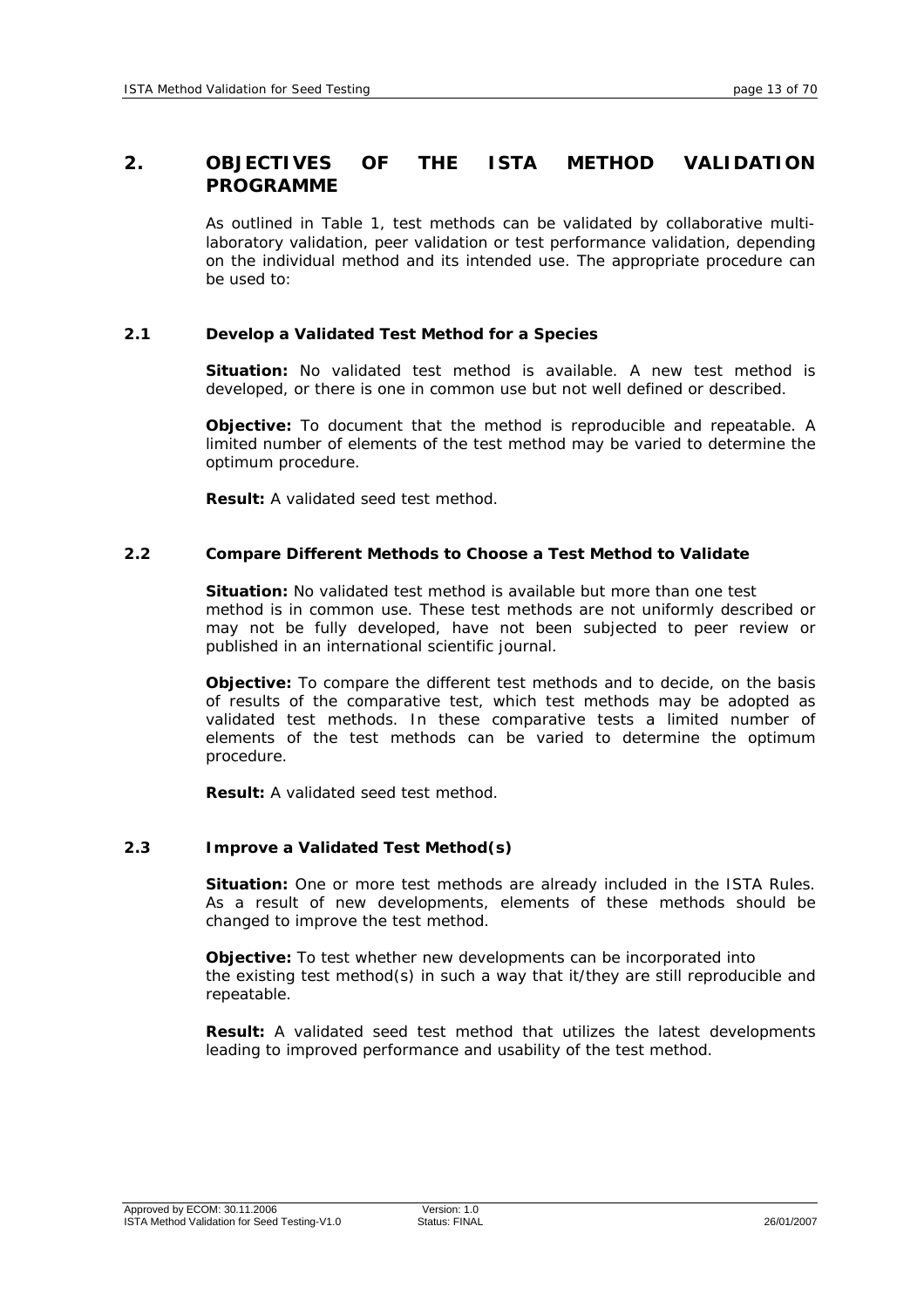### **2.4 Compare the Present Validated Test Method with a New Method(s)**

**Situation:** A new technique has been developed for the identification of differences in seed quality. The introduction of the new technique can improve the identification of quality differences. This may include not only the reliability of the identification of quality differences, but also aspects of the test such as cost and time to perform the test.

 **Objective:** To compare the new technique with the present test method and, when it is equivalent or better than the present test method, to introduce the new technique as the validated test method.

 **Result:** The new seed test method as the validated test method because it outperformed the previous test method in terms of one or more of reliability, reproducibility, performance and test costs.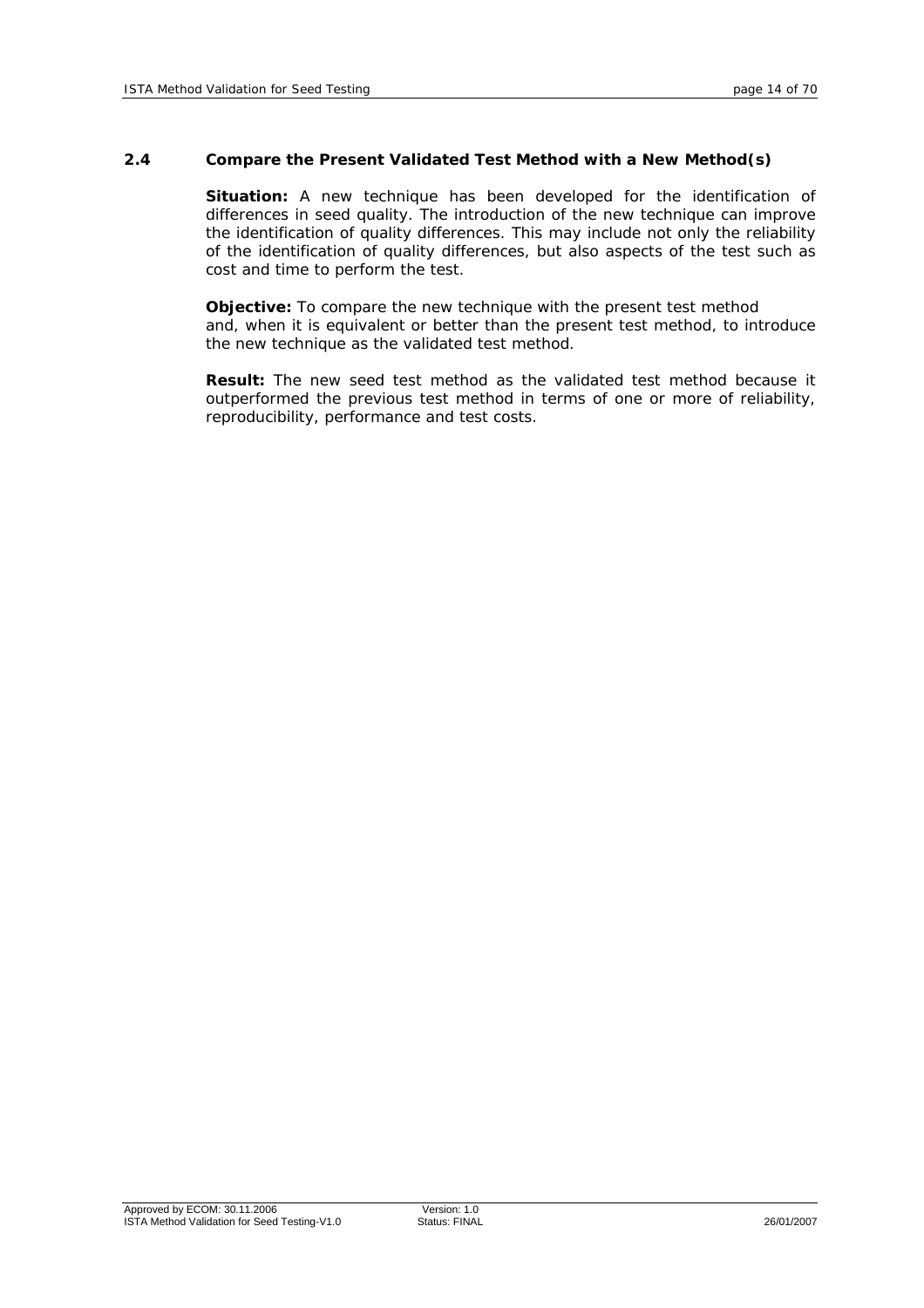### **3. COLLABORATIVELY VALIDATED METHODS**

### **3.1 Scope**

- 3.1.1 There are two stages in the validation of seed quality testing methods:
	- Establishment of acceptable performance parameters within a single laboratory.
	- Demonstration of acceptable performance in an inter-laboratory collaborative study (multi-laboratory or peer validation).

Completion of the second stage confers confidence in the performance of the test method and the results produced in different laboratories.

While ISTA prefers multi-laboratory validation, there is sometimes a need for peer validation (see 1.5.1 and Table 1) whereby the collaborative study is conducted with a minimum of two other laboratories.

- 3.1.2 The scope of seed test methods suitable for submission includes:
	- New methods for validation.
	- Revisions of validated methods to extend their applicability or improve their performance.
- 3.1.3 The ISTA Method Validation Programme is fully open. Any interested party may submit a test method for validation, and may submit comments on Validation Test Reports. Submissions, queries, and comments should be sent to the appropriate Technical Committee c/o the ISTA Secretariat.
- 3.1.4 All test methods that are submitted for validation studies are subjected to technical and statistical review organised by the Technical Committee.

### **3.2 Purpose**

 The purpose of this section is to give clear guidelines on the procedures to be followed for collaborative validation of seed testing methods.

### **3.3 Parties Involved in Collaborative Method Validation and Their Responsibilities**

### **3.3.1 ISTA Secretariat**

The ISTA Secretariat may be notified directly that a test method is to be submitted for validation, and if so will forward this information to the relevant ISTA Technical Committee. Once the ISTA Technical Committee has accepted a method (i.e. it has become validated), the ISTA Secretariat will arrange for the publication of the "Seed Testing Validation Report" both online and in hard copy.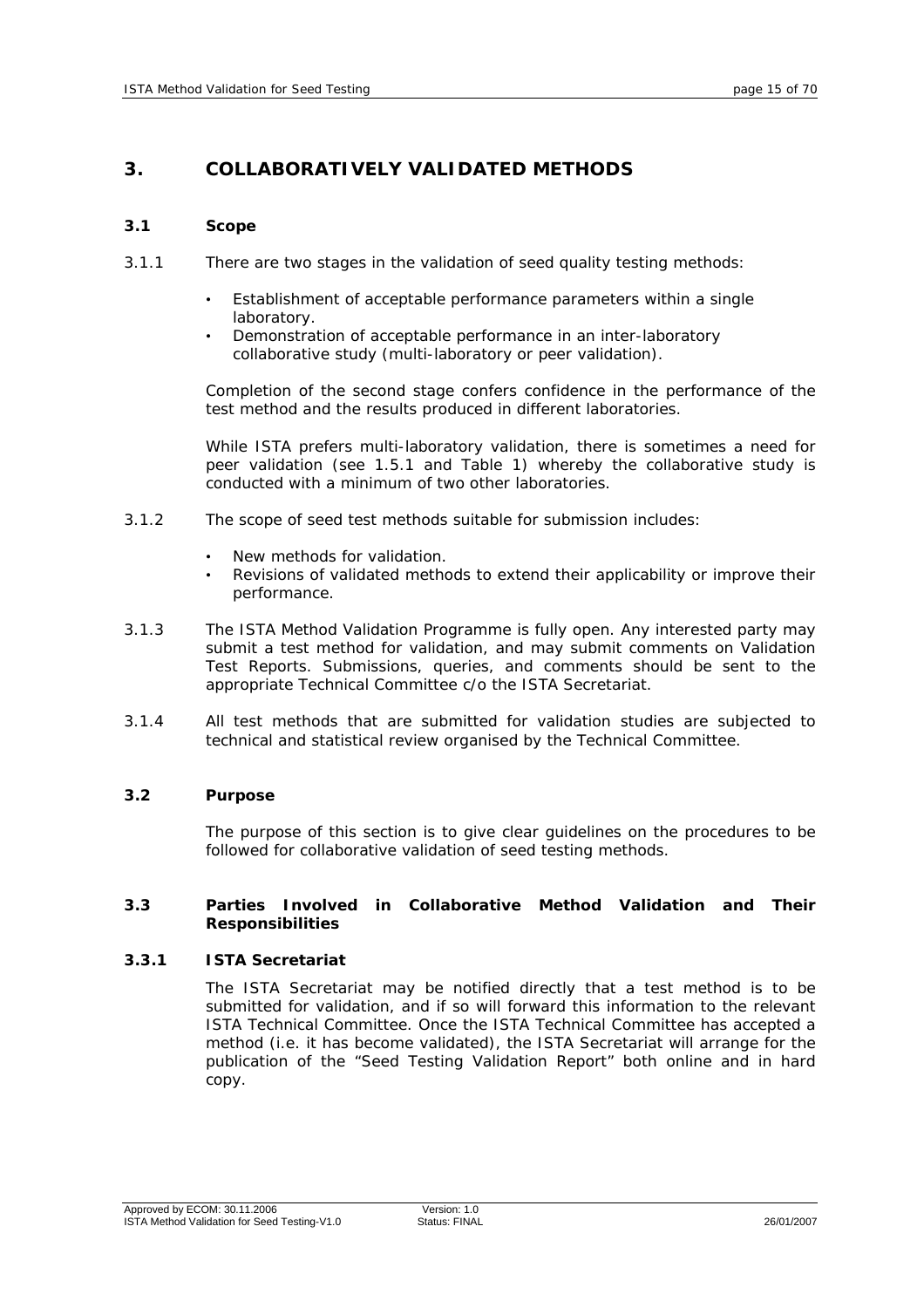### **3.3.2 ISTA Technical Committee**

The ISTA Technical Committee receives notice, either directly or from the ISTA Secretariat, that a test method is to be submitted for validation. The Technical Committee is responsible for approving/appointing a test organiser, appointing two reviewers, maintaining a record of the review process, approval of the method, and preparation of a rules proposal for consideration by the ISTA membership. The ISTA Statistics Committee is responsible for appointing a statistical reviewer.

### **3.3.3 Sponsor**

A sponsor is the person who originally developed the test method and notified ISTA that the method was being submitted for validation. For many of ISTA's Technical Committees, the sponsor may be the chair, or a member of the Technical Committee. However, a sponsor may also be a person outside of ISTA. He/she may be appointed by the Technical Committee as the Test Organiser.

### **3.3.4 Test Organiser**

The Test Organiser is approved or appointed by the Technical Committee to prepare the draft test plan, prepare samples/materials for the comparative testing, conduct an 'in-house' test run of the entire test method, submit the draft test plan to the Technical Committee for review, prepare the final test plan, secure the participants, distribute the seed samples/materials/ information, receive results and analyse data, prepare a draft report, and after feedback, prepare the final report and submit it to the Technical Committee.

### **3.3.5 Test Participants**

The test participants are individuals involved in seed quality testing who have been identified by the test organiser or Technical Committee as having the expertise and equipment required to carry out the testing required to provide data for method validation.

### **3.3.6 Reviewers**

Reviewers are two individuals appointed by the Technical Committee to review the draft test plan and the final test report. In addition, the ISTA Statistics Committee appoints one individual to review the statistical methods to be used, and the analysis of results.

### **3.4 Procedure**

### **3.4.1 Notification**

3.4.1.1 The test sponsor notifies ISTA (via the Secretariat) that a test method is to be submitted for validation. The Secretariat forwards this information to the relevant Technical Committee. If the sponsor is a member of the Technical Committee, notification via the Secretariat is not required.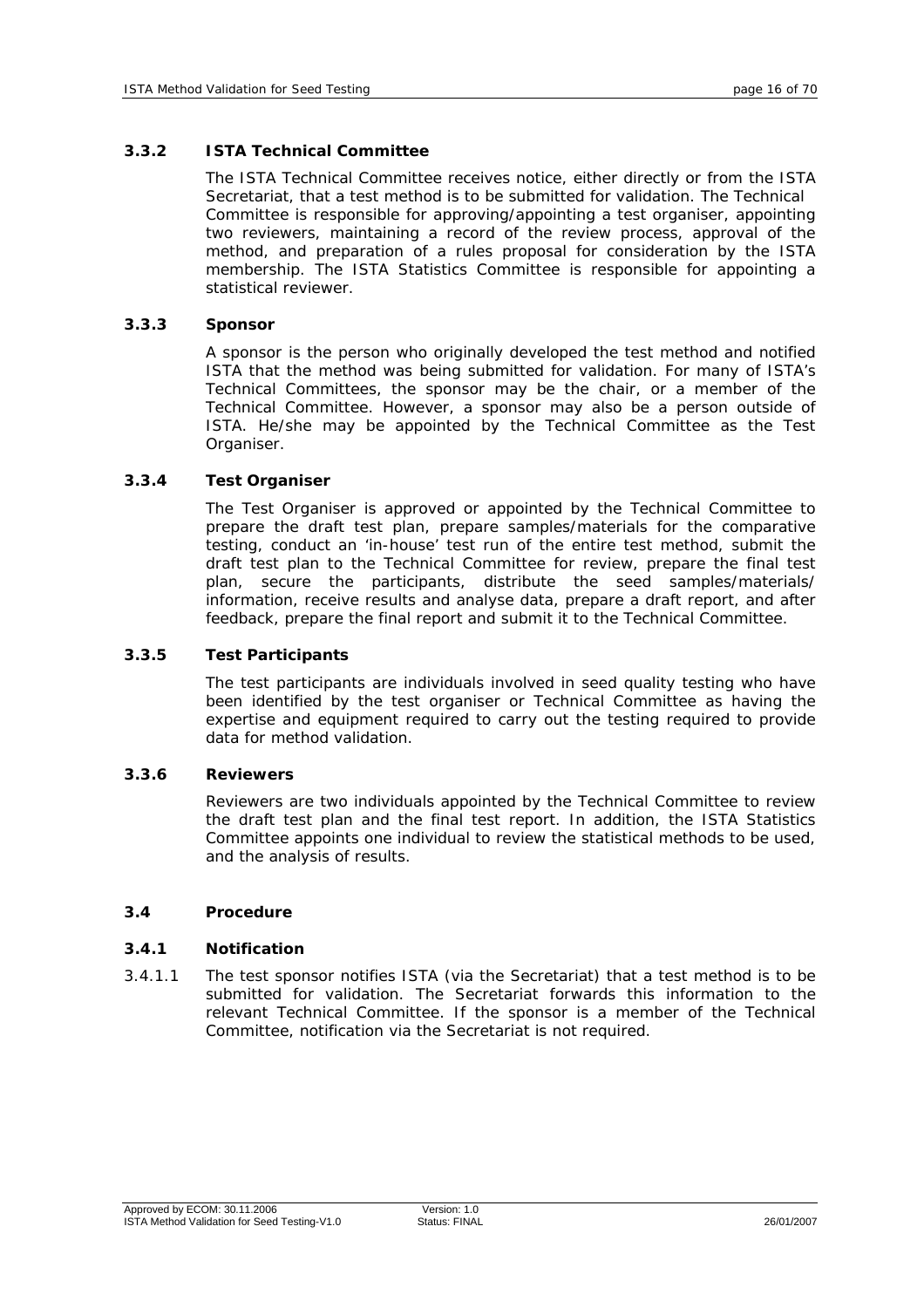### **3.4.2 Draft Plan**

- 3.4.2.1 Once approved/appointed by the Technical Committee, the Test Organiser prepares a detailed draft test plan with clear objectives, a well-defined time schedule for the species and test concerned, and following the criteria outlined in Section 1 (Table 1) and Appendix 2 and 3. Essential materials must be identified in the test plan together with any costs for which the participant may be charged.
- 3.4.2.2 The test organiser prepares the samples and other essential materials for the comparative test (see Appendix 2) and conducts an 'in-house' test-run of the entire test method using the actual samples to be used in the comparative test.
- 3.4.2.3 The test organiser submits the draft test plan to the Technical Committee along with an application for Test Method Validation (Appendix 4).

### **3.4.3 Review of Draft Test Plan/Preparation of Final Test Plan**

- 3.4.3.1 The three reviewers (two technical, one statistics) review the draft plan (see Appendix 5) and return their reviews to the test organiser.
- 3.4.3.2 The test organiser incorporates the comments of the reviewers on the draft plan into the final test plan.

### **3.4.4 Participants**

- 3.3.4.1 Conforming to the time schedule of the test plan, the test organiser prepares the list of 6-8 (multi-laboratory) or  $1 - 3$  (peer) participants for the comparative test. Participants can be staff of ISTA accredited laboratories, or member laboratories, or non-member laboratories with a proven record of experience in the quality test under study. The number of participants may be limited by the amount of suitable seed available for use in the test and should not be less than the minimum number of participants needed for the statistical analysis.
- 3.4.4.2 When necessary the ISTA Technical Committee may assist the test organiser to identify qualified participants. The test organiser makes the final selection of participants.

### **3.4.5 Comparative Testing**

- 3.4.5.1 The test organiser distributes seed samples, registration forms, time schedule, data record sheets and the final test plan to all participants.
- 3.4.5.2 The participants perform the comparative test according to the test plan and test method. The participants return the raw data to the test organiser within two weeks of completion of the tests, and not later than the date shown in the time schedule.
- 3.4.5.3 The test organiser checks and analyses the results using the statistical procedures indicated in the test plan.

### **3.4.6 Test Reports**

- 3.4.6.1 The test organiser prepares a draft report containing conclusions and recommendations.
- 3.4.6.2 The draft report is sent to the participating laboratories for comments. Comments must be sent back to the test organiser within one month. The test organiser decides which comments are to be incorporated into the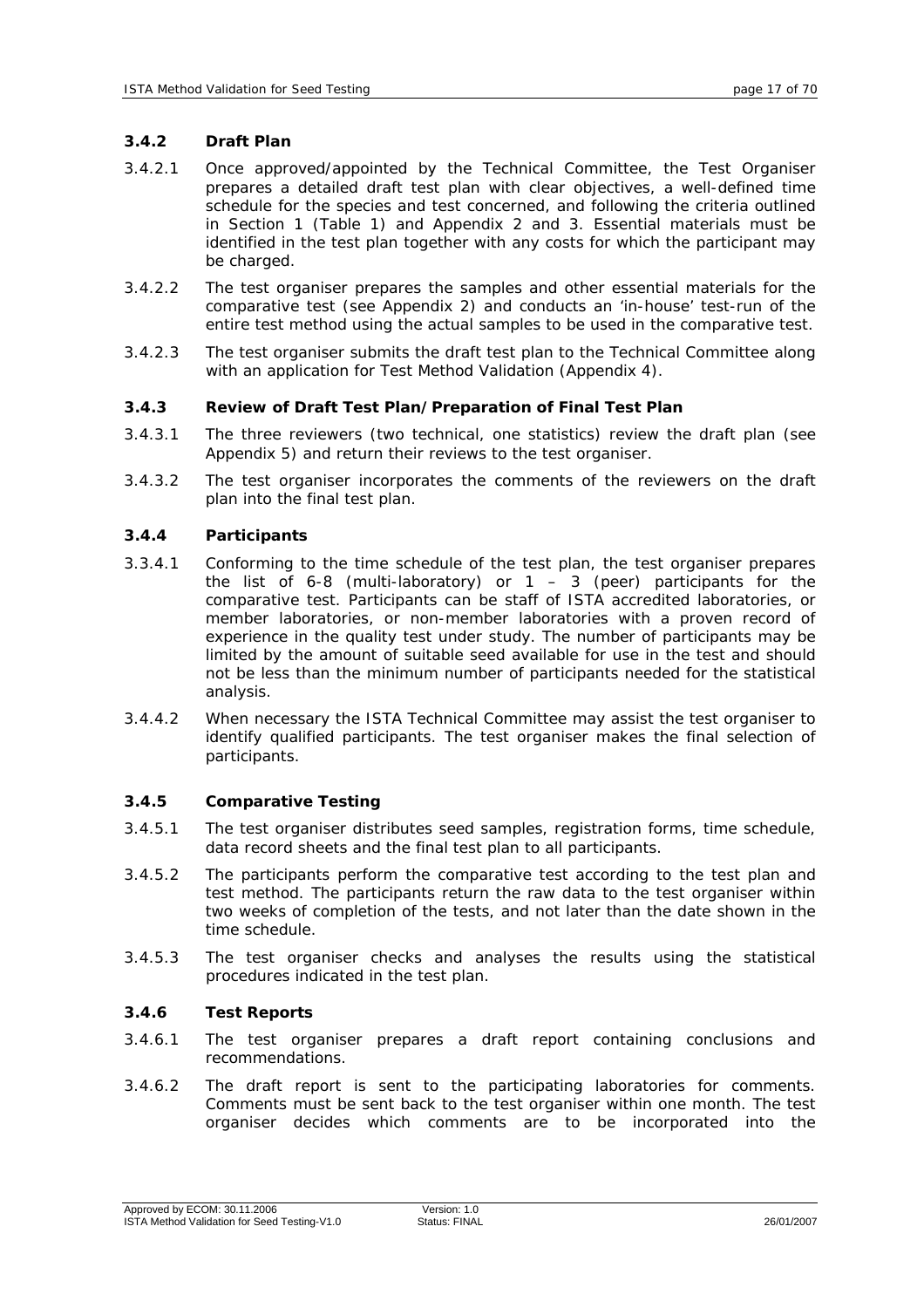conclusions and which remarks should be added separately. The final report is prepared within two months of the distribution of the first draft report.

- 3.4.6.3 The final test report (an ISTA Method Validation Report) which includes all results, statistical data and a working method (Appendix 6) is submitted to the Technical Committee.
- 3.4.6.4 Where documents are not presented in the required format, they will be returned to the author without review.

### **3.4.7 Technical Review of Test Data**

- 3.4.7.1 The Technical Committee arranges for the two expert reviewers (one technical, one statistics) to review the data generated and the final test report. Reviewers must return their reports (Appendix 7) to the Technical Committee within 4 weeks.
- 3.4.7.2 The Technical Committee maintains a record of the review process and endeavours to ensure that it proceeds in a timely fashion.

### **3.4.8 Post-Technical Review**

- 3.4.8.1 Following review, and based on the advice of the reviewers, the Technical Committee will:
	- a) approve the method and report without revision
	- b) approve the method and report following minor revisions to the method and/or report
	- c) defer a decision pending major revisions to the method and/or report
	- d) reject the method.
- 3.4.8.2 Where reviews are considered inadequate or reviewers do not agree, the Technical Committee will, at its discretion, make a final decision or seek the advice of additional reviewers.
- 3.4.8.3 The Technical Committee will notify the test organiser and reviewers of its decision with reasons and, if appropriate, request revisions.
- 3.4.8.4 Methods in category (b) will only be considered approved following completion of the required revisions to the satisfaction of the Technical Committee.
- 3.4.8.5 Methods in category (c) will be re-considered by the Technical Committee following completion of the required revisions and may be subjected to further independent review. Completion of revisions will not guarantee approval, and a further validation round may be requested.

### **3.4.9 ISTA Rules Proposals**

- 3.4.9.1 Following approval of the method by the Technical Committee, the method receives Validated status. The Technical Committee will then prepare a proposal for the ISTA Rules and submit it to the ISTA Rules Committee.
- 3.4.9.2 The Method Validation Report and the Rules proposal will be listed on the ISTA Online website prior to a vote by the membership. Copies of both will be available from the ISTA Secretariat. Any interested party may submit comments and data in writing to ISTA for or against the adoption of the proposal. The ISTA Secretariat will forward copies of all comments to the Technical Committee for resolution.
- 3.4.9.3 Methods accepted by a majority vote at the meeting will be published in the International Rules for Seed Testing.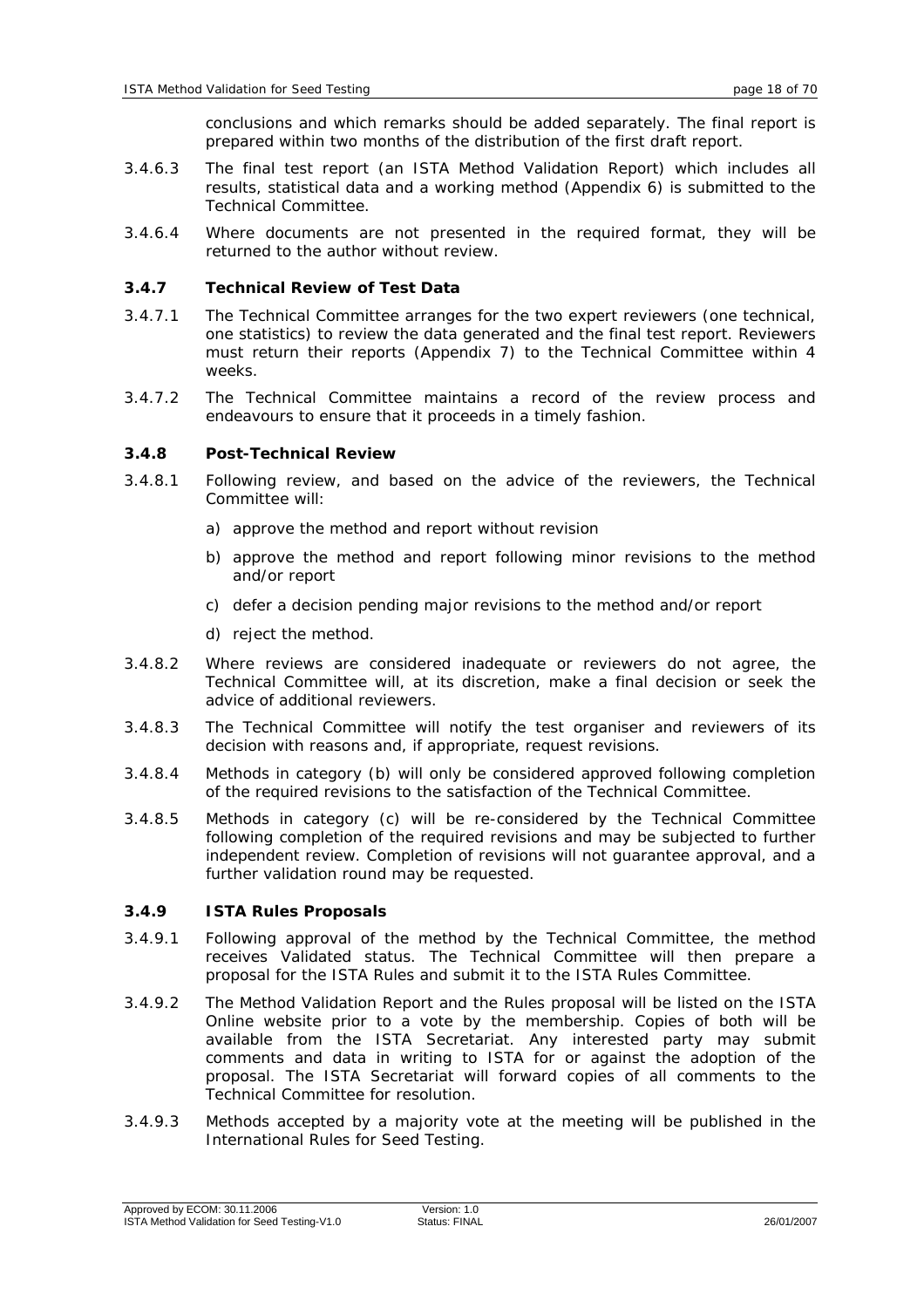### **3.4.10 Copyright**

3.4.10.1 Copyright for any validated method published in the ISTA Rules or in an ISTA Method Validation Report is held by the International Seed Testing Association.

### **3.5 Related Documents**

- 3.5.1 Performance Validated Methods
- 3.5.2 General Procedures for Method Validation (Appendix 2)
- 3.5.3 Instructions to Authors: Preparation of Test Method Descriptions (Appendix 3)
- 3.5.4 Test Method Validation Application Form (Appendix 4)
- 3.5.5 Instructions for Reviewers: Draft Test Plan (Appendix 5)
- 3.5.6 Instructions to Authors: Preparation of Validation Reports For New Test Methods or Revisions to Existing Test Methods (Appendix 6)
- 3.5.7 Instructions for Reviewers: the Validation Report (Appendix 7)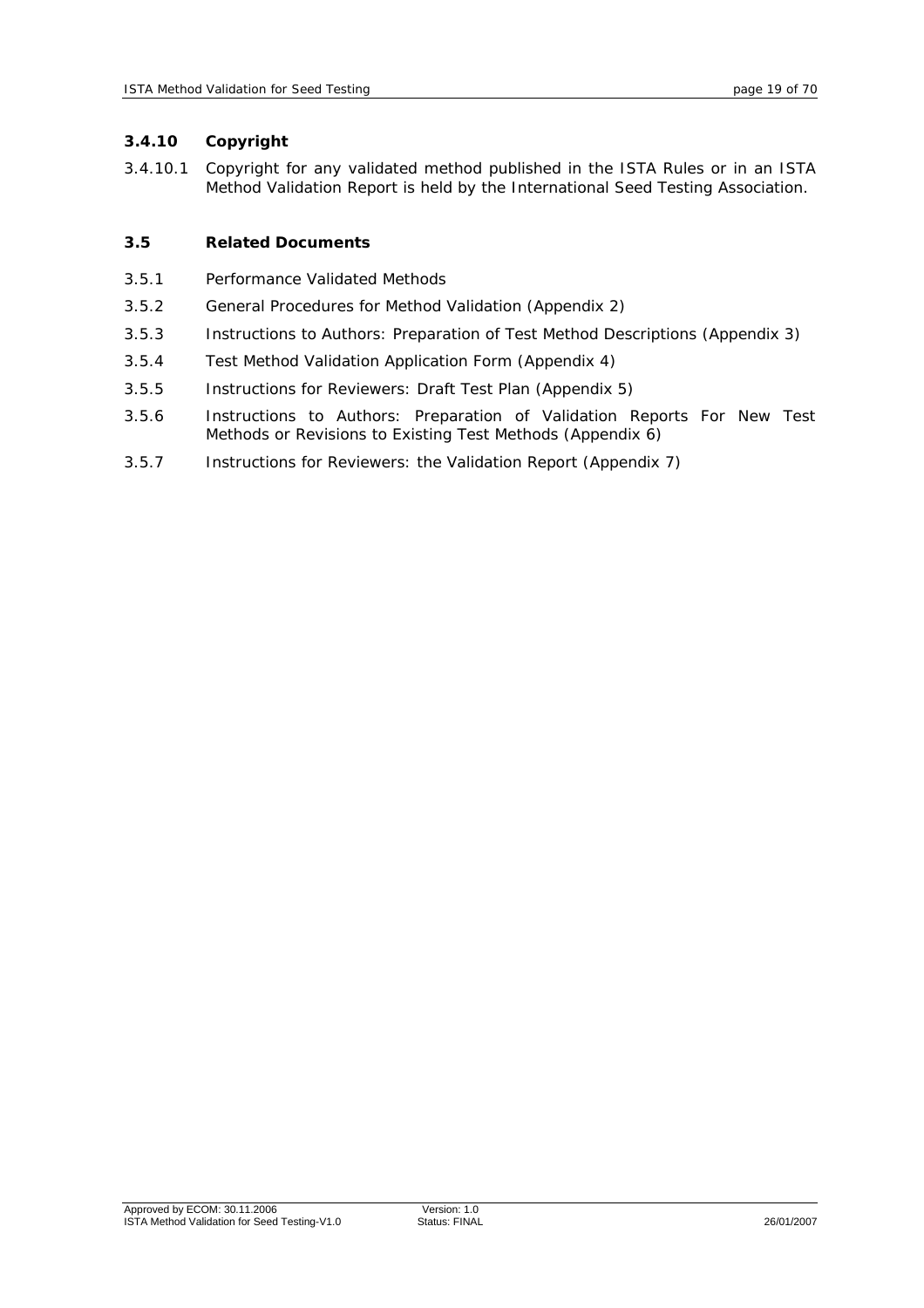### **4. PERFORMANCE VALIDATED METHODS**

### **4.1 Scope**

- 4.1.1 Advances in laboratory technology for some components of seed quality have resulted in a shift from traditional direct testing to rapid, indirect bio-molecular techniques such as PCR. These test methods may be published and therefore freely available internationally, require the use of commercially available test kits, or have been developed "in-house" and used only by one laboratory.
- 4.1.2 The scope of test methods suitable for performance validation is primarily for test kits, but may also include non-test kit methods.
- 4.1.3 The performance validated methods procedure allows a review of performance claims.

### **4.2 Purpose**

 The purpose of this section is to give clear guidelines on the procedures to be followed for performance validated seed testing methods.

### **4.3 Parties Involved in Performance Validation and Their Responsibilities**

### **4.3.1 Test Method Owner**

 The individual or company owning the test method and who makes an application to ISTA for a review of the performance claims.

### **4.3.2 Test Method User**

 A laboratory wishing to use the test method, and which makes an application to ISTA for a review of the performance claims.

### **4.3.3 Other Parties**

See 3.3.1 to 3.3.6.

### **4.4 Procedure – Test Kit Methods**

 The Technical Committee in consultation with regulatory officials and the seed industry determines optimal realistic parameters of sensitivity and specificity for the test.

 Test kits which can supply the required parameters and which are found to be in conformance with their claims are granted Performance Validated Method status by ISTA. The Performance Validated Method status assures the test kit user that an independent assessment has been conducted, and that the kit performs as claimed.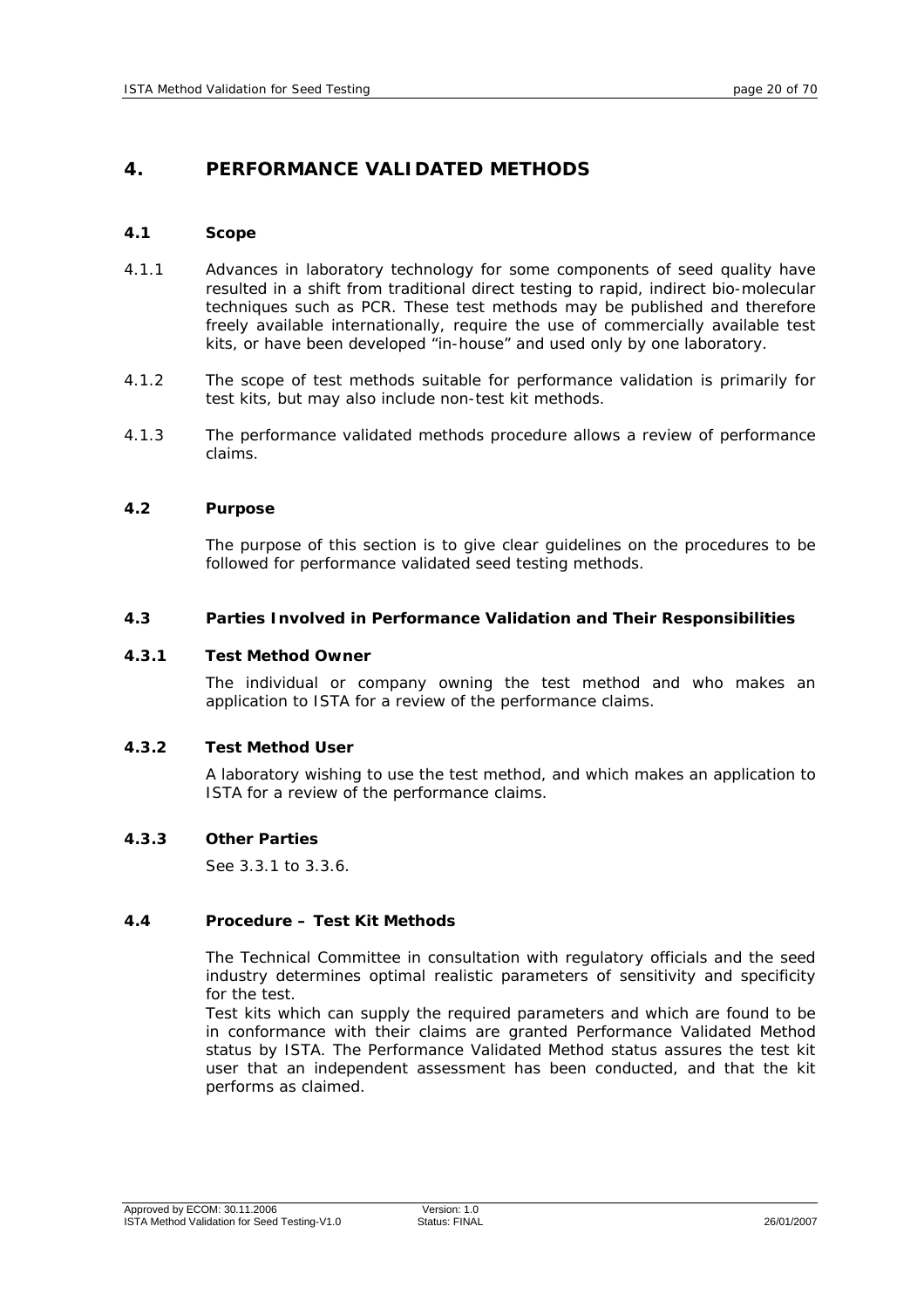### **4.4.1 Application and Submission**

4.4.1.1 The applicant obtains an Application Package from the ISTA Secretariat. This package contains information about the programme, what types of data are required, application fees and the agreements. If the applicant is a test kit user, this information must first have been obtained from the test kit manufacturer.

### **4.4.2 Application Review**

 Two Expert Reviewers are recruited and selected by the ISTA Technical Committee to evaluate the product descriptive inserts to determine the completeness of the inserts (including: instructions for use; applicability; interpretation criteria; shelf life; detection limit and limit of quantification; sampling protocol) and to determine the exact performance claims made for the test kit.

### **4.4.3 Performance Tests**

 The Technical Committee appoints a test organiser to develop a test plan in accordance with Section 3 for collaborating independent testing laboratories, which then conduct performance testing of the test kit.

### **4.4.4 Technical Review of Test Data**

 The data generated by the collaborating independent testing laboratories are sent to the test organiser who will then distribute them back to the Expert Reviewers. The Expert Reviewers then review the data generated by the collaborating independent testing laboratories to determine whether these data corroborate the performance claims made for the test kit. Reviewers must return their reports to the ISTA Technical Committee within three weeks.

### **4.4.5 Acceptance**

 If the Expert Reviewers determine that the collaborating independent testing laboratories' data verify the manufacturer's performance claims for the product, and that the product descriptive inserts adequately describe the product performance, then the test method is accepted as a Performance Validated Method. Subsequent acceptance of the test method as an ISTA rule follows the preparation of a Rules proposal and a positive ISTA membership vote.

### **4.4.6 Publication and Distribution**

 Validation information is given on the ISTA Online website. Accepted performance validated methods will be published in the ISTA Rules.

### **4.4.7 Copyright**

 Copyright for any performance validated method published in the ISTA Rules is held by the International Seed Testing Association.

### **4.4.8 Changes in the Test Kit**

 It is the test kit manufacturer's contractual obligation to immediately notify the ISTA Secretariat if and when any changes are made to either the instructions for using the kit or the kit's performance. Failure to promptly notify the ISTA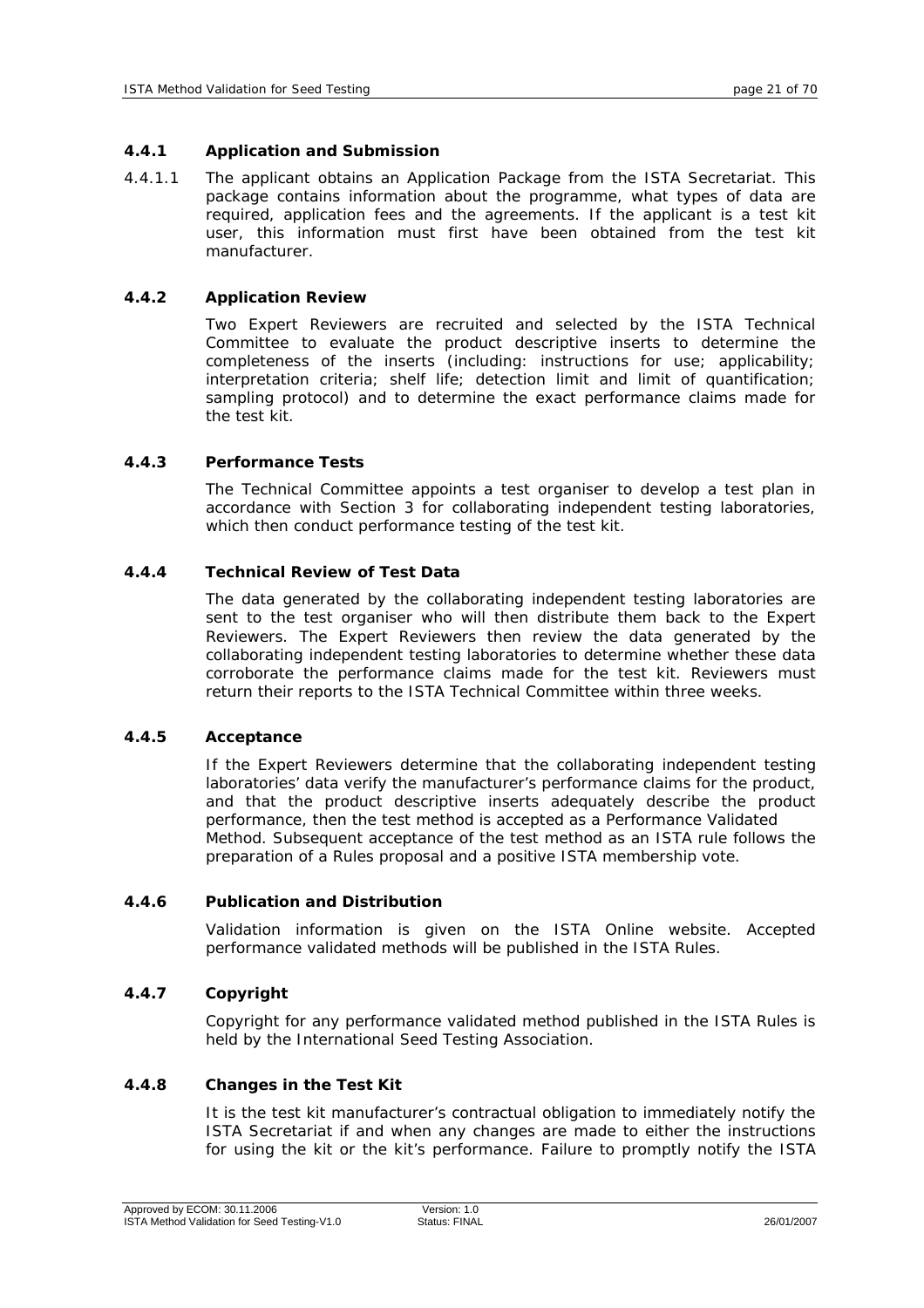Secretariat of kit changes may result in removal of the test kit as a Validated Method. When the ISTA Secretariat receives notice of a kit change, the appropriate Technical Committee, in consultation with appropriate experts, will determine if the changes are of sufficient magnitude to warrant a complete reevaluation of the kit. If so, the applicant of record must submit a complete application.

### **4.4.9 Complaints**

 User complaints may result in the Technical Committee initiating an inquiry and could lead to cancellation of the kit's Performance Validated Method status.

### **4.5 Procedure – Non-Test Kit Methods**

 Test methods which can supply the required performance parameters and are found to be in conformance with the claims of the sponsor are granted Performance Validated Method status by ISTA. Following the granting of this status, the relevant Technical Committee may forward the method as a Rules Proposal, which if accepted by the ISTA membership, means that the method will then be included in the ISTA Rules.

### **4.5.1 Application and Submission**

 Applicants are required to collect and submit data to the relevant ISTA Technical Committee that support the sponsor's claims for the test method. Applicants should follow the submission requirements provided in Appendix 8.

### **4.5.2 Application Review**

See 4.4.2.

**4.5.3 Confirmatory Tests** 

See 4.4.3.

### **4.5.4 Technical Review of Test Data**

See 4.4.4.

### **4.5.5 Acceptance**

See 4.4.5.

**4.5.6 Distribution and Publication**

See 4.4.6.

**4.5.7 Copyright** 

See 4.4.7.

### **4.6 Related Documents**

 Collaboratively Validated Methods Performance Validated Test Method Submission Requirements for Other than Test Kits (Appendix 8)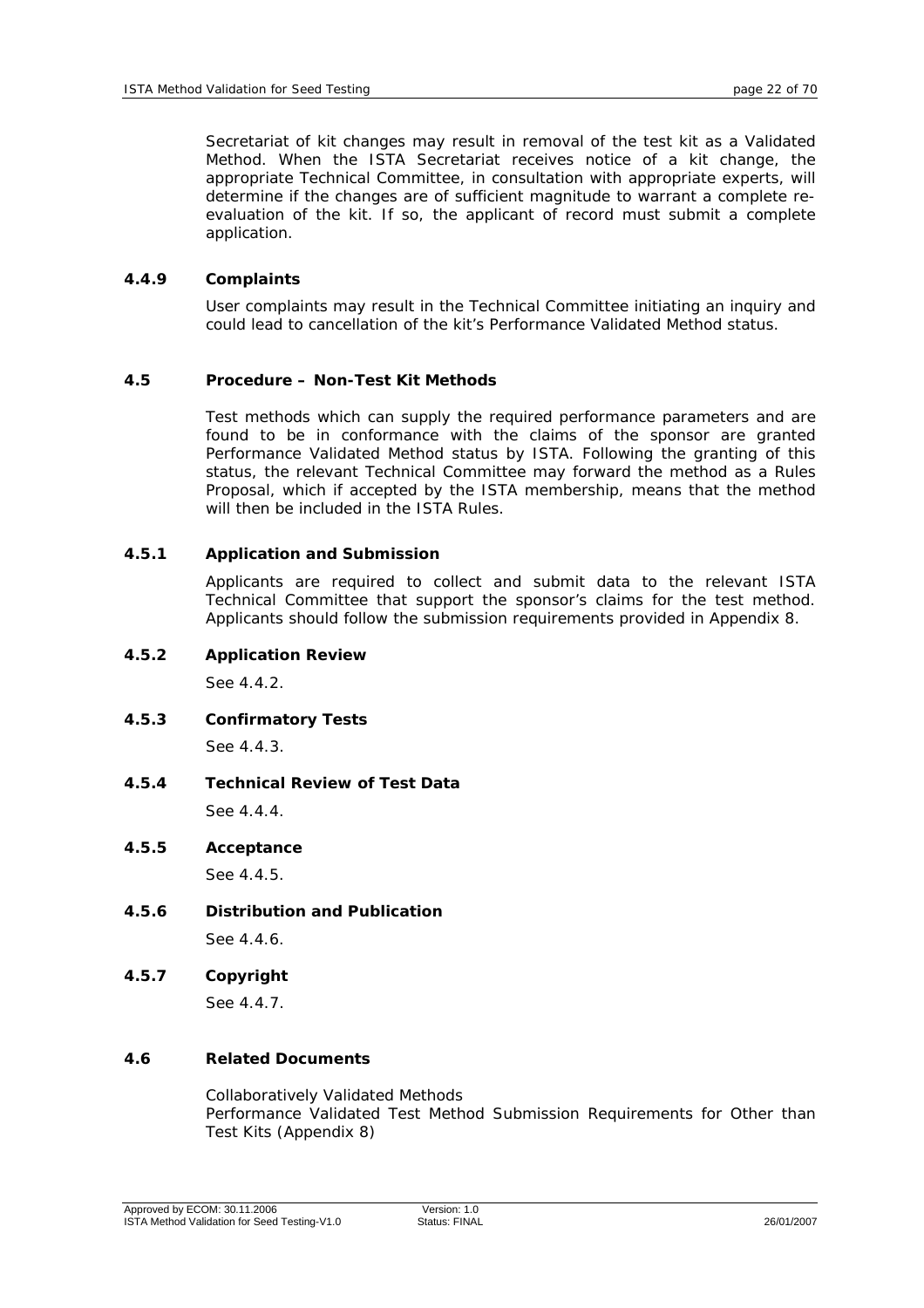### **5. MODIFICATIONS TO ISTA RULES**

### **5.1 Method Modification Categories**

 Once a test method is accepted as an ISTA Validated Test Method and has been included in the ISTA Rules, modifications to the method will be addressed in these categories:

### **5.1.1. Editorial**

 Correction of errors and clarification of language or expression. (See 5.3) If a test method is modified editorially, it retains its ISTA Validated and ISTA Rules status.

### **5.1.2. Method extension**

 Change in the applicability statement. A test method with an extended applicability statement (e.g. the addition of a new species) retains its ISTA Validated status, but an ISTA Rules amendment will be required.

### **5.1.3. Procedure modification**

 Change in procedure, or a parameter that does not change the principle of the test method but may affect the performance parameters. A modified Validated Test Method must be proposed for acceptance into the ISTA Rules; a modified test method already in the ISTA Rules reverts to Validated status.

### **5.1.4. Substantive revision**

 Change that affects the procedure of the test method and thus the performance parameters. The old test method is repealed or declared surplus when a substantially revised (new) test method is accepted into the ISTA Rules. Statistical performance parameters for the modifications described in 5.1.2 – 5.1.4 must be reassessed.

### **5.2 Validation Requirements for Test Method Modifications**

### **5.2.1. Editorial**

 No method validation is required, but the content of the presumed editorial changes must be approved by the Technical Committee.

 Changes must be forwarded by the Technical Committee to the ISTA Rules Committee Chairperson who will determine that they are editorial and arrange for them to be made.

### **5.2.2. Minor change**

 By scientific judgment of the Technical Committee, literature or historical data are sufficient validation

Recommendation for a minor method revision must be approved by the Technical Committee.

Method revision will be forwarded to the ISTA Rules Committee Chairperson as an ISTA Rules change proposal.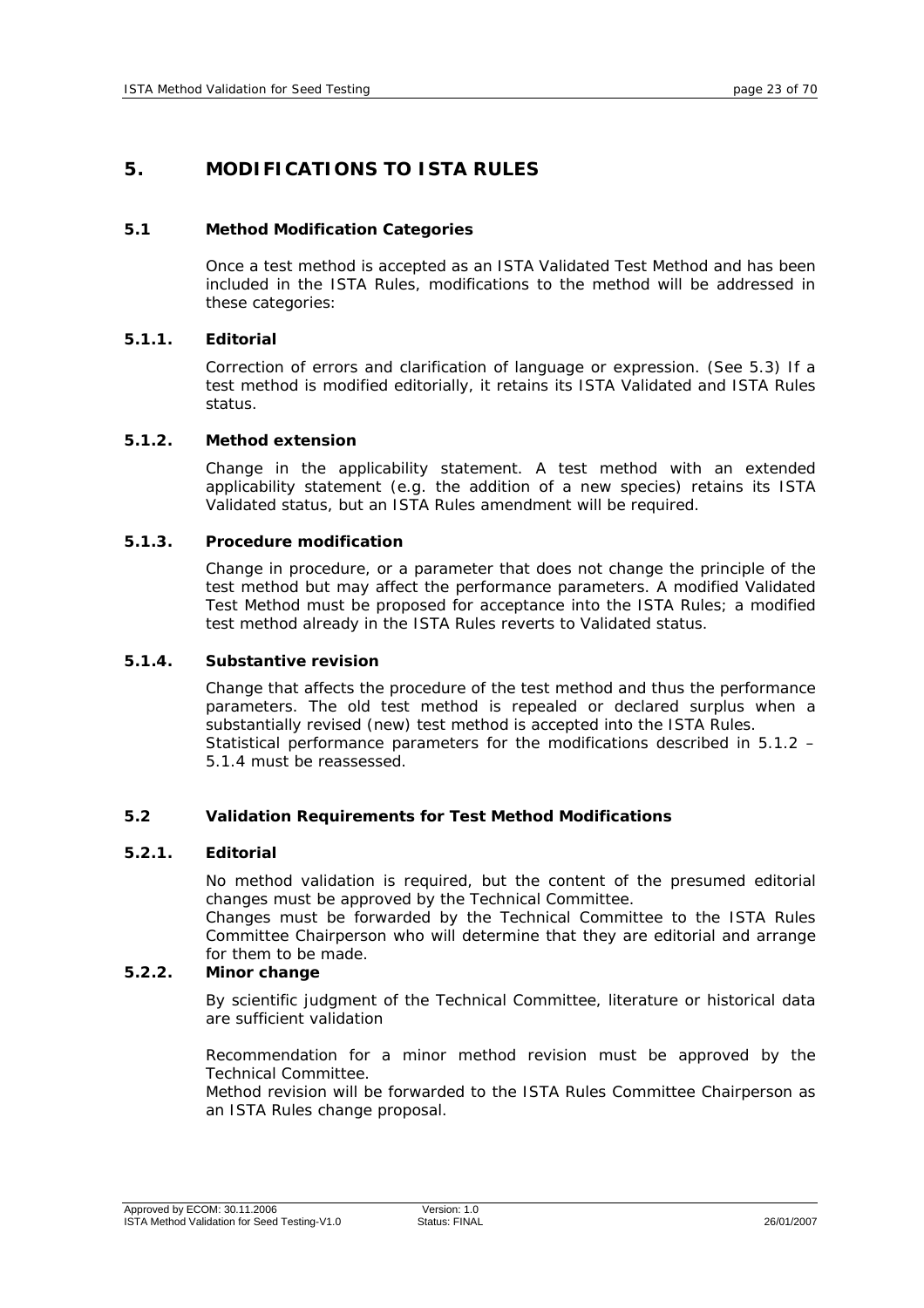### **5.2.3. Test method extension**

 Test method extension may be applied to a new species or within a species. To add a new species or extend the application within a species, the extended test method requires a collaborative study and Method Validation Report. Following the receipt of a Method Validation Report, and acceptance by the Technical Committee a test method extension will be forwarded to the ISTA Rules Committee Chairperson as an ISTA Rules change proposal.

### **5.2.4. Procedure modification**

A collaborative comparison of the old and new test procedure must be done and should demonstrate the same or an improved test method performance. The comparative study must be of sufficient scope to establish equivalency of performance. It is understood that the comparison may take place against original collaborative study data.

Following receipt of a Method Validation Report, the procedure modification must be approved by the Technical Committee, before being forwarded to the ISTA Rules Committee chairperson as an ISTA Rules change proposal.

### **5.2.5. Substantive revision**

Any substantially revised test method must be submitted to a full multilaboratory validation or performance validation study as appropriate. All procedures for test method approval must be followed, including submission of the study plan. The Technical Committee must concurrently recommend repeal or surplus status of the test method to be replaced (old method). The approved revised (new) validated test method will be forwarded to the ISTA Rules Committee chairperson as an ISTA Rules change proposal.

### **5.3 Examples of Editorial Changes That Correct or Clarify Language**

- Addition of non-technical information for consistency.
- Updating of non-technical footnote or reference information.
- Changes to titles of sections, tables and figures.
- Rearrangement or renumbering of sections, tables and figures.
- Minor changes in sentence structure that do not change the original intent.
- Corrections to spelling or punctuation.
- Correction of typographical errors that would not have otherwise affected the technical interpretation of the method.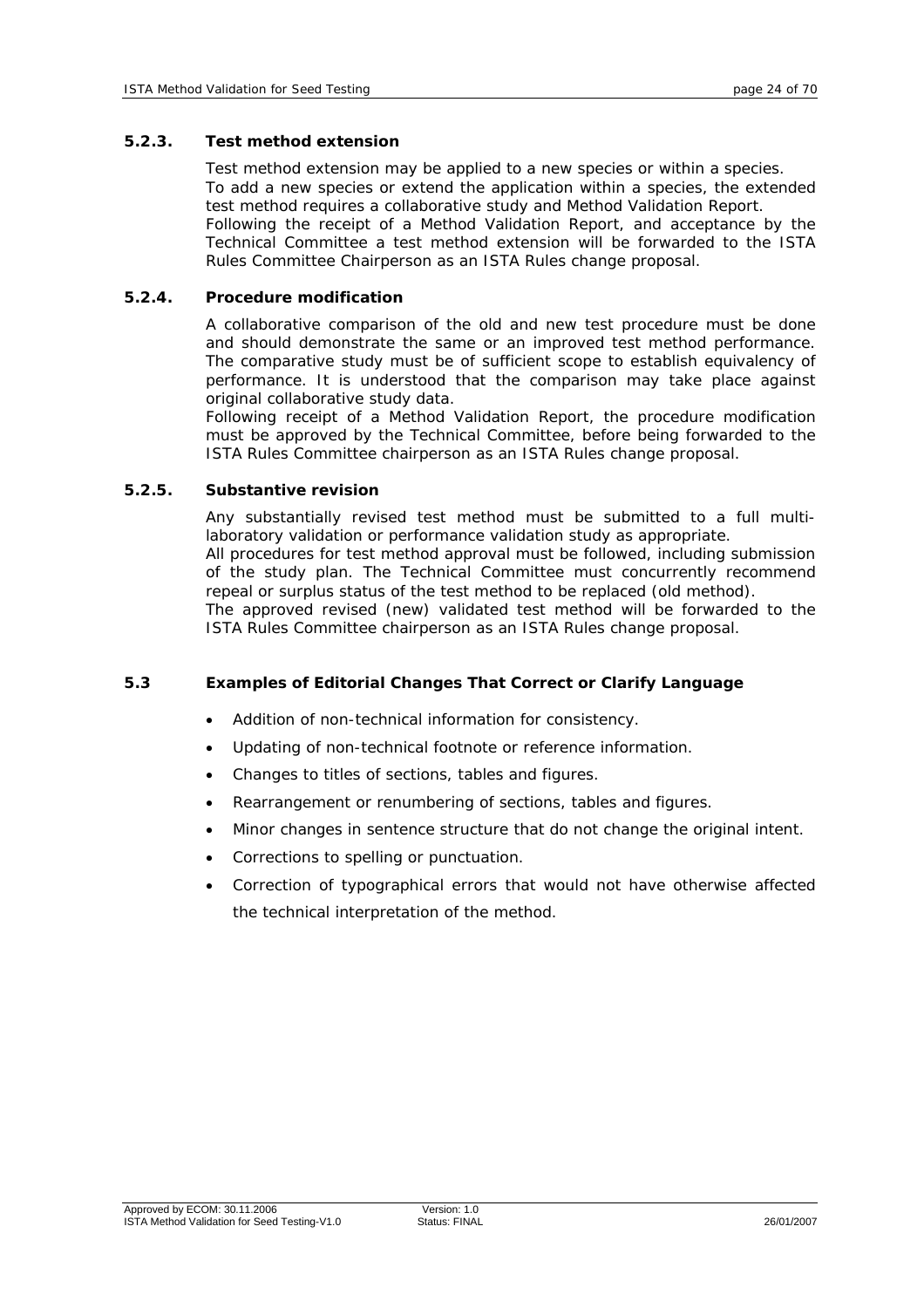### **6. VALIDATION OF METHODS FOR TESTING FOR THE PRESENCE OF SPECIFIED TRAITS**

### **6.1 Introduction**

In April 2005, ISTA introduced the Performance Based Approach to the ISTA Rules (see ISTA Rules Chapter 8, clauses 8.1.2 and 8.2.3) whereby Performance Approved Methods can be used for the testing for the presence of specified traits. Under this approach, a laboratory may develop and/or use a method not published in the ISTA Rules (see "Principles and Conditions for Laboratory Accreditation under the Performance Based Approach").

As these methods are not validated by ISTA, they can not be published in the ISTA Rules. However, the laboratories must be able to provide:

- A statement about how the method was validated and installed.
- Supporting documentation regarding the method's fitness for the purpose (see "Performance Data Evaluation for Trait Purity").

### **6.2 Previously Validated Method**

 The testing laboratory may choose a method already validated by an interlaboratory study according to ISO5725 or other internationally or nationally recognised standards.

### **6.3 Inter-Laboratory Validation for a New or Modified Method**

 A testing laboratory developing a new method, or modifying an existing validated method, may choose not to retain the intellectual property (i.e. not keep the method "in-house"), which will allow inter-laboratory participation in the validation process. The test sponsor may choose to use the ISO5725 procedure, or the relevant sections of the ISTA procedure (see Section 4 of this book), omitting any official participation by an ISTA Technical Committee or the ISTA Secretariat.

### **6.4 Single Laboratory Validation for a New or Modified Method**

 A testing laboratory developing a new method, or modifying an existing validated method, may choose to retain the intellectual property (i.e. keep the method "in-house"). In this case a single laboratory method validation according to the IUPAC (see Pure Applied Chemistry 2002, 74(5), 835-855) should be performed.

 **Note:** Method validation for tests for the presence of specified traits is the responsibility of the testing laboratory, and not ISTA. An ISTA auditor, when auditing a testing laboratory accredited by ISTA for testing for the presence of specified traits will require the laboratory to be able to demonstrate that the method(s) used is/are validated but ISTA has no role in the actual method validation process.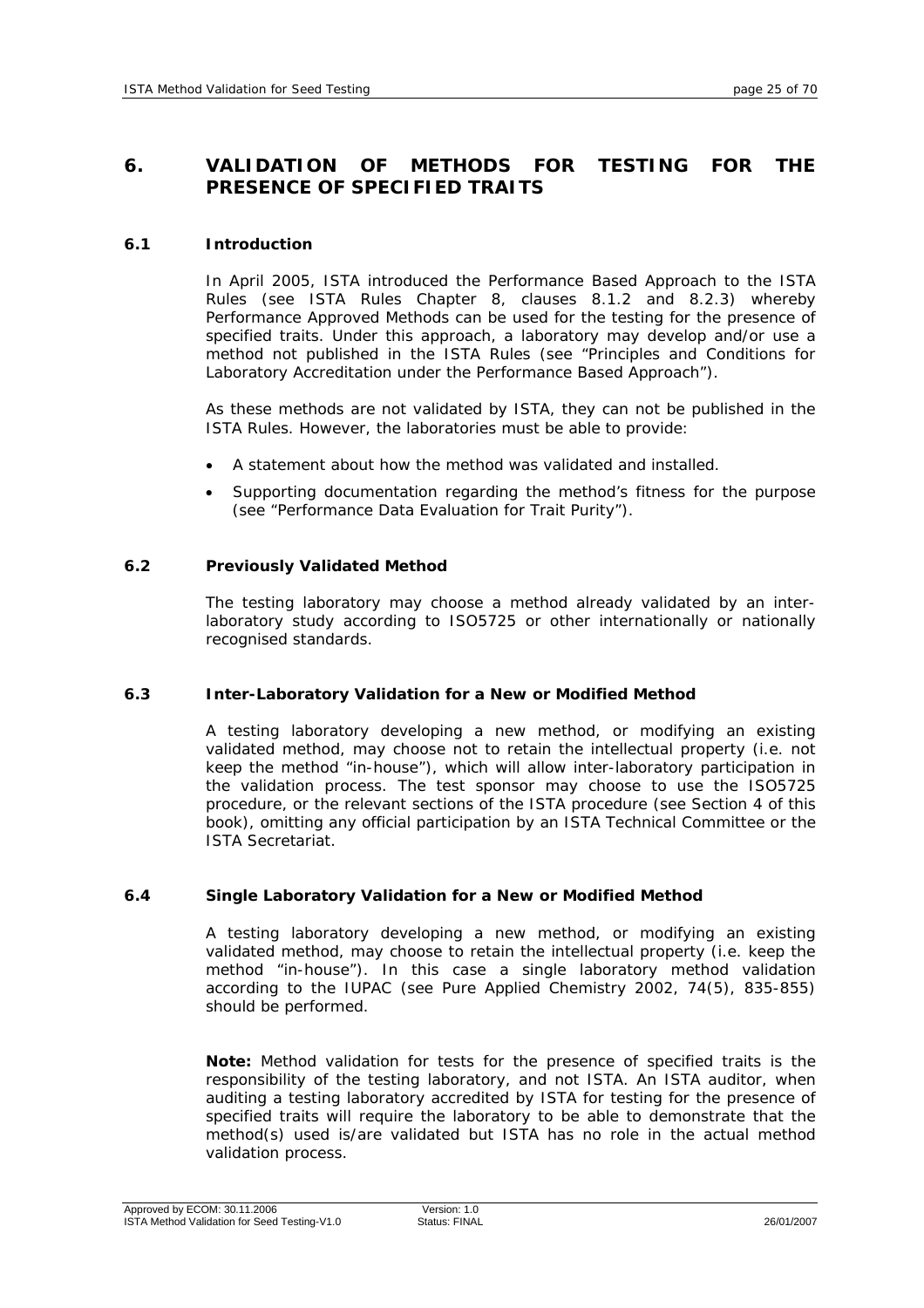### **APPENDIX 1: Statistical Aspects of Method Validation**

(Note: This appendix is not yet completed)

### **1.1. Introduction**

*This appendix contains explanations and example of things that can be addressed in method validation from a statistical perspective. The methods described are simple compared to more sophisticated possibilities, but provide comparable and objective support for validation studies. If a test organizer wishes to use more sophisticated methods, this should be in addition to the simple methods.* 

Method validation for a test method involves a planned experiment, from which data are obtained. The aim of the experiment is to obtain the objective supporting evidence required to allow validation of the test method.

The method must be developed to the stage that it is ready for routine use with a protocol and identified parameters to control (for instance substrate, temperature and duration for germination).

- a) The selection of appropriate parameters must have been done prior to submitting for method validation. If the test leader wishes to show evidence of ruggedness of the method, the simple experiment as described in **1.2 "Ruggedness testing procedure"** can be used.
- b) When data are collected and a statistical analysis is performed, support from a statistician is required. See **1.3 "Statistical support to establish and review the test"**.
- c) When planning the experiment it is important to consider **(1.4) "The number of samples, the number of repeats, the number of laboratories, and the true value of the samples prepared"**.
- d) Among the things that should be considered before the experiment are the differences in results that are acceptable among laboratories, and if a statistical test will be able to show them as significant; this is introduced in **1.5 "Benefits of simulation for a test plan design"**.
- e) The choice of statistical analysis will be driven in particular by **"The type of results and distributions"** (see **1.6**).
- f) A first step of the statistical analysis is to explore and check the data set; simple graphical representations of data are usually very helpful, and **1.7 "Detection of outliers"** is one of the aspects for which statistical tests can be used.
- g) There are a number of possibilities for statistical analysis. **1.8 "Statistical analysis, model and assumptions"** refers to applying a mathematical model to the data set, and **1.8.1 "ANOVA"** and **1.8.2 "GLM"** are given as classical statistical tools.
- h) Because tests will be performed on an international basis, **1.9 "Repeatability-reproducibility"** are two important features; they quantify the expected variability of results respectively within a laboratory, and within a group of laboratories.
- i) Accuracy, bias and uncertainty are also important features, but are not covered in this appendix.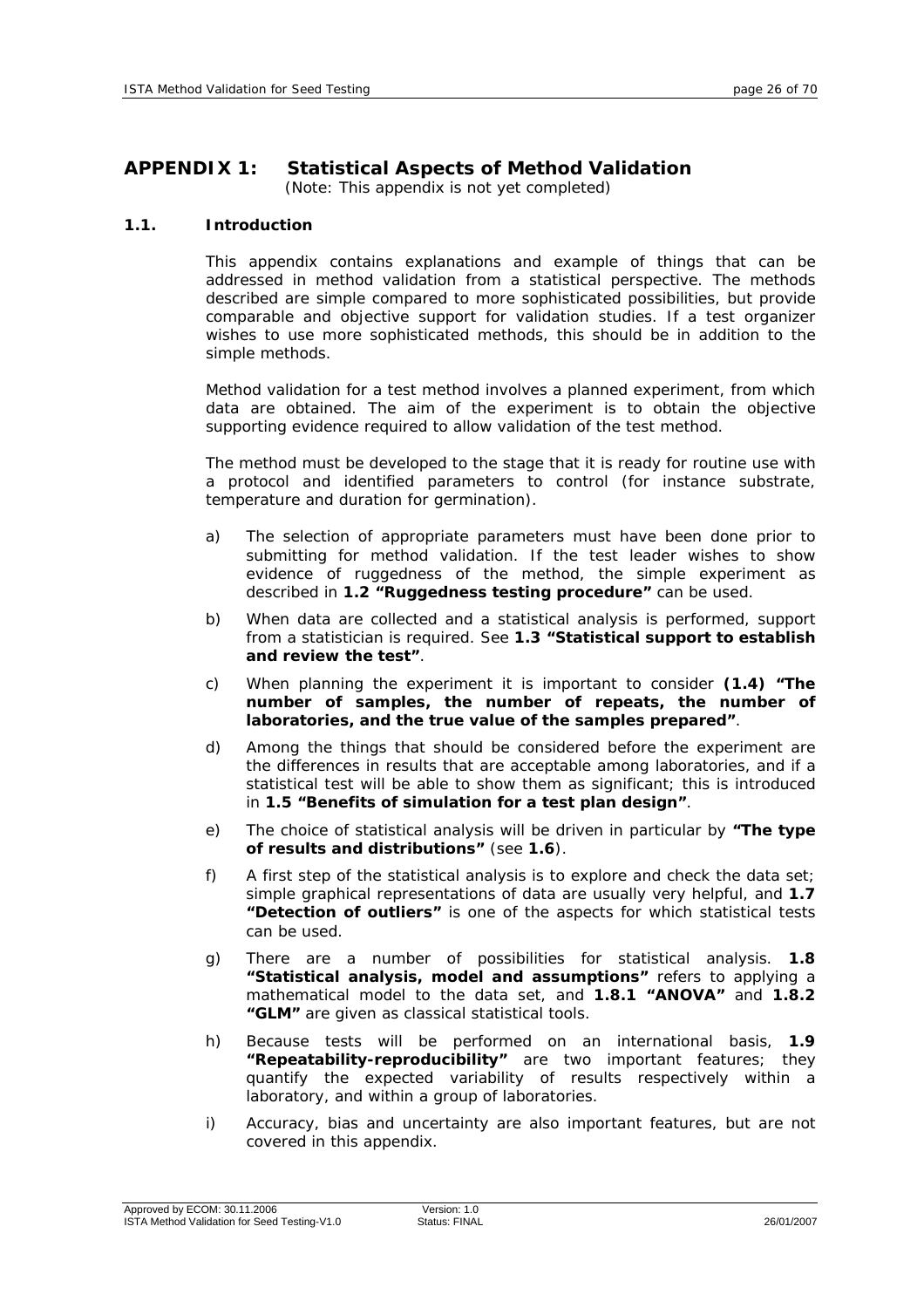### **1.2. Ruggedness Testing Procedure**

(Derived from Youden and Steiner (1975) *Statistical Manual of the AOAC*, (AOAC International, Arlington, VA, USA)

When the test sponsor develops and standardizes the procedures of a method, data may be collected for a set of operations and equipment that is never varied. This process does not reveal what will happen during a method trial in a number of laboratories, each of which has its own set of reagents, equipment and routines. Preparation of standards, time and temperature variations, instrument calibration and performance, and analyst technique all contribute to minor variations even when a procedure is followed "exactly". The only way to forecast the performance of a method under different laboratory conditions is to deliberately introduce reasonable variations and observe what happens. If the procedure is "rugged" the results should not be affected.

The suggested scheme does not study one alteration at a time, but introduces several changes at once in such a manner that the effects of individual changes can be ascertained.

### **Example:**

Let A, B, C, D, E, F, and G denote the nominal values for seven different factors that might influence the results if their values were varied slightly. Let their alternative values be denoted by a, b, c, d, e, f, and g.

The conditions for running a determination will be completely specified by the seven letters, each letter being either capital or lower case. There are  $2^7$  or 128 different combinations, which is impractical to test. However, it is possible to choose a subset of 8 combinations that adequately balances upper and lower case conditions.

| Eight combinations of seven factors used to test the<br>ruggedness of an analytical method |   |                                  |   |               |   |   |   |   |  |  |
|--------------------------------------------------------------------------------------------|---|----------------------------------|---|---------------|---|---|---|---|--|--|
|                                                                                            |   | Combination or Determination No. |   |               |   |   |   |   |  |  |
| <b>Factor Value</b>                                                                        |   | $\mathcal{P}$                    | 3 | 4             | 5 | 6 |   | 8 |  |  |
| A or a                                                                                     | A | Α                                | A | Α             | a | a | a | a |  |  |
| B or b                                                                                     | B | <sub>B</sub>                     | b | <sub>b</sub>  | R | B | h | h |  |  |
| C or c                                                                                     | C | C                                | C | C             | C | C |   | С |  |  |
| D or d                                                                                     | D | D                                | d | d             | d | d | D | D |  |  |
| E or e                                                                                     | F | e                                | F | e             | e | F | e | F |  |  |
| F or f                                                                                     | F |                                  | £ | F             | F |   |   | F |  |  |
| G or g                                                                                     | G | g                                | g | G             | g | G | G | g |  |  |
| Observed result                                                                            | S |                                  | u | $\mathcal{U}$ | w | x |   | 7 |  |  |

The table specifies the value for seven factors to be used while running eight determinations. The results are designated s through z.

To find whether changing factor A to a had an effect, compare the average  $(s+t+u+v)/4$  with the average  $(w+x+y+z)/4$ . Determinations 1,2,3, and 4 were run with factor level A, and determinations 5,6,7, and 8 with factor level a.

The seven differences for A-a, B-b, etc., can be computed. If one or two factors are having a bigger effect, their differences will be substantially larger than the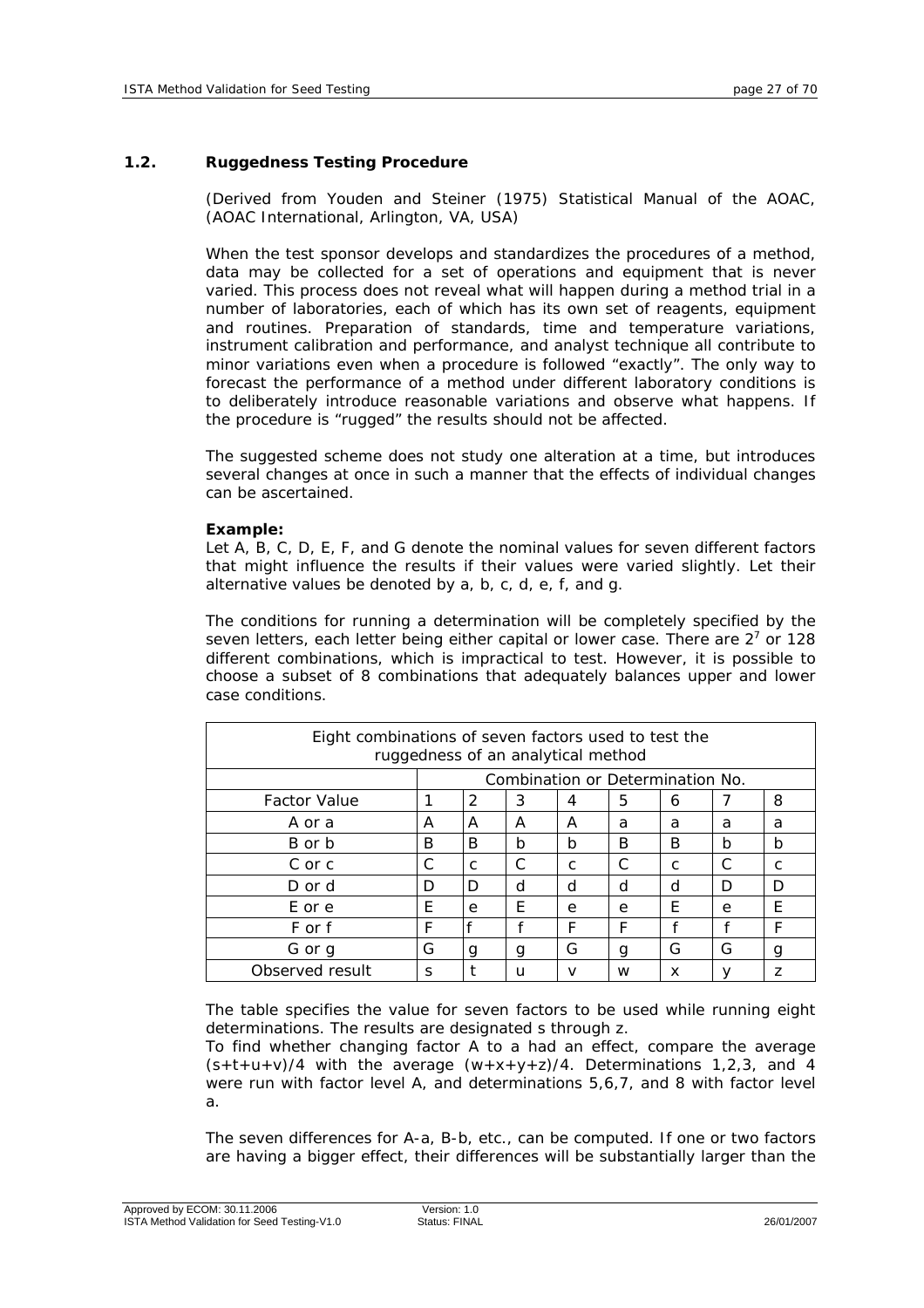group of differences associated with the other factors. The ranking of the differences is an indication of the method's sensitivity to the factors.

A rugged method is a method which is not much affected by changes that will most certainly be encountered among laboratories.

If there is no outstanding difference, the method is considered as tolerant to the variations introduced in the experiment.

The standard deviation of the 8 results can be computed to quantify the variability of the results when some conditions vary. It is a rough estimate of the analytical error.

It is suggested to always use 8 combinations. If only 3 factors vary, all  $2<sup>3</sup>$ possible combinations are in the experiment.

| Eight combinations of seven factors used to test the ruggedness of an<br>analytical method |                                  |   |   |   |   |   |   |   |  |
|--------------------------------------------------------------------------------------------|----------------------------------|---|---|---|---|---|---|---|--|
|                                                                                            | Combination or Determination No. |   |   |   |   |   |   |   |  |
| <b>Factor Value</b>                                                                        |                                  |   | 3 | 4 | 5 | 6 |   | 8 |  |
| A or a                                                                                     | А                                | А | А | A | a | a | a | a |  |
| B or b                                                                                     | B                                | B | b | b | B | B | b | b |  |
| C or c                                                                                     |                                  | C |   |   |   | C | С |   |  |

The same computations apply from 3 to 7 factors.

If some factors are not used, the differences computed for these factors are meaningless, but the mean and the standard deviation are still valid.

A spreadsheet providing the above computations is available on the ISTA web site.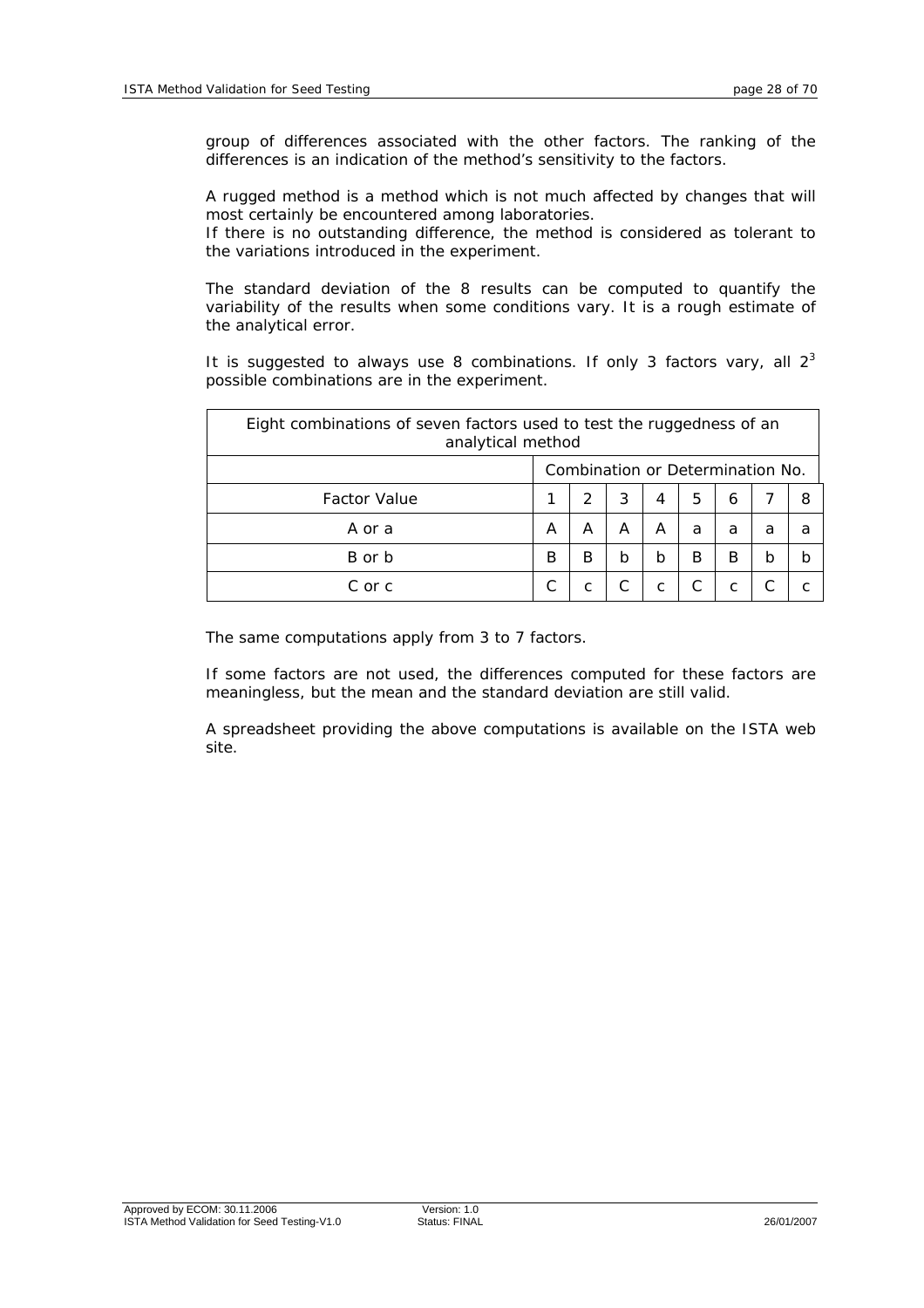| Factor    |                           |               |                         |                              |                |               |                       |     |                       |         |      |                 |
|-----------|---------------------------|---------------|-------------------------|------------------------------|----------------|---------------|-----------------------|-----|-----------------------|---------|------|-----------------|
| Value     |                           |               |                         |                              |                |               |                       |     |                       |         |      |                 |
| A or a    | А                         | Α             | Α                       | Α                            | a              |               | a                     | a   | a                     |         |      |                 |
| B or b    | в                         | B             | b                       | b                            | B              |               | B                     | b   | b                     |         |      |                 |
| C or c    | $\mathbf C$               | c             | Ċ                       | ċ                            | Ċ              |               | c                     | Ċ   | ċ                     |         |      |                 |
| D or d    | D                         | D             | $\mathbf d$             | d                            | $\mathbf d$    |               | $\mathbf d$           | D   | D                     |         |      |                 |
| E or e    | E                         | e             | E                       | e                            | e              |               | Ε                     | e   | E                     |         |      |                 |
| F or f    | F                         | f             |                         | F                            | F              |               | f                     | ¢   | F                     |         |      |                 |
| G or g    | G                         | g             | g                       | G                            | g              |               | G                     | Ġ   | g                     |         |      |                 |
| Observed  | 12                        | 14            | 12                      | 15                           |                | 13            | 11                    |     | 10                    |         |      |                 |
| result    |                           |               |                         |                              |                |               |                       |     |                       |         |      |                 |
| mean      | 11,75                     |               |                         |                              |                |               |                       |     | <b>Differences</b>    |         |      |                 |
| std       |                           |               |                         |                              |                |               |                       |     |                       |         |      |                 |
| deviation | 2,4928469                 |               |                         |                              |                |               |                       |     |                       |         |      |                 |
|           |                           |               |                         |                              |                |               |                       |     |                       |         |      |                 |
|           |                           |               |                         |                              | 4              |               |                       |     |                       |         |      |                 |
|           |                           |               |                         | absolute                     | 3              |               |                       |     |                       |         |      |                 |
|           |                           |               | difference              | value of                     |                |               |                       |     |                       |         |      |                 |
|           |                           | difference    | /me an                  | difference                   | $\overline{2}$ |               |                       |     |                       |         |      |                 |
|           | $A \ge a$                 | 3             | 25,53%                  | 3                            |                |               |                       |     |                       |         |      |                 |
|           | $B \circ b$<br>$C \infty$ | 1,5<br>$-1.5$ | 12,77%<br>$-12,77%$     |                              | 1              |               |                       |     |                       |         |      |                 |
|           | D < d                     | $-2$          | $-17,02%$               |                              | $\mathbf{0}$   |               |                       |     |                       |         |      |                 |
|           | E⇔e                       | $-1$          | $-8,51%$                | $7,5$<br>$7,5$<br>$2$<br>$7$ |                | $A \otimes a$ | $B \Leftrightarrow b$ | Coc | $D \Leftrightarrow d$ | E < b e | F<>f | $G \leqslant a$ |
|           | $F \leq f$                | 1.5           | 12,77%                  | 1,5                          | $-1$           |               |                       |     |                       |         |      |                 |
|           | $G \in \mathcal{G}$       | $-1$          | $-8.51%$                | $\overline{1}$               |                |               |                       |     |                       |         |      |                 |
|           |                           |               | mean of                 |                              | $-2$           |               |                       |     |                       |         |      |                 |
|           |                           |               | absolute                |                              |                |               |                       |     |                       |         |      |                 |
|           |                           |               | value of<br>differences | 1,6428571                    | $-3$           |               |                       |     |                       |         |      |                 |

Eight combinations for 2 to 7 factors used to test the ruggedness of an analytical method

### **1.3 Statistical support to establish and review the test**

 Whenever possible it is advisable to identify two statisticians for each test: one will act as an **advisor** and provide advice and support throughout the test from the very early stages of planning and defining objectives through to preparation of the final report; the other will act as a **reviewer** and provide an independent review of the final report.

 It is the responsibility of the test organizer to identify the two statisticians, although in case of difficulty assistance can be obtained from the chairperson of the Statistics Committee who will keep an updated list of persons who could perform these reviews.

 The following check list provides an indication of the issues which should be considered/addressed by the statistical advisor/reviewers. Advisors/reviewers and test organizer are encouraged to keep a record of their correspondence/discussions and as a minimum should record the date on which each item on the check has been addressed. Items not discussed by the reviewers and the test organizer should be identified as "non addressed". At the end of the review the check list shall be sent to the TCOM chair.

### **1.3.1 Check points for the statistical advisor**

- a) *Planning of the test* 
	- i Type of programme (multi-lab validated method, peer-validated method or performance validated method) and the type of test described in the Method Validation Programme.
	- ii Potential number of laboratories
	- iii Objective(s), aim, questions, hypothesis that test organizer wishes to address
	- iv Look at results of previous tests or data the test organizer may have of a pre-test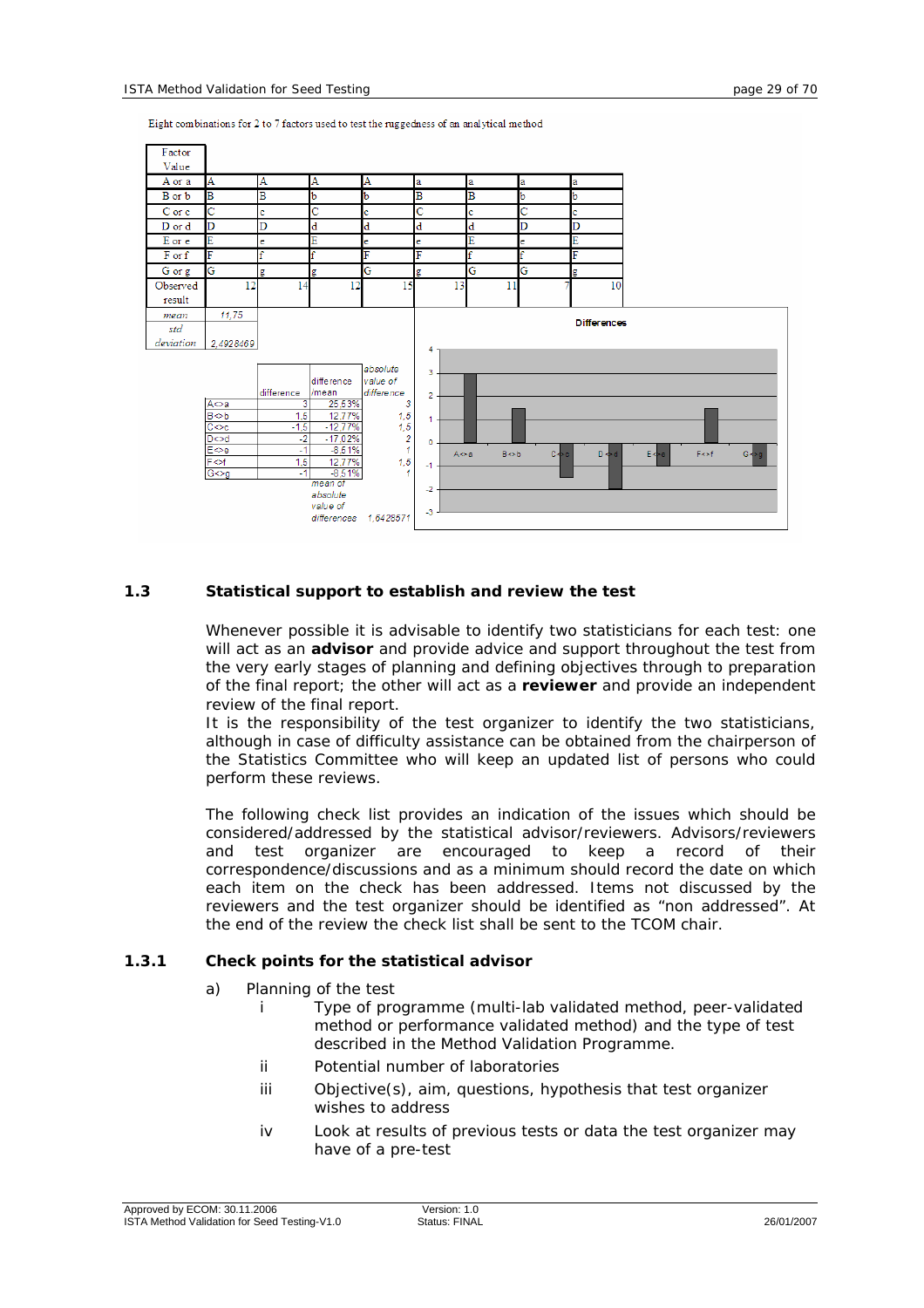- v Questionnaire addressed to the laboratories with the draft plan before final protocol is agreed
- vi Size of difference which would like to be distinguished by organizer. Illustrate with simulations if possible
- vii Availability of seed lots
- viii Technical difficulties (method, pathogen, measurements, sampling, stability of materials before analysis, ...)
- ix Cost and time schedule aspects
- x Check if not too many factors
- xi Look how results could/will be analyzed
- xii Look at how the data will be collected (format)
- xiii Check on coding, blind testing, reference material identification.
- xiv Level of confidentiality and communication during the work
- xv Check of the agreed protocol
- b) *Analysis of the data received*
	- Check the results obtained by each laboratory, controls/reference materials, terms of protocol respected
	- ii General information received from the organizer and the laboratories
	- iii Graphical representations
	- iv Look for outliers or exotic points
	- v Transformation of data, if appropriate.
	- vi Analysis
	- vii Questions and discussions with the test organizer (and laboratories if necessary)
	- viii Conclusions and questions
- c) *Reporting* 
	- i What to include in the report
	- ii Check of words, figures, values
	- iii Discuss coherence between the different parts of the report and agreement with objectives of the study

NB: The committee require the data are *in extenso* provided in the final report, and data corrected and/or discarded are identified.

### d) *Closing*

- i Archiving of data identify what should be kept (further use) or on the contrary destroyed (confidentiality), how long, in which form (paper, computer file,…) [Both hard copies and computer text files of the raw data will be retained by the ISTA Secretariat and test organiser]
- ii Availability of data and reports for further studies and on ISTA web site

### **1.3.2 Checkpoints for the statistical reviewer**

- a) *Contact with the test organiser* 
	- Agreement on reviewing, define possible date for availability of report, define pre-requisites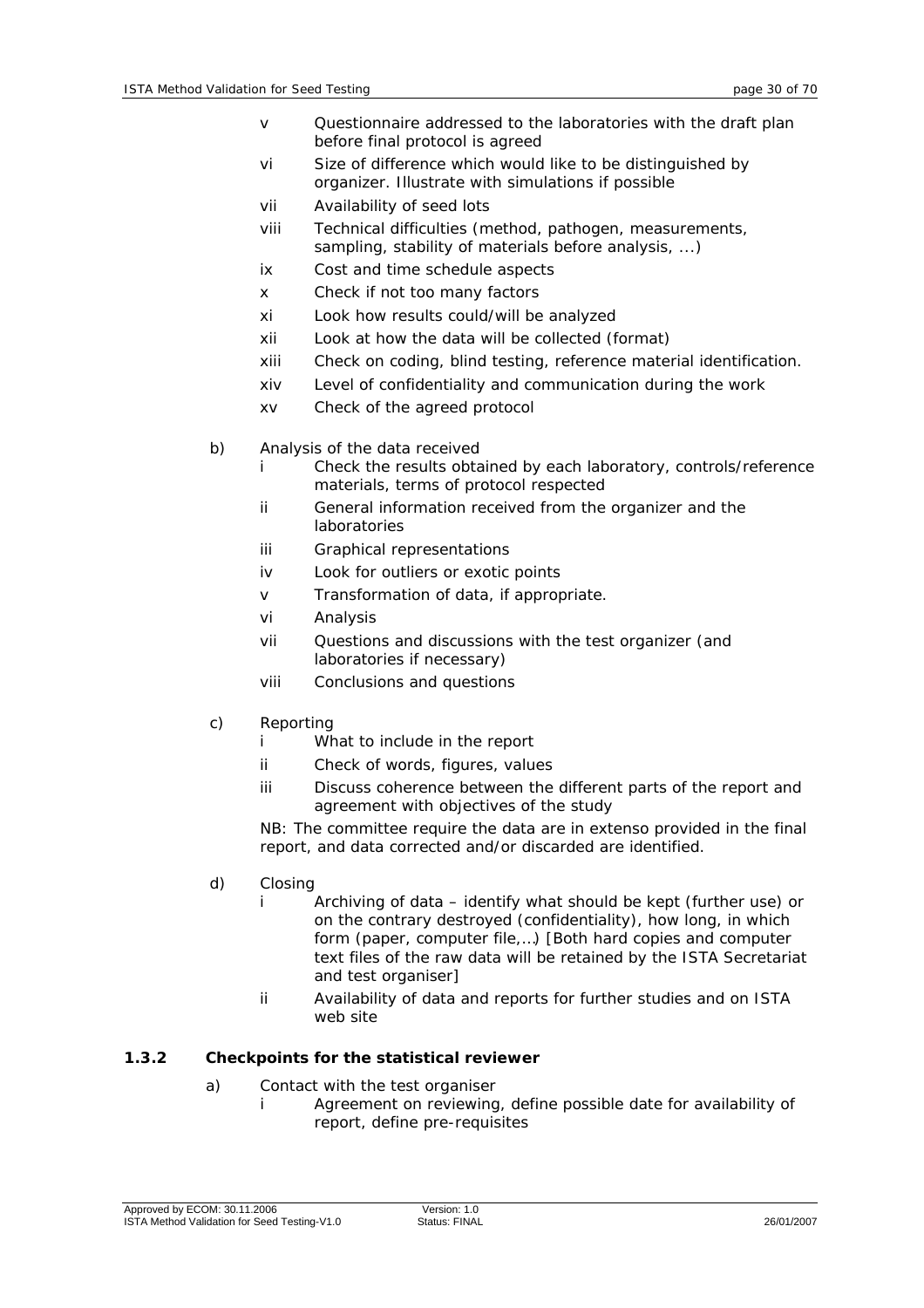- b) *Review the report*
	- i Is the analysis appropriate for the type of data?
	- ii Are sufficient data presented to allow independent assessment ?
	- iii Are the conclusions justified ?
	- iv Are there questions that need a reply from the test organiser ?
- c) *Contact test organiser* 
	- i Send list of remarks and questions to the test organiser, receive answers from the test organiser
	- ii Send official review to the test organizer

### **1.4 Number of samples, number of repeats, number of labs, true value of the samples prepared.**

Table 1 in Chapter 1 indicates some criteria, including the number of laboratories and the number of samples.

| <b>Programme Guidelines</b>    | <b>Collaboratively Validated Methods</b>                                                                           |                                                                                                                                                                                                                 | <b>Performance Validated Test</b><br><b>Methods</b>                                                                   |
|--------------------------------|--------------------------------------------------------------------------------------------------------------------|-----------------------------------------------------------------------------------------------------------------------------------------------------------------------------------------------------------------|-----------------------------------------------------------------------------------------------------------------------|
|                                | <b>Peer Validated Test</b><br><b>Multi-laboratory</b><br><b>Validated Test</b><br><b>Methods</b><br><b>Methods</b> |                                                                                                                                                                                                                 |                                                                                                                       |
| Objective                      | Multi-laboratory<br>characterisation of test<br>method performance.                                                | Verification of test<br>method performance by<br>peer laboratories                                                                                                                                              | Verification of performance claims<br>of test method                                                                  |
| <b>Laboratory Requirements</b> | 6-8 collaborating<br>laboratories chosen by<br>the test organiser                                                  | Minimum of two<br>collaborating<br>laboratories chosen by<br>the test organiser                                                                                                                                 | Minimum of one laboratory<br>approved by the Technical<br>Committee                                                   |
| Sample Requirements            | Preferably six samples<br>representing three<br>levels of the quality<br>component being<br>assessed               | Sample number<br>determined by<br>performance claims but<br>should include samples<br>of known characteristics<br>chosen by test<br>organiser. Could be<br>similar to Multi-<br>laboratory Validated<br>Methods | Sample number determined by<br>performance claims. Could be<br>similar to Collaboratively<br><b>Validated Methods</b> |

### **Example:**

A test is made from 3 seed lots of different levels (of what shall be measured), and each laboratory receives 2 samples from each lot. This will result in  $3*2=6$  samples to test.

If in addition 3 samples with a zero level are introduced, each laboratory will receive  $6+3=9$  samples to test.

The 9 samples are coded blind to the laboratory staff that perform the test.

The technical protocol will be known by the laboratories, but the design of the test can also remain blind to the laboratory staff.

### **1.4.1 Number of samples**

 In common practice for method validation studies at least 3 samples representing different levels of presence/quantity within the range of the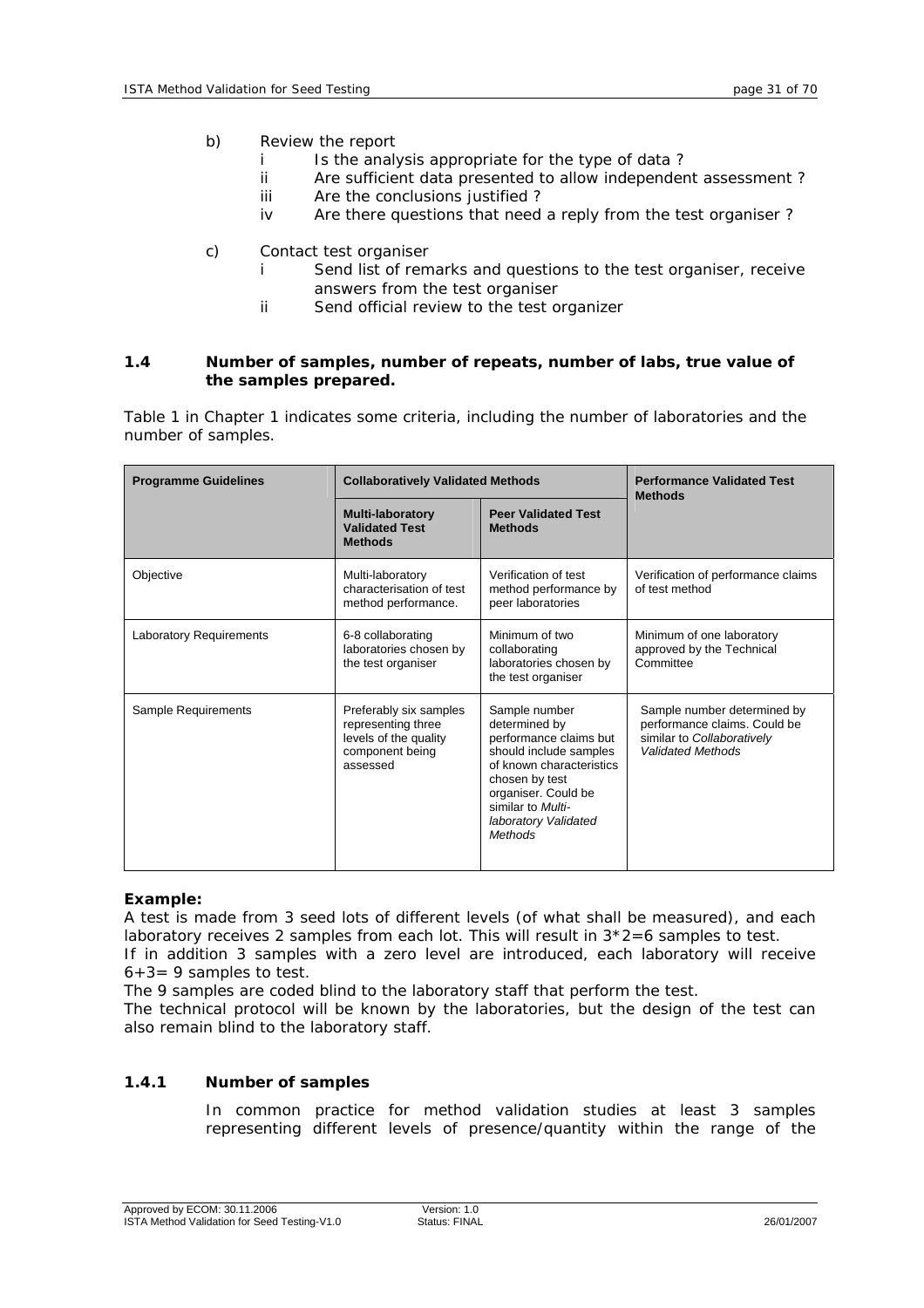method, and within the range of values that will be encountered in practice are tested:

> a low level an intermediate level a high level.

 A number of parameters, among them accuracy, repeatability, reproducibility can vary over the range. Having a number of samples across the range helps to quantify this variation.

 In tests where absence/zero level is of interest in practice, or to validate the method, a zero level needs to be added.

Whenever desired the organiser can have more levels in the range; for example 3 samples at low levels, an intermediate level and a high level (if the low levels are more likely to occur in routine tests, or need a more thorough check for the validation).

> low level 1 low level 2 low level 3 intermediate level high level

The test organiser can also "double a level", which means for instance sending 4 samples, the same lot for low level being sent twice.

> a low level (sent twice) an intermediate level a high level

This allows cross-checking of a number of parameters (among them accuracy, repeatability, reproducibility) for the level which is doubled. The staff who perform the tests should not know that a level has been doubled.

### **1.4.2 Number of repeats**

A repeat in the context of method validation corresponds to the fact that the laboratory has to receive and test more than one sample for a given level. The absolute minimum is 2 samples per laboratory for a given level.

The purpose of repeats is to quantify the variability of the results.

Repeats are a prerequisite to compute repeatability and reproducibility.

*When possible and if desired, laboratories can also repeat measures on a given sample.* 

For instance if the number of seeds in the sample is large, they can prepare *two working samples and obtain two results.* 

*For instance in a PCR test, a laboratory can conduct 2 separate DNA extractions from the sample received, and obtain 3 data points per DNA extraction, providing 6 data points for a given sample.* 

*Unless all laboratories do the same repeats, the repeats in italics above are usually not part of the validation.*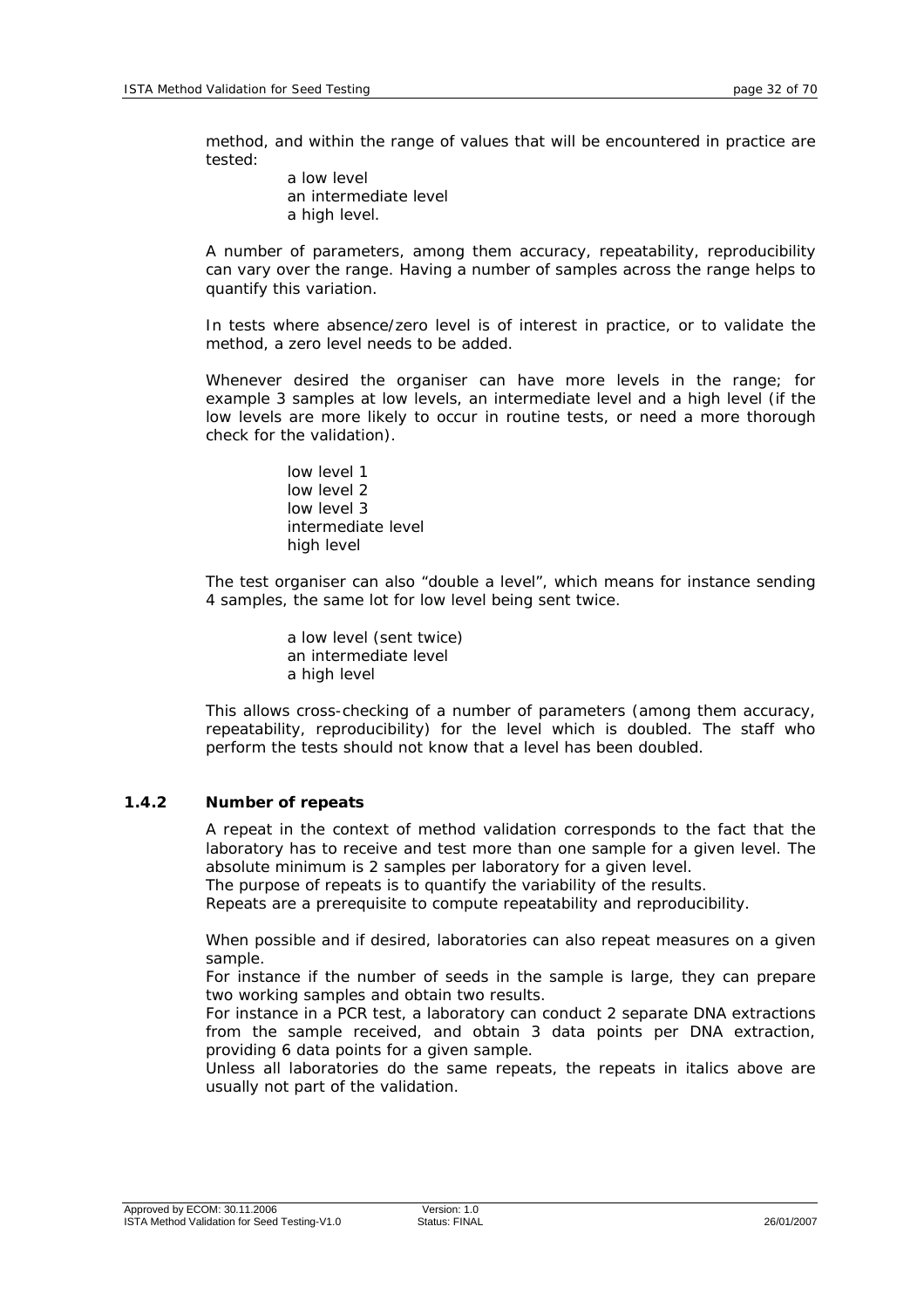### **1.4.3 Number of laboratories**

Whenever possible it is better to have a number of laboratories. This is a way to ensure uniformity in seed testing.

Six to 8 is the minimum for multi-laboratory validation. If only 2 to 6 laboratories can participate it becomes peer validation.

Laboratories must have the ability to perform the test (equipment, competent staff, etc).

Data analysis will give values per laboratory. This enables the verification of uniformity among laboratories, or to detect any discrepancies among laboratories.

In cases where a laboratory has different results from the others, the report of the parameters (repeatability, reproducibility) can be separated, one set of parameters with all laboratories, and another set of parameters where the laboratory in question is not included.

### **1.4.4 True value of the samples prepared**

Depending on the type of test, the degree of precision of true value of the samples prepared varies.

For instance in germination, or seed health with naturally infected seeds, the true level is usually estimated through a test made on the lot. When a better estimate is needed more samples are tested, which gives a better estimate of the level, but also give information about the variability of the results on the same lot in a given laboratory.

In such tests, it is known that the true value of the samples sent for the test to the laboratories will not be exactly the same.

The true value can be better controlled when individual seeds having the trait to be detected are introduced in seed samples not having this trait. For instance, adding seeds from other species in a purity check, adding a number of infected seeds in samples of healthy seeds, etc.

In all circumstances, accuracy is computed as the deviation from the true value.

The true value can be the value as known by the test organiser, or the mean (or median) of the results obtained by the laboratories. It is recommended to compute both.

### **1.5 Benefits of simulations for a test plan design**

A simulation can be worthwhile to estimate if the goal of the test can be met statistically with the material present at that moment. A simulation gives you an idea about the outcome but is not completely related to all technical aspects that can occur during a test.

On the website of DSS Research,

*http://www.dssresearch.com/toolkit/default.asp*, a toolkit is freely available; sample size calculator gives an idea about the number of samples to be tested and sample error calculator results on the power of the test.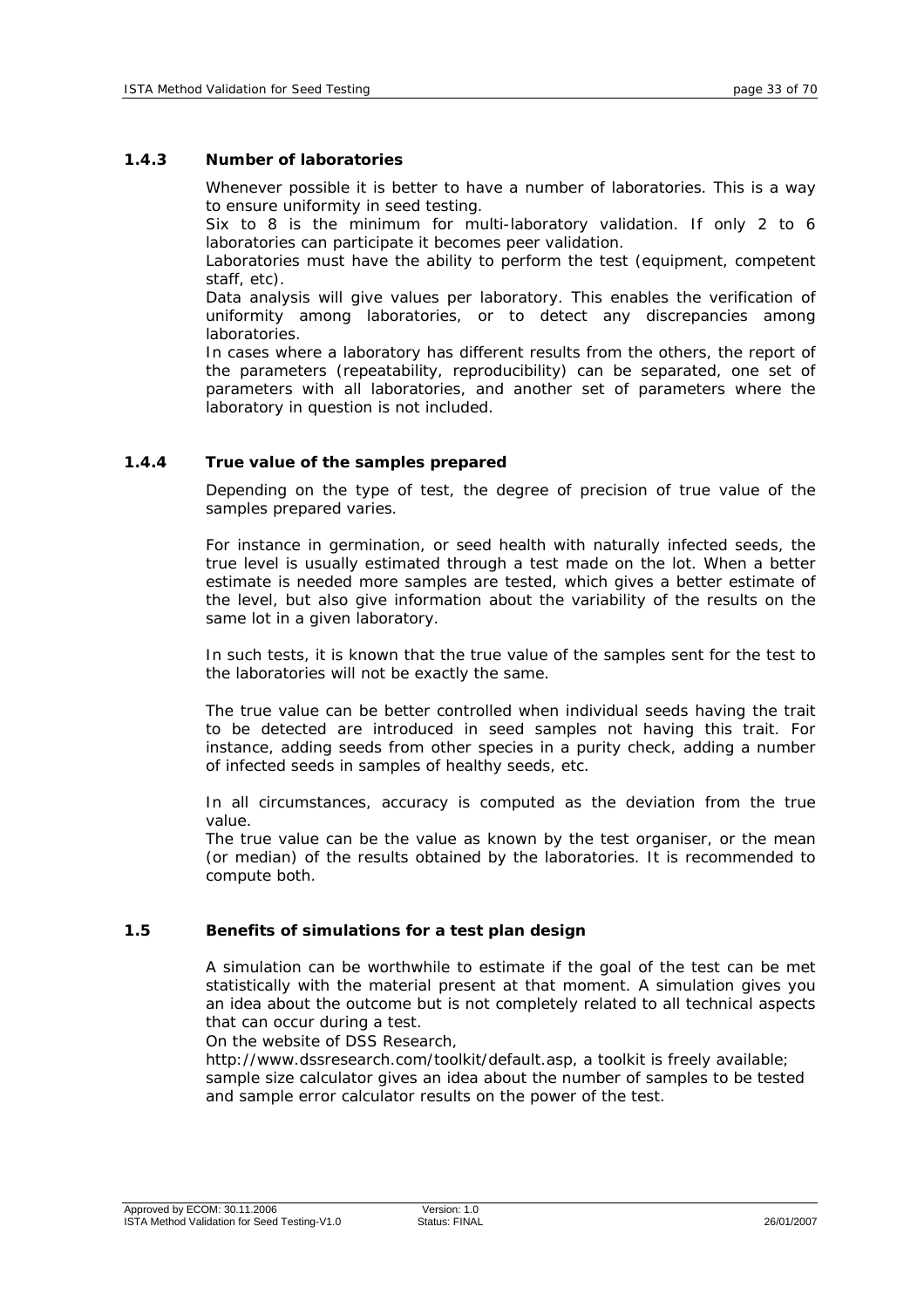Some examples:

- a) Check the number of samples needed for 2 laboratories (peer validation) to give consistent results:
	- i. For instance, one laboratory finds 1% infected seeds and the other 3%.
	- ii. How many seeds shall be tested to be able to declare 1% and 3% as different?
		- the computation indicates 642 seeds would be necessary.

|                                                  | researcher's toolkit                                       |     | print friendly &                                                                                                                 |
|--------------------------------------------------|------------------------------------------------------------|-----|----------------------------------------------------------------------------------------------------------------------------------|
|                                                  | <b>Two Samples</b><br>Two Samples Using Percentage Values  |     | Averages, One Sample   Averages, Two Samples   Percentages, One Sample   Percentages,                                            |
|                                                  | Sample 1 Percentage (%):                                   |     | (Value measured from Sample 1 or expected<br>from this sample)                                                                   |
| inside this section:                             | Sample 2 Percentage (%):                                   | Iз  | (Value measured from Sample 2 or expected<br>from this sample)                                                                   |
| Overview                                         | <b>Alpha Error Level</b>                                   | 10% | (Probability of incorrectly rejecting the null                                                                                   |
| Sample Size Calculator<br>Averages, One Sample   | or Confidence Level:                                       |     | hypothesis that there is no difference in the<br>percentage values). An Alpha of 5%<br>corresponds to a 95% Confidence Interval. |
| Averages, Two Samples<br>Percentages, One Sample | <b>Beta Error Level</b><br>or Statistical Power [1 - Beta] |     | (Probability of incorrectly failing to reject the<br>null hypothesis that there is NO difference in                              |
| Percentages, Two Samples                         |                                                            |     | the percentage values -- assuming no<br>difference when a real difference exists). A                                             |
| <b>Sample Error Calculator</b>                   |                                                            |     | Beta of 50% is used in most simple calculations<br>of sampling error.                                                            |
| <b>Statistical Power Calculator</b>              |                                                            |     |                                                                                                                                  |
| Internet Tools                                   | Calculate Sample Size                                      |     | Sample Size = 642 for both samples!                                                                                              |
| Reeestcher's Resource Center                     |                                                            |     |                                                                                                                                  |

- b) Check the power of the test according to the set up:
	- i. Define a protocol validated by 2 laboratories
	- ii. In routine testing 400 individual seeds are checked
	- iii. According to the same sample size (400), is it possible to see a difference of 1% between the 2 laboratories?
		- the computation indicates a 21.4% statistical power. About 20 times out of 100, the statistical test will conclude there are no differences because the sample size is not big enough.

|                                                                                        | researcher's toolkit                                               |     | print friendly &                                                                                                                                                                   |
|----------------------------------------------------------------------------------------|--------------------------------------------------------------------|-----|------------------------------------------------------------------------------------------------------------------------------------------------------------------------------------|
|                                                                                        | <b>Two Samples</b>                                                 |     | Averages, One Sample   Averages, Two Samples   Percentages, One Sample   Percentages,                                                                                              |
|                                                                                        | Two Sample Tests Using Percentage Values                           |     |                                                                                                                                                                                    |
|                                                                                        | Sample 1's Percentage is less than Sample 2's value, but not both) |     | O One-Tail Test (Hypothesis that Sample 1's Percentage is greater than Sample 2's value or                                                                                         |
| inside this section:                                                                   | value)                                                             |     | Two-Tail Test (Hypothesis that Sample 1's Percentage is not equal to Sample 2's Percentage                                                                                         |
| Overview                                                                               |                                                                    |     |                                                                                                                                                                                    |
| Sample Size Calculator                                                                 | Assumption").                                                      |     | To calculate the minimum possible statistical power, set one percentage value to 50% which<br>produces the largest possible variance (also known as the "Most Pessimistic Variance |
| <b>Sample Error Calculator</b><br><u> 1965 - 1966 - 1966 - 1966 - 1967 - 1968 - 19</u> |                                                                    |     |                                                                                                                                                                                    |
| <b>Statistical Power Calculator</b>                                                    | Sample 1 Percentage (%): 4                                         |     | (Value measured from Sample 1 or expected from<br>this sample)                                                                                                                     |
| Averages, One Sample<br>Averages, Two Samples                                          | Sample 2 Percentage $(\%)$ : $\boxed{2}$                           |     | (Value measured from Sample 2 or expected from<br>this sample)                                                                                                                     |
| Percentages, One Sample                                                                | Size of Sample 1:                                                  | 400 | (Size of Sample 1 or desired number of                                                                                                                                             |
| Percentages, Two Samples                                                               |                                                                    |     | respondents)                                                                                                                                                                       |
| Internet Tools                                                                         | Size of Sample 2:                                                  | 400 | (Size of Sample 2 or desired number of                                                                                                                                             |
| <b>Researcher's Resource Center</b>                                                    |                                                                    |     | respondents)                                                                                                                                                                       |
| Web Conference Login                                                                   | <b>Alpha Error Level</b><br>or Confidence Level:                   | 5%  | (Probability of incorrectly rejecting the null<br>hypothesis that there is no difference in the<br>percentage values). An Alpha of 5% corresponds<br>to a 95% Confidence Interval. |
|                                                                                        | Calculate Sample Size                                              |     | Statistical Power: 21.4%                                                                                                                                                           |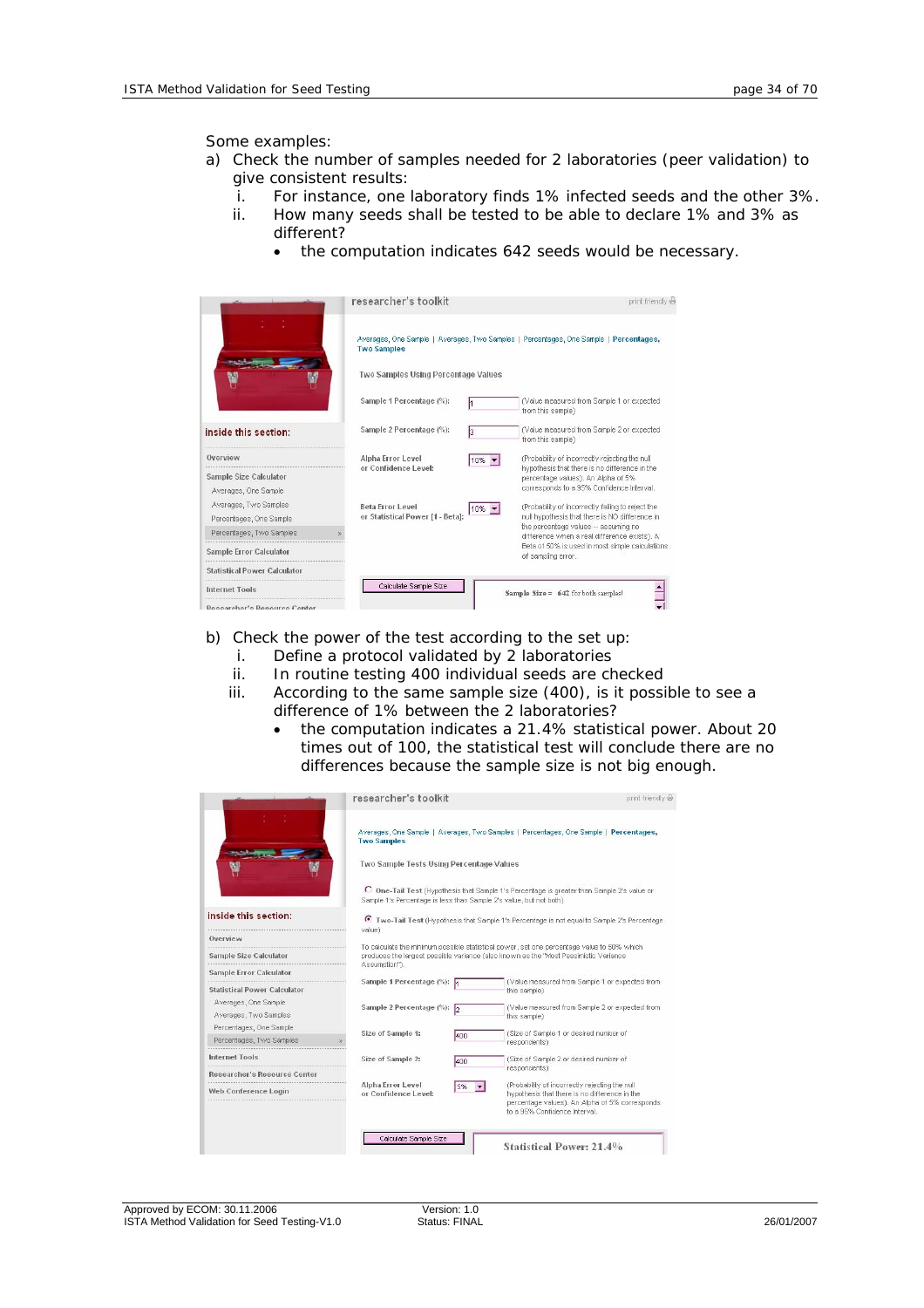- i How many seeds need to be checked, to see a difference between 1% and 2% in two laboratories?
	- the result is 4000 seeds in both laboratories are needed to get a statistical power of about 95% (95.7%)



### **1.6 Different types of results and distributions**

### **1.6.1 Direct tests**

For direct tests the seeds are individually examined and the result is assessed without any transformation.

Tests like germination, purity, other seed determination, tetrazolium, moisture, vigour can deliver this type of data.

Example: germination results, 4 x 100 seeds for pepper

| Rep     | % normal | % abnormal | % dead seeds | % fresh      |
|---------|----------|------------|--------------|--------------|
|         |          |            |              | ungerminated |
|         | 85       |            |              |              |
| B       | 86       |            |              |              |
| ٮ       | 83       |            |              |              |
|         | 87       | 5          |              |              |
| Average | 85       |            |              |              |

### **1.6.2 Indirect tests**

In other tests data are obtained through computations and/or equipment calibration.

For instance % presence can be derived from Optical Density for ELISA in seed health tests, % presence of seeds with specified trait-(s) can be derived from a linear line drawn from delta CTs and Log of % presence of reference material.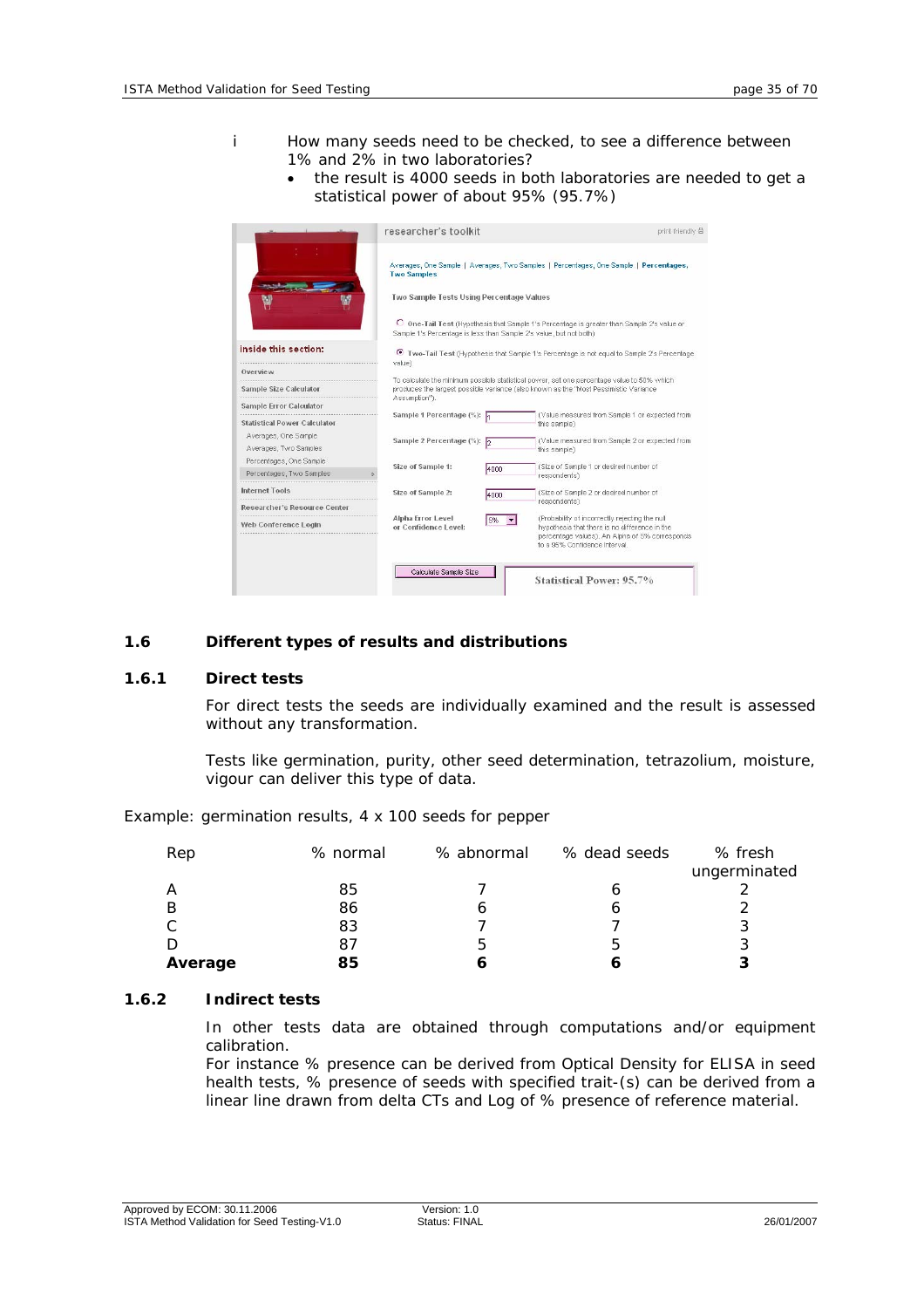Example: Real time PCR calibration:



|                |  |  | Example: seed health results of a quantitative (ELISA values) and qualitative (presence / |  |  |  |
|----------------|--|--|-------------------------------------------------------------------------------------------|--|--|--|
| absence) test: |  |  |                                                                                           |  |  |  |

|                | lab 1      |         |        | lab <sub>2</sub> |         |        |
|----------------|------------|---------|--------|------------------|---------|--------|
| sample         |            | average | result |                  | average | result |
| 1              | 0,0470,054 | 0,051   | neg    | 0,1420,144       | 0,143   | neg    |
| $\overline{c}$ | 0,0340,043 | 0,039   | neg    | 0,1210,125       | 0,123   | neg    |
| 3              | 0,0830,083 | 0,083   | neg    | 0,1940,159       | 0,177   | neg    |
| $\overline{4}$ | 0,0480,053 | 0,051   | neg    | 0,1040,145       | 0,125   | neg    |
| 5              | 0,0430,046 | 0,045   | neg    | 0,1290,112       | 0,121   | neg    |
| 6              | 0,0570,061 | 0,059   | neg    | 0,1200,125       | 0,123   | neg    |
| 7              | 0,0610,058 | 0,060   | neg    | 0,0950,109       | 0,102   | neg    |
| 8              | 0,0640,060 | 0,062   | neg    | 0,0910,094       | 0,093   | neg    |
| 9              | 0,0420,046 | 0,044   | neg    | 0,0860,094       | 0,090   | neg    |
| 10             | 0,0560,063 | 0,060   | neg    | 0,7480,742       | 0,745   | pos    |
| 11             | 0,0440,041 | 0,043   | neg    | 0,0760,086       | 0,081   | neg    |
| 12             | 0,0400,046 | 0,043   | neg    | 0,0900,086       | 0,088   | neg    |
| 13             | 0,0290,025 | 0,027   | neg    | 0,1250,107       | 0,116   | neg    |
| 14             | 0,0370,040 | 0,039   | neg    | 0,0840,090       | 0,087   | neg    |
| 15             | 0,0440,044 | 0,044   | neg    | 0,0940,101       | 0,098   | neg    |
| 16             | 0,0440,044 | 0,044   | neg    | 0,0790,083       | 0,081   | neg    |
| 17             | 0,0530,050 | 0,052   | neg    | 0,0860,091       | 0,089   | neg    |
| 18             | 0,0420,044 | 0,043   | neg    | 0,0880,103       | 0,096   | neg    |
| 19             | 0,0450,043 | 0,044   | neg    | 0,0640,074       | 0,069   | neg    |
| 20             | 0,0390,032 | 0,036   | neg    | 0,1310,141       | 0,136   | neg    |

The results can either be **quantitative** (e.g. number of colonies found or percentage of GMO) or **qualitative** (presence and absence).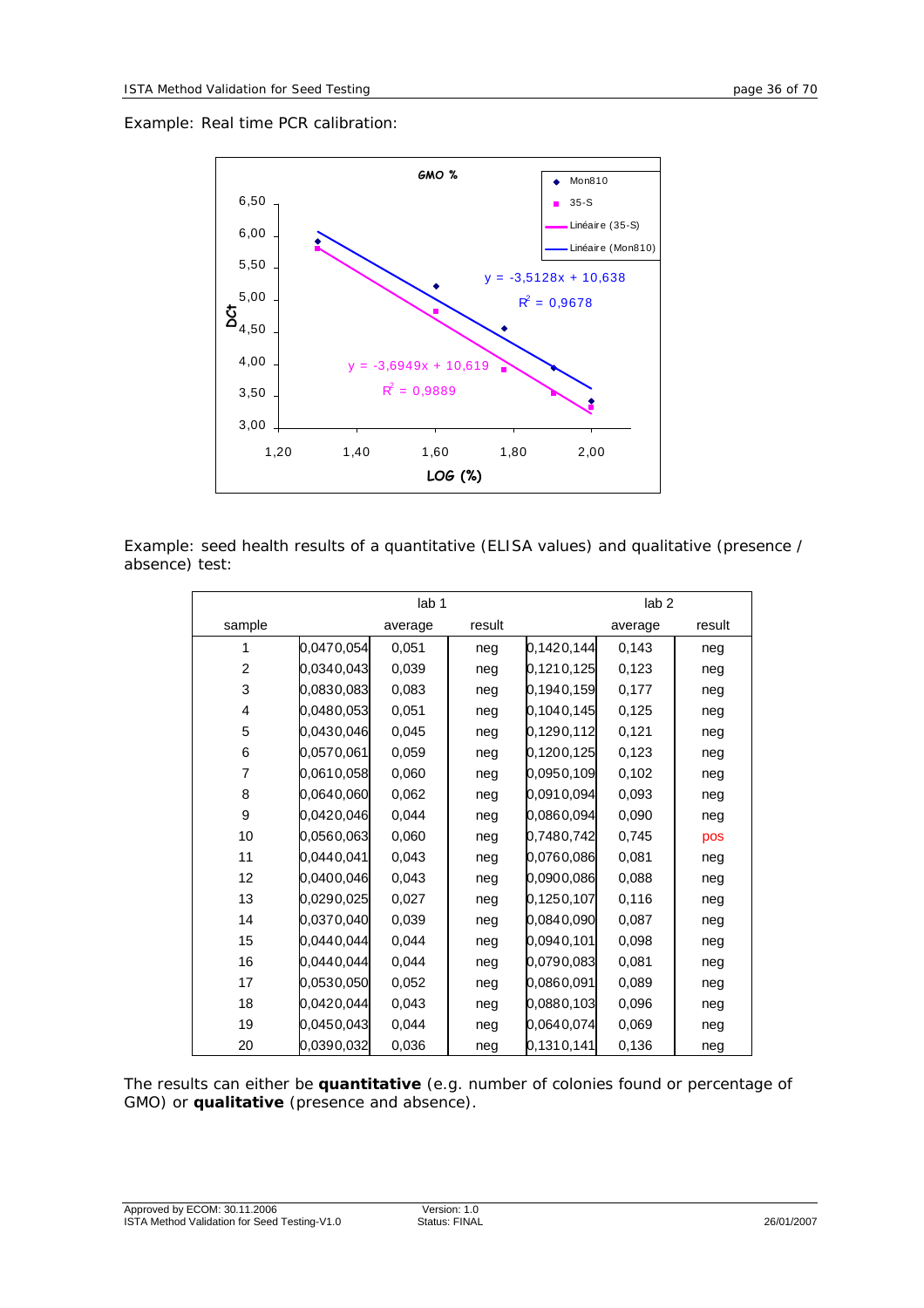### **1.6.3 Distributions**

The **statistical law of data distribution** also varies:

The main distributions encountered in seed testing are:

- the Binomial distribution where a seed or a pool of seeds can be classified in two categories (positive/negative, germinated/non germinated,…)
- the Poisson distribution for rare events (check for presence of other seeds to be avoided),
- the Normal distribution when a quantity is measured (1000 seed weight)

The choice of an appropriate statistical analysis will be driven in particular by the type of results and distribution.

### **1.7 Detection of outliers**

a) Prior to any analysis, it is important to ensure that the data are of good quality. A good start in data quality assessment is to visualize the data using an appropriate graphic. A very useful tool to quickly get an overview of the data is the boxplot: it shows the location and spread of the data, as well as skewness and outside values. At the center of the boxplot is a dot that represents the median of the data (50% of the data are below the dot). Surrounding the dot is a box. The ends of the box represent the lower and upper quartiles (25% and 75% of the data are below these). Whiskers are drawn outward from the ends of the box a distance of 1.5\*(Upper quartile-Lower quartile) and then shortened to the nearest data point. Any values outside the whiskers are plotted as individual data points.

 Example: Three laboratories ran a method validation programme and provided the following results:

| Lot                 |      |      | lot1 |      |      | lot2 | lot3 |      |              | lot4 |        |                |
|---------------------|------|------|------|------|------|------|------|------|--------------|------|--------|----------------|
| Rep                 |      | ി    | 3    |      |      | 3    |      |      | $\mathbf{a}$ |      | $\sim$ | $\overline{3}$ |
| $\perp$ Lab $\perp$ | 0.71 | 0.69 | 0.75 | 0.85 | 0.83 | 0.82 | 1.6  | 1.65 | 1.66         | 1.87 | 1.88   | 1.89           |
| Lab <sub>2</sub>    | 0.64 | 0.62 | 0.69 | 0.84 | 0.85 | 0.86 | 1.69 | 1.71 | 1.01         | 1.83 | 1.82   | 1.81           |
| Lab <sub>3</sub>    | 0.64 | 0.65 | 0.69 | 0.89 | 0.87 | 0.86 | 1.79 | 1.78 | 1.78         | 1.8  | 1.83   | 1.79           |

In the following graphic, the boxplots are plotted for each lot using the same vertical scale.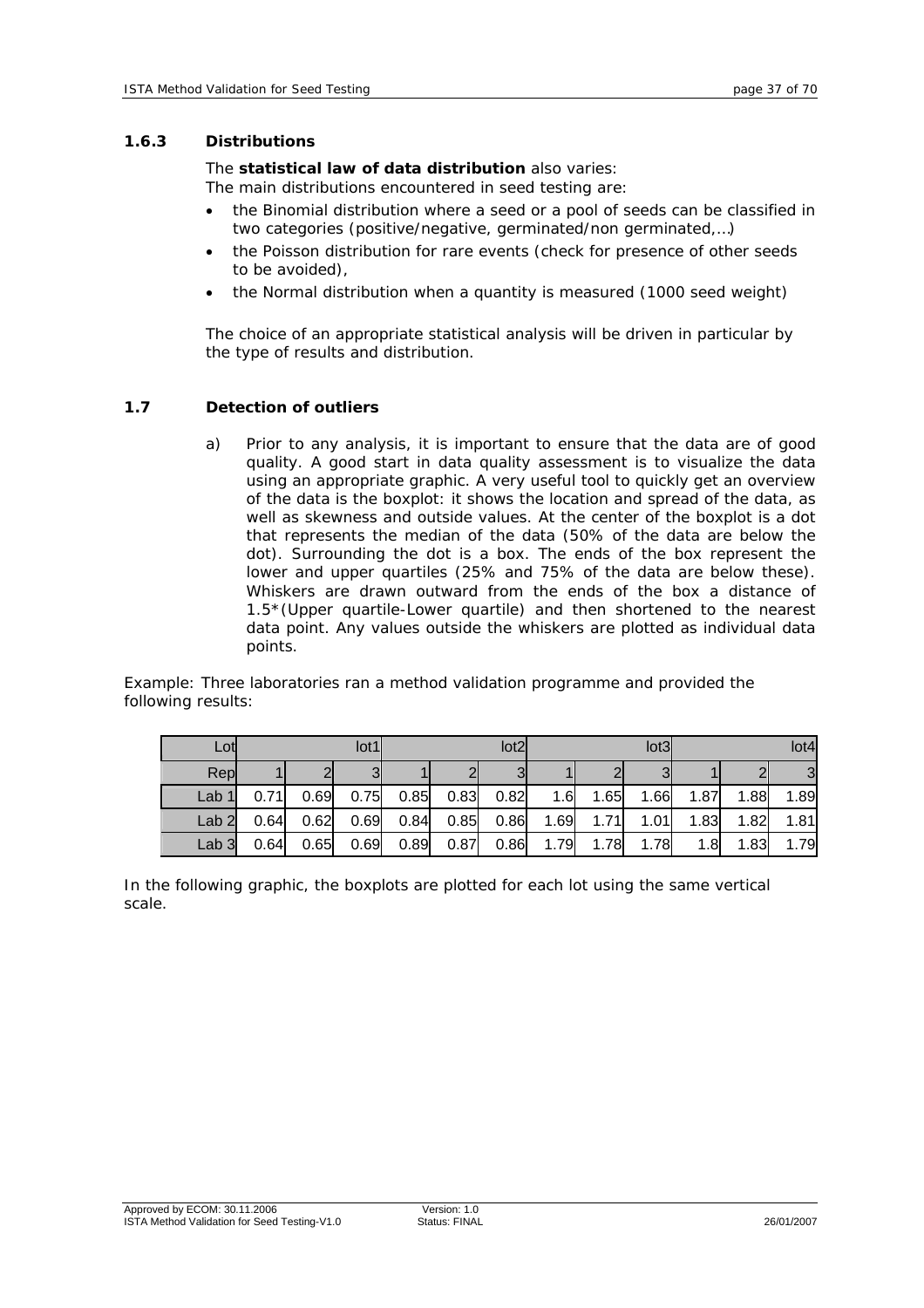

We clearly see a lot effect but also we identify quickly a big outside value for lot 3; coming back to the data, there appear to be a re-transcription mistake in lab 2, rep 3.

> b) There are also some numerical tools that can be useful for automatically flagging exotic values in a dataset.

### i *Hampel's Method*

Hampel's method (Davies & Gather 1993) can be used for univariate samples.

Example: a laboratory runs a test on the same lot and obtains the following results for 15 replications:

| Repl |               |        |        |        |        |        |        |        |        | 10     |        | ור ו   |        | 14 | 15 <sub>1</sub> |
|------|---------------|--------|--------|--------|--------|--------|--------|--------|--------|--------|--------|--------|--------|----|-----------------|
|      | .1193<br>. U. | 0.1038 | 0.0923 | 0.1173 | 0.1494 | 0.1229 | 0.1125 | 0.1061 | 0.0940 | 0.1213 | 0.1314 | 0.1151 | 0.1159 |    | 0.1298 0.5977   |

The question is:

Can it be assumed that all the data points  $x_i$  come from the same distribution? Inspecting the box plot below, there is an exotic value around 0.6:

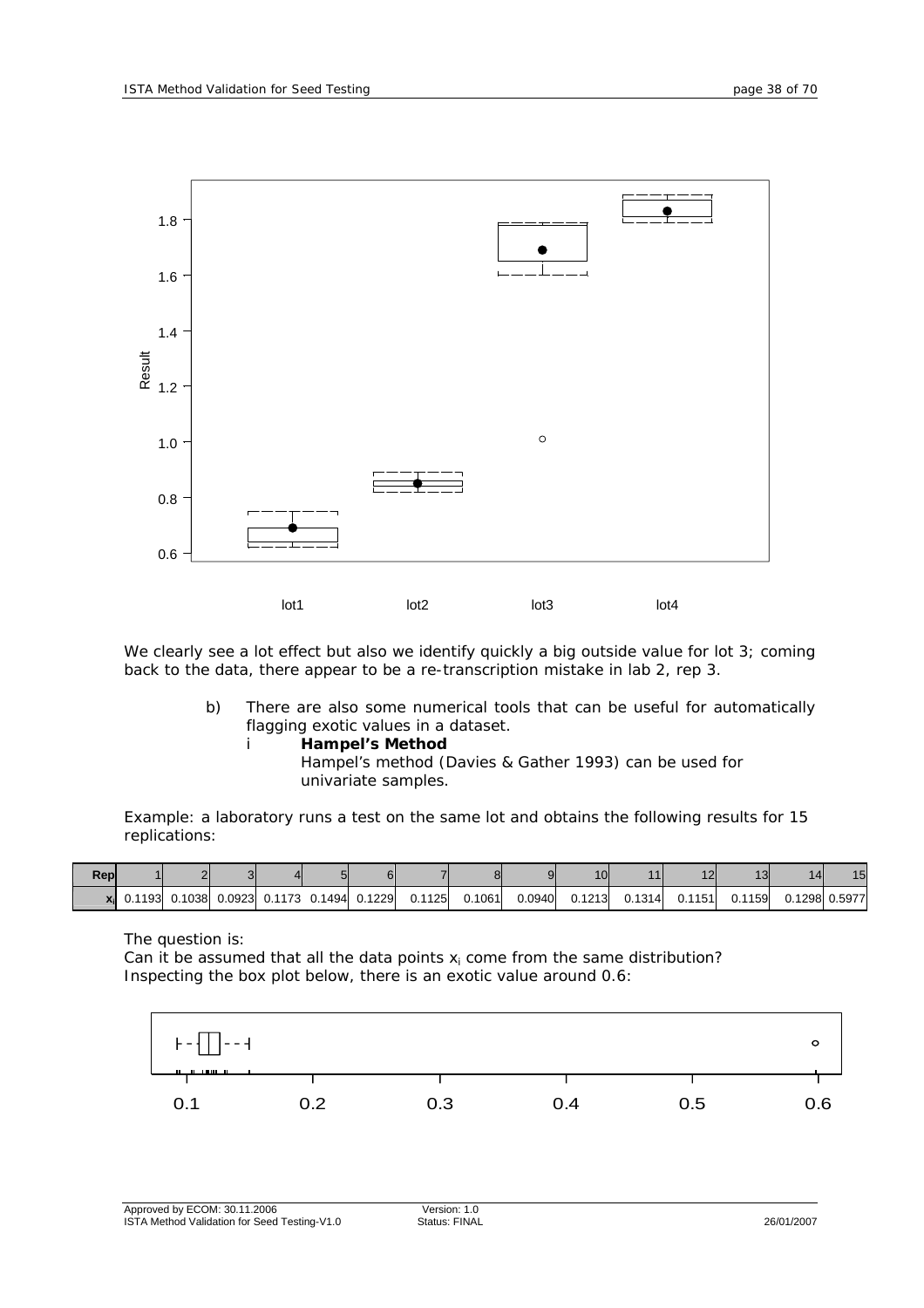To use Hampel's method on this dataset:

compute the median:  $\tilde{\mathbf{x}} = 0.1173$  and the Median Absolute Deviation:

$$
MAD = \text{median}\left\{ \left| \mathbf{x}_i - \tilde{\mathbf{x}} \right| \right\} = 0.0112
$$

• then, identify  $x_i$  as an outlier if  $|\mathbf{x} - \tilde{\mathbf{x}}| > 5.2$  MAD

In the above example, only one value satisfies the above criteria:  $x_{15} = 0.5977$ 

### ii *Cochran's test*

Sometimes identifying variance (or standard-deviation) outliers is required. The appropriate method for this purpose is the Cochran's test.

Example: An inter-laboratory test is performed to obtain an estimate of global intralaboratory variance. There are 6 laboratories participating in the test and they report the following variances based on 5 results each:

|       | Lab | $\textsf{Lab} 2$ | $\text{Lab } 3$ | Lab<br>$\vert$ 4 | Lab $5$ | Lab <sub>6</sub> |
|-------|-----|------------------|-----------------|------------------|---------|------------------|
| $S^2$ | .6  |                  | ا ، ب           | ാറ<br>20. I      | 3.5     | 3.2              |

The question is:

Can all these variances be used to compute a global estimate of the within-laboratory variance?

The Cochran's test is performed as follows:

• Let 
$$
g = \frac{max(s_i^2)}{\sum_{i=1}^5 s_i^2} = 0.4808
$$

Then if  $g$  is  $\leq g_\alpha$  where  $g_\alpha$  is given in specific tables for levels of significance  $\alpha$ , equal to 0.05 and 0.01 usually and which are entered with the number of variances (here 6) and the number of observations used to compute each variance (here 5), the hypothesis that the 5 variances are equal is not rejected. In our example,  $q_{0.05}$  is equal to 0.4803 and thus the hypothesis that the 5 variances are equal is rejected: the variance from Lab 4 will not be used for the computation of global intralaboratory variance.

### **1.8 Statistical analysis, model and assumptions**

There are a number of available methods to analyze a dataset. Two of them are quoted here.

- ANOVA (Analysis of Variance) is still a widespread useful and robust technique.

- GLM (Generalized Linear Model) has similarities with ANOVA and can offer more flexibility.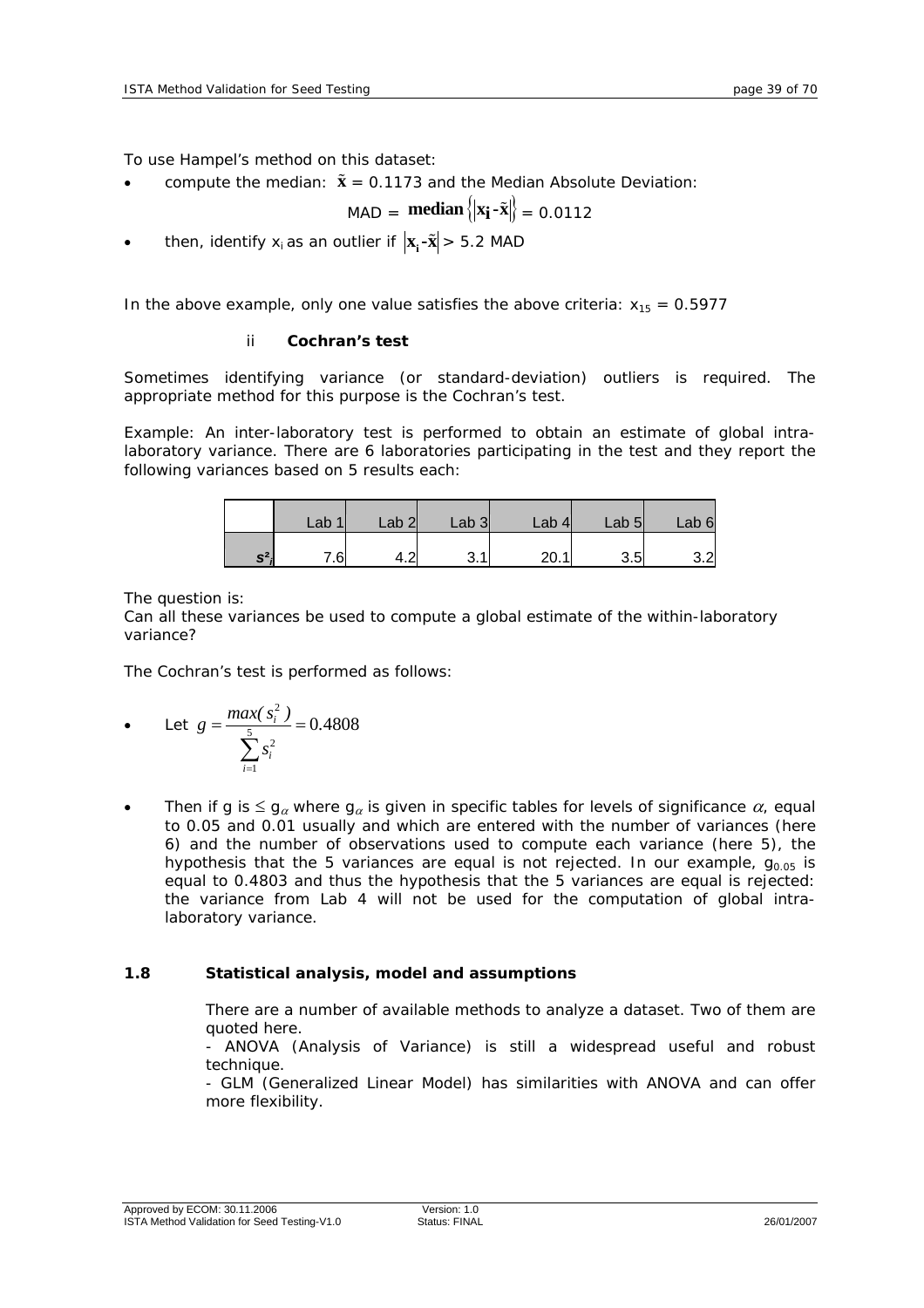#### Analysis of Variance

*Assumptions:* 

- (Independent observations; no influence of other observations on the result of an observation)
- (Same variability of comparable sub-data sets)
- Normal distribution The 2 assumptions in brackets are classically stated, but recent software make them less important.

| Example:<br>***** Analysis of variance |      | *****   |        |       |        |
|----------------------------------------|------|---------|--------|-------|--------|
| Variate: score                         |      |         |        |       |        |
| Source of variation                    | d.f. | S.S.    | m.s.   | v.r.  | F pr.  |
| lab                                    | 5    | 48.951  | 9.790  | 6.35  | < .001 |
| lot                                    | 3    | 21.619  | 7.206  | 4.67  | 0.004  |
| incubation                             | 1    | 31.674  | 31.674 | 20.53 | < 0.01 |
| lab.lot                                | 15   | 39.764  | 2.651  | 1.72  | 0.053  |
| lab.incubation                         | 5    | 38.295  | 7.659  | 4.96  | < 0.01 |
| lot.incubation                         | 3    | 12.545  | 4.182  | 2.71  | 0.047  |
| lab.lot.incubation                     | 15   | 26.695  | 1.780  | 1.15  | 0.315  |
| Residual                               | 144  | 222.145 | 1.543  |       |        |
| Total                                  | 191  | 441.688 |        |       |        |

Generalized Linear Model

*Assumptions* 

- o (Independent observations; no influence of other observations on the result of an observation)
- o Results are linearly modelized; different transformations can be used to reach the linearity. By linking for normal, binomial, Poisson and gamma distribution a transformation is made to get linear results.

In recent software the assumption in brackets is not of concern (auto correlations are included in computations)

| Example                                        |             |          |                         |                    |            |
|------------------------------------------------|-------------|----------|-------------------------|--------------------|------------|
| Regression analysis                            |             |          |                         |                    |            |
| Response variate: score28                      |             |          |                         |                    |            |
| Binomial totals:                               |             | 100      |                         |                    |            |
| Distribution: Binomial                         |             |          |                         |                    |            |
| Link function: Logit                           |             |          |                         |                    |            |
| Fitted terms: $Constant + lab + lot + lab.lot$ |             |          |                         |                    |            |
| Accumulated analysis of deviance               |             |          |                         |                    |            |
|                                                |             | mean     |                         | deviance<br>approx |            |
| Change d.f. deviance deviance                  |             |          | ratio                   | chi pr             |            |
| + lab                                          | 5           |          | 36.431 7.286 7.29       |                    | < .001     |
| + lot                                          | $3^{\circ}$ |          | 2442.347 814.116 814.12 |                    | < .001     |
| + lab.lot                                      | 15          |          | 24.341 1.623            |                    | 1.62 0.060 |
| Residual 168 170.855 1.017                     |             |          |                         |                    |            |
| Total                                          | 191         | 2673.973 | 14.000                  |                    |            |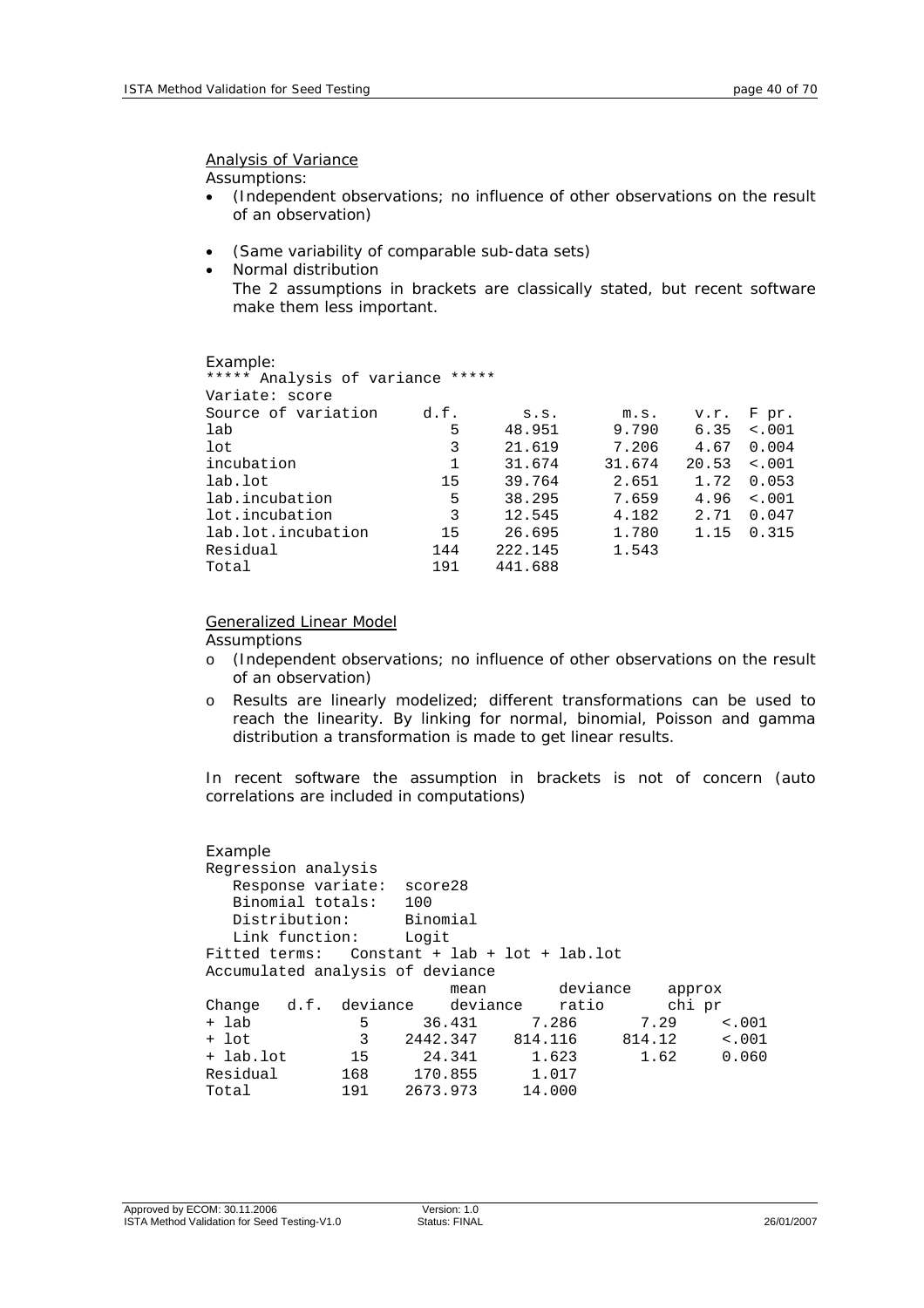Any statistical analysis consists of applying a model to the dataset, and for each method a number of assumptions are made. The check of the assumptions is part of the analysis. When some assumptions are not met, robust analysis can

still be performed, but the departure from the assumption must be noted in the report.

### **1.8.1 ANOVA (ANalysis Of VAriance)**

 a) ANOVA is recommended as an exploratory and reporting tool when a data set is fitted for this kind of analysis (quantitative values).

Example: Eight laboratories ran a method validation program.

They received, blindly coded, 12 samples (3 repeats from 4 different lots covering the range of the method)

| sample           | rep            | mean | lab <sub>1</sub> | lab <sub>2</sub> | lab <sub>3</sub> | lab <sub>4</sub> | lab <sub>5</sub> | lab <sub>6</sub> | lab <sub>7</sub> | lab 8 |
|------------------|----------------|------|------------------|------------------|------------------|------------------|------------------|------------------|------------------|-------|
| lot1             |                | 0.70 | 0,71             | 0.69             | 0.66             | 0,67             | 0,70             | 0,73             | 0,71             | 0,70  |
| lot1             | 2              | 0.68 | 0,71             | 0,67             | 0.65             | 0,65             | 0,70             | 0,74             | 0,71             | 0,65  |
| lot1             | 3              | 0.69 | 0,70             | 0.68             | 0,69             | 0,66             | 0.69             | 0,73             | 0,69             | 0,68  |
| lot <sub>2</sub> |                | 1,25 | 1,20             | 1,22             | 1,28             | 1,23             | 1,25             | 1,39             | 1,20             | 1,24  |
| lot2             | $\overline{2}$ | 1,24 | 1,18             | 1,21             | 1,31             | 1,18             | 1,24             | 1,36             | 1,26             | 1,22  |
| lot2             | 3              | 1,27 | 1,23             | 1,22             | 1,30             | 1,20             | 1,25             | 1,37             | 1,26             | 1,30  |
| lot3             |                | 1,67 | 1,68             | 1,64             | 1,61             | 1,68             | 1,67             | 1,70             | 1,69             | 1,67  |
| lot <sub>3</sub> | 2              | 1,67 | 1,70             | 1,64             | 1,61             | 1,66             | 1,67             | 1,73             | 1,70             | 1,68  |
| lot3             | 3              | 1,67 | 1,68             | 1,65             | 1,62             | 1,66             | 1,66             | 1,73             | 1,68             | 1,67  |
| lot4             |                | 3.25 | 3,26             | 3,20             | 3,37             | 3,16             | 3,20             | 3,27             | 3,27             | 3,25  |
| lot4             | 2              | 3.25 | 3,26             | 3,20             | 3,36             | 3,22             | 3,19             | 3,31             | 3,24             | 3,26  |
| lot4             | 3              | 3.25 | 3,20             | 3,20             | 3,38             | 3,23             | 3,18             | 3,29             | 3,23             | 3,26  |

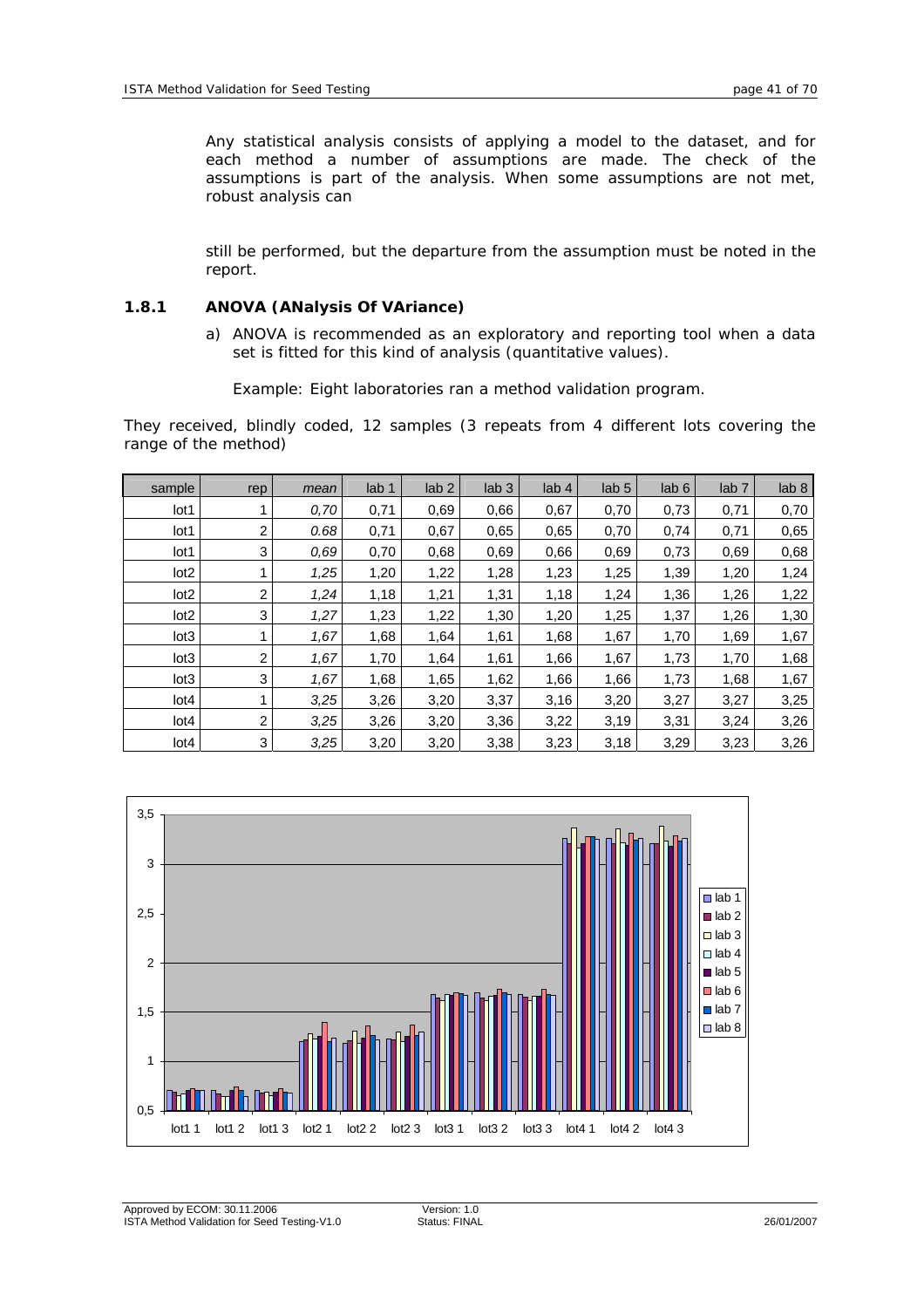b) Test design:

 The simplest is recommended for method validation, only 2 factors: a laboratory factor (here with 8 modalities) a lot factor (here with 4 modalities)

As labs received more than 1 sample per lot (here 3 samples per lot), interaction lab\*sample can also be computed.

ANOVA structures the variability in different components;

- laboratory,
- lot

remaining variability; not controlled in the design, usually named residual.

c) Significant difference computation:

ANOVA tell whether the differences between the means from the different laboratories are significant for a given probability level (usually  $alpha=5%$ ).

Usually the lots will be found significantly different, which is logical as the test organiser selected different levels.

If lots are supposed to be different (i.e. low, intermediate and high level) in the testing plan and ANOVA concludes there are no significant differences among lots, the results should be treated with caution.

Examples of Analysis of Variance table

| EAU DIO OI ANUIVOIS OI VULIUNCO CUDIO |                |    |             |          |         |  |  |
|---------------------------------------|----------------|----|-------------|----------|---------|--|--|
| Source                                | Sum of Squares | Df | Mean Square | F-Ratio  | P-Value |  |  |
| <b>MAIN FACTORS</b>                   |                |    |             |          |         |  |  |
| A:lab                                 | 0,0811791      | 7  | 0,011597    | 34,57    | 0,0000  |  |  |
| B:sample                              | 86,8585        | 3  | 28,9528     | 86319,08 | 0,0000  |  |  |
| INTERACTION                           |                |    |             |          |         |  |  |
| $A*R$                                 | 0,0943291      | 21 | 0,00449186  | 13,39    | 0.0000  |  |  |
| RESIDUAL                              | 0.0214667      | 64 | 0,000335416 |          |         |  |  |
|                                       |                |    |             |          |         |  |  |
| TOTAL (CORRECTED)                     | 87,0555        | 95 |             |          |         |  |  |

Examples of Analysis of Variance table

A significant difference between laboratories is found when the ratio (variability explained by lab factor)/(non controlled variability) is great enough.

This ratio is called an F value.

In the example above the F ratio is 34.57 for the lab factor and the probability value is less than 5%, signifying a significant difference among laboratories.

d) Different situations:

There is not a unique rule to decide about the consequence of significance, or non significance among laboratories, but a statistician can provide assistance.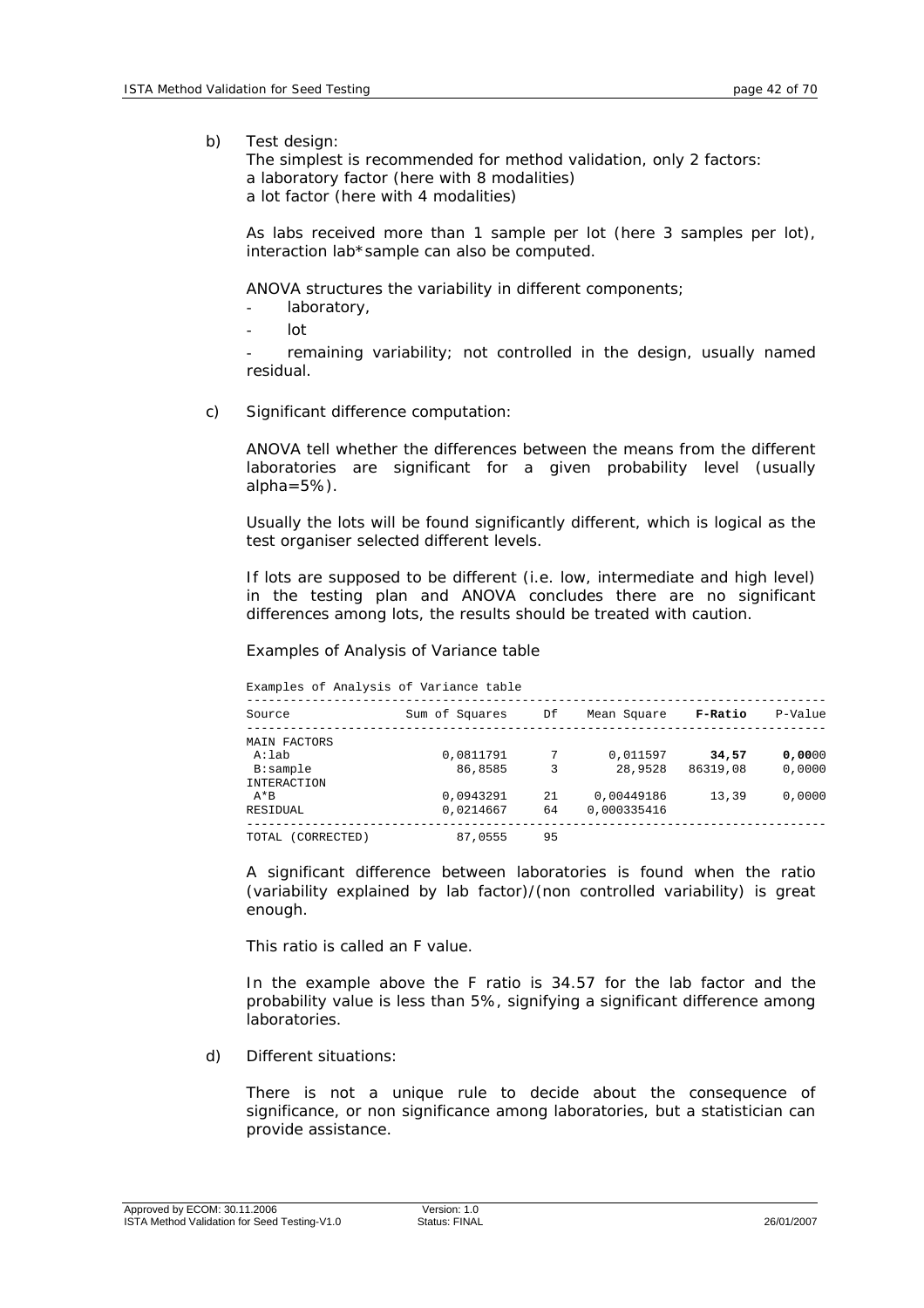In method validation the aim is that the different laboratories will obtain comparable results (no significant difference among laboratories).

But, there are in particular two situations which need special attention.

- (i) When there are no significant differences among laboratories, but the power of the test is poor. This can occur when the non controlled variability is big. In that situation big differences among laboratories are not declared distinct. A retest is usually necessary, so that the variability of results on repeats can be reduced, and/or more repeats can be checked.
- (ii) When the laboratory variability of repeats is small, ANOVA can declare distinct differences which in practice are considered as too little to be of practical significance.

Note that any difference computed to be significant is a difference between means. In the case of differences among laboratories, the difference is computed from Xsamples \* Yrepeats (4\*3=12 results in our example). This difference can not be used directly to estimate the significant difference between 2 raw results from 2 laboratories.

e) Statistical checks to perform in case ANOVA is used (check equivalence of variances, check residuals, transformation if necessary)

ANOVA assumes that all labs have about the same variability in their results.

On the graph below this is illustrated by the fact that the width of the confidence interval is the same for all laboratories; ANOVA uses a pooled estimation of this variability to check differences among laboratories.



### Means and 95,0 Percent LSD Intervals

Other types of computations can be performed if the assumption (similar variability) is not true. A Cochran's test can be performed to statistically check if variances are of the same magnitude.

A graphical representation of residuals computed by ANOVA is recommended, to be interpreted with the assistance of a statistician.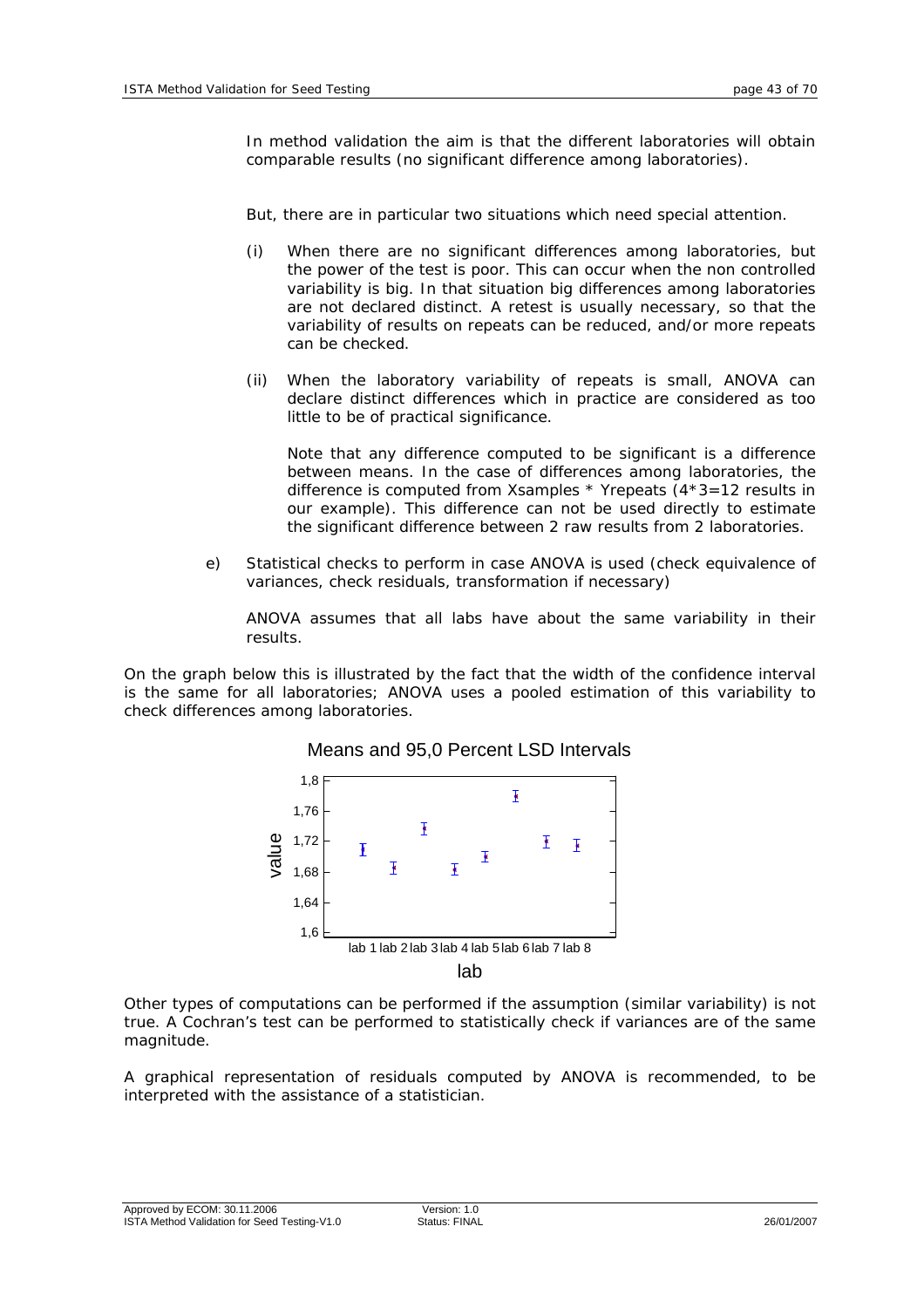

Sometimes transformation of data can be suggested by the statistician.

There is no free tool to compute ANOVA on the ISTA web site. Almost any statistical package has this capability.

### **1.8.2 GLM**

*…to be inserted in the future* 

### **1.9 Repeatability-reproducibility according to ISO5725-2 (quantitative data)**

a) Introduction

When the results of the tests are appropriate ISO 5725-2 is recommended to compute repeatability and reproducibility.

Repeatability quantifies the average variability of results within each laboratory, when repeats are made on samples from a given lot. Reproducibility is repeatability, increased by the variability of results from laboratory to laboratory.

Outliers are removed, to compute the repeatability and reproducibility values to report.

The model is  $y = m + B + e$  where m is the general mean B is the laboratory component of bias under repeatability conditions e is a random error occurring in every measurement under repeatability conditions

### b) Repeatability conditions

In a design with L laboratories, I lots, r repeats; the test organiser needs to prepare L\*r samples from each given lot.

Each of the L\*r samples must be representative of the lot.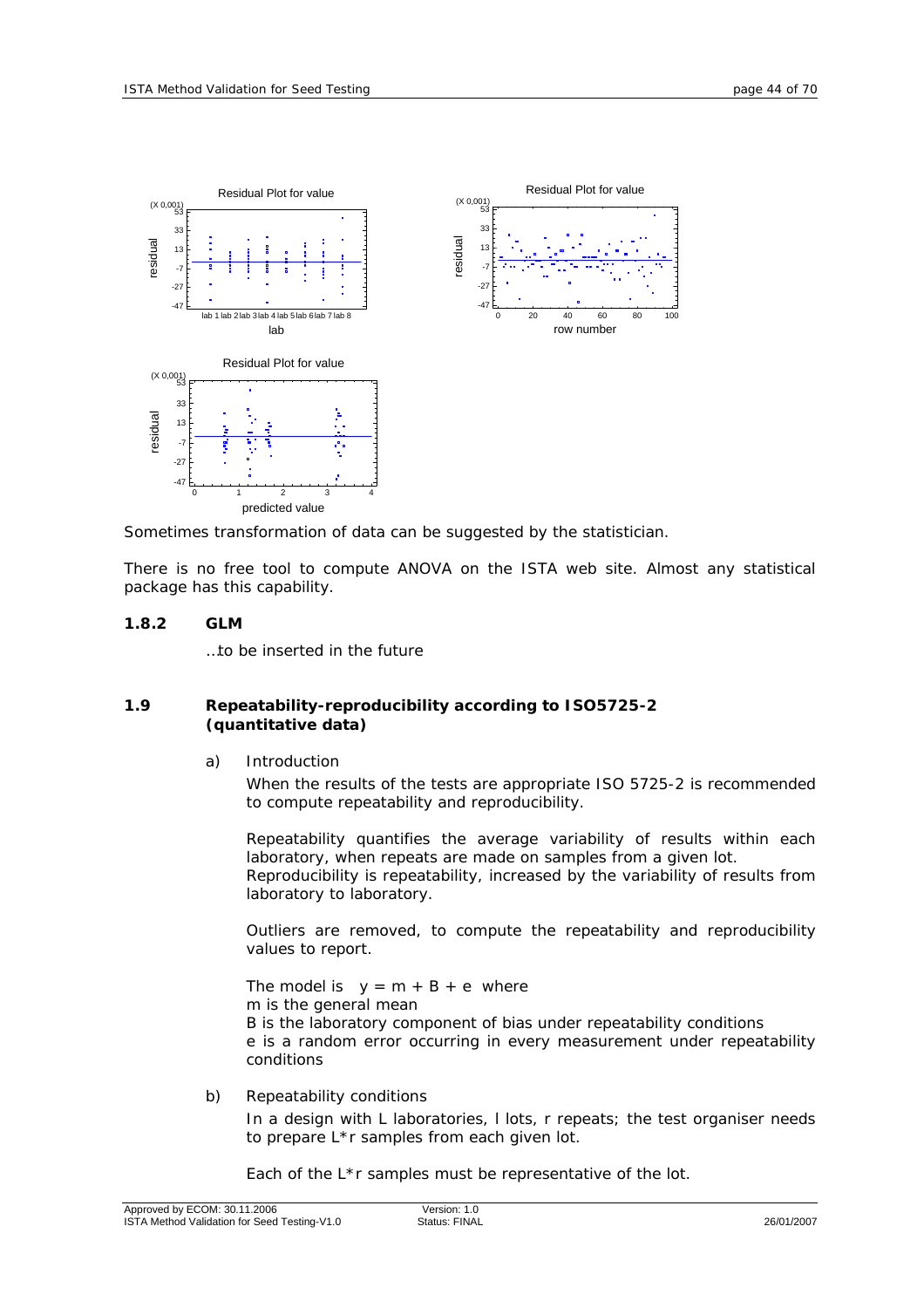Usually the laboratory will obtain only one result for a given received sample.

To repeat r times the test on a given lot, the lab will receive r separate samples to test.

All samples are supposed to be tested following the technical protocol under the same conditions.

c) Reproducibility conditions

All labs are supposed to receive identical or similar samples, and to follow the same technical protocol.

At least 2 repeats are needed to compute repeatability and reproducibility. Usually 2 or 3 repeats are tested, sometimes 4 or 5.

d) Values

Repeatability and Reproducibility values are obtained for each lot tested. For each lot, they take into account the results from the L participating laboratories.

Unless impossible, the test design must be the same for all laboratories.

Repeatability and Reproducibility can be expressed as variances, or as standard deviations. It is important to specify which in the report. Repeatability and Reproducibility are expressed using the units of measurement. Care must be taken when comparing values obtained in

Example of data set

different studies.

Each laboratory received 10 samples, 2 repeats from 5 different lots

| laboratory        | lot              | repeat | value |
|-------------------|------------------|--------|-------|
| lab01             | lot1             | rep1   | 4.44  |
| lab01             | lot1             | rep2   | 4.39  |
| lab01             | lot <sub>2</sub> | rep1   | 9.34  |
| lab01             | lot <sub>2</sub> | rep2   | 9.34  |
| lab01             | lot3             | rep1   | 17.4  |
| lab01             | lot3             | rep2   | 16.9  |
| lab <sub>01</sub> | lot4             | rep1   | 19.23 |
| lab01             | lot4             | rep2   | 19.23 |
| lab <sub>01</sub> | lot <sub>5</sub> | rep1   | 24.28 |
| lab01             | lot <sub>5</sub> | rep2   | 24    |
| lab02             | lot1             | rep1   | 4.03  |
| lab02             | lot1             | rep2   | 4.23  |
| lab02             | lot <sub>2</sub> | rep1   | 8.42  |
| lab <sub>02</sub> | lot2             | rep2   | 8.33  |
| lab02             | lot3             | rep1   | 14.42 |
| lab02             | lot <sub>3</sub> | rep2   | 14.5  |
| lab02             | lot4             | rep1   | 16.06 |
| lab02             | lot4             | rep2   | 16.22 |
| lab02             | lot <sub>5</sub> | rep1   | 20.4  |
| lab02             | lot <sub>5</sub> | rep2   | 19.91 |
| etc…              | etc…             | etc    | etc   |
|                   |                  |        |       |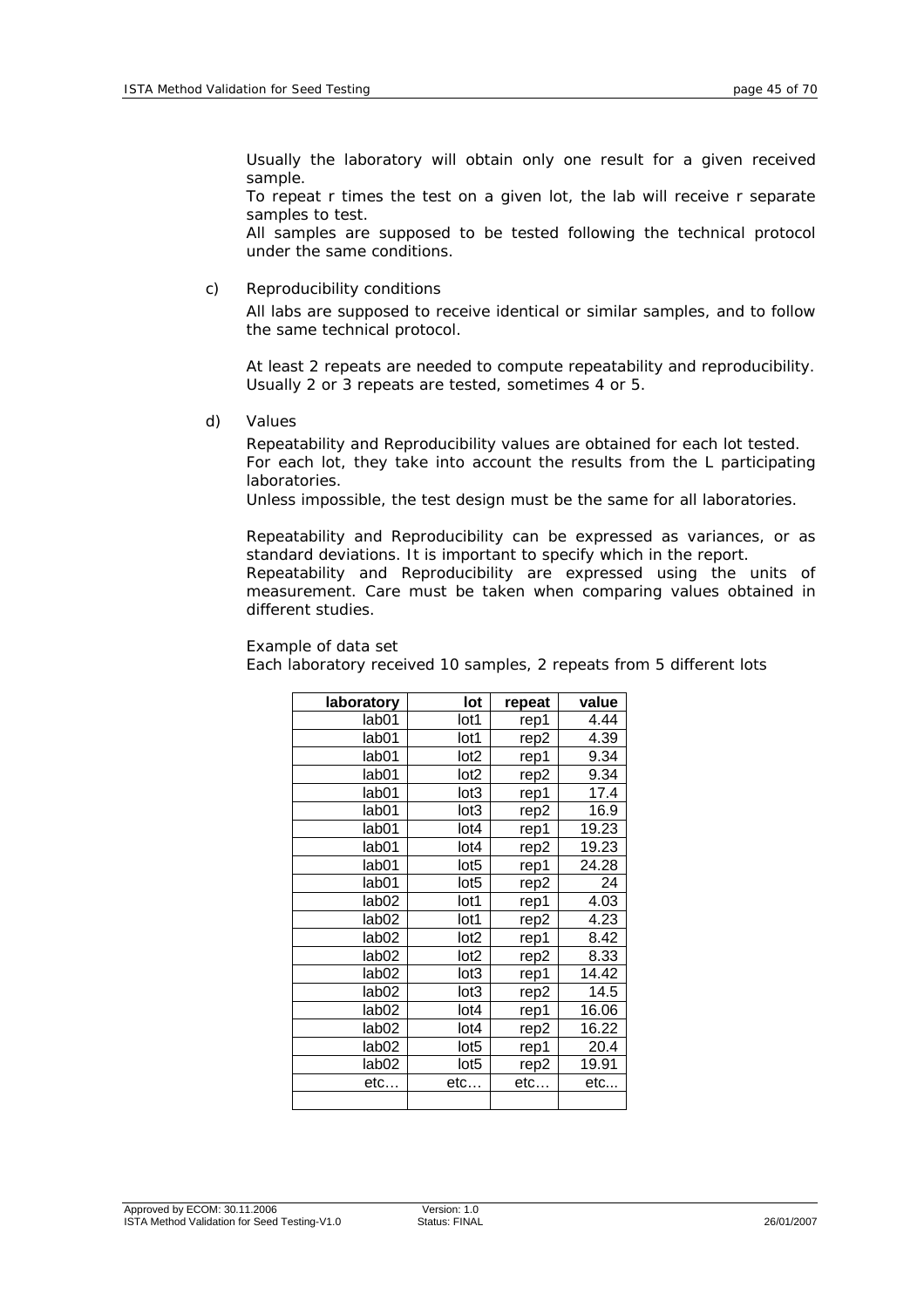| sample   | nb of labs | observations mean | repeatability sr2<br>std dev | reproducibility sR2<br>std dev |
|----------|------------|-------------------|------------------------------|--------------------------------|
| high     |            | 3.246             | 0.020                        | 0.060                          |
| low      |            | 0.803             | 0.597                        | 0.580                          |
| medium1  |            | 1.252             | 0.023                        | 0.059                          |
| medium2  |            | 1.670             | 0.009                        | 0.031                          |
| medium 3 |            | 2.025             | 0.025                        | 0.042                          |

Free software is available on the ISTA web site to compute repeatability and reproducibility values according to ISO 5725-2.

It also provides graphs with h and k values.



These values help to see which laboratories are over estimating or under estimating in comparison to the mean for all laboratories (h values), and to see the variability of results in each laboratory for each lot (k values).

### **Binomial and poisson data**

Consider the following random effects model:

 $y_{ij} = \mu + L_i + e_{ij}$ 

Where:

- .  $\mu$  is the intercept
- .  $L_j$  is the effects of the  $i^{\text{th}}$  lab, these effects are iid N(0,  $\sigma^2_{\text{Lab}}$ )
- .  $e_{ij}$  are the residuals, they are iid N(0,  $\sigma^2$ )

If we call  $s^2_{lab}$  and  $s^2$  the estimates of  $\sigma^2_{lab}$  and  $\sigma^2$ , then: Repeatability variance =  $s^2$ and reproducibility variance =  $s^2 + s^2_{lab}$ 

Now, let's consider the following binomial and poisson random effects model:

*… to be inserted in the future* 

then we can define repeatability and reproducibility in the following way for binomial or poisson data

*… to be developed in the future*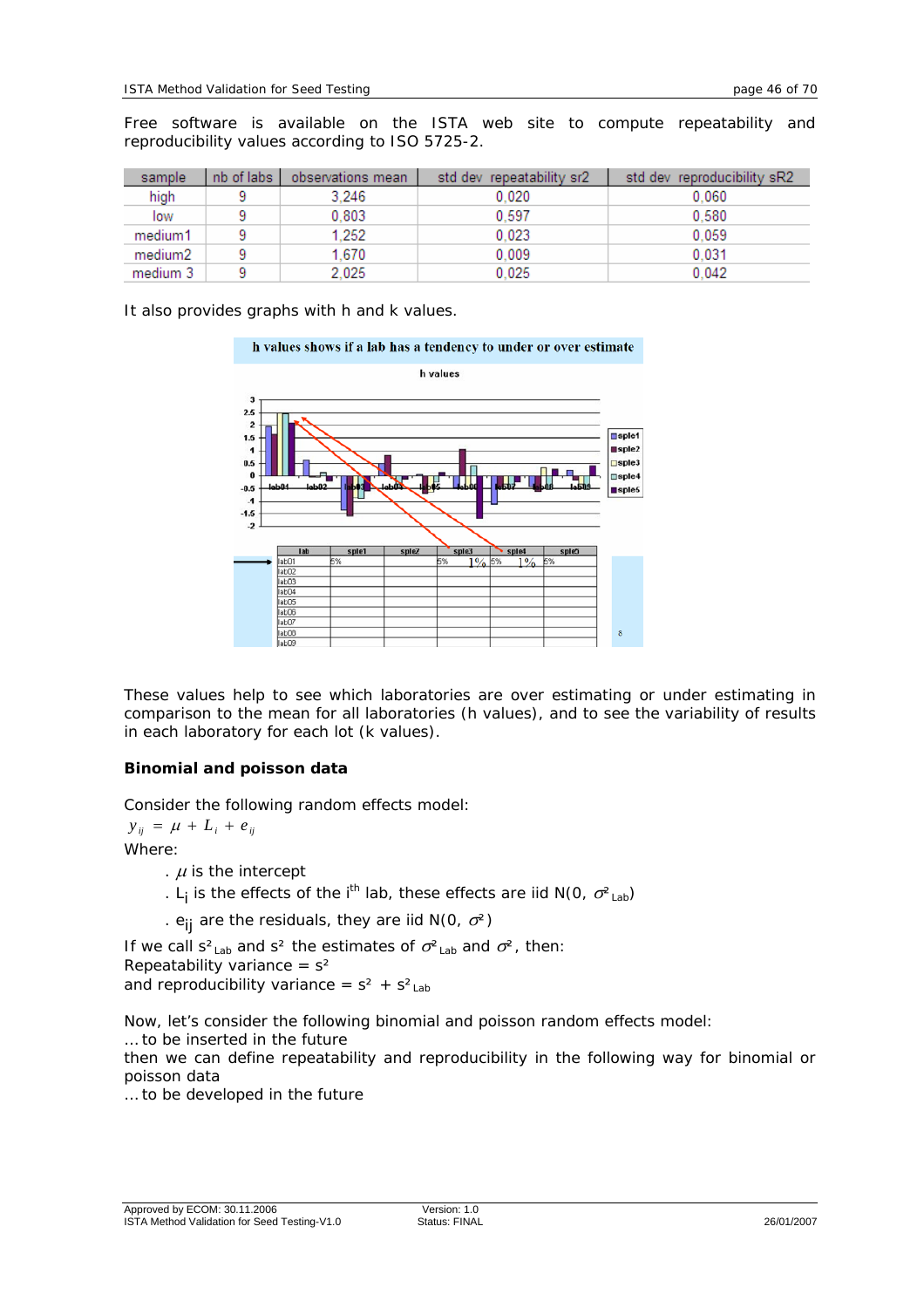### **APPENDIX 2: General Procedures for Method Validation**

### **2.1. Organization and Design of the Test Plan**

 It is the responsibility of the person organizing the comparative test to develop a scheme appropriate to the particular seed quality test. The test plan will include details of how the method is to be validated.

### **Details of the method validation**

- a) The name and address of the test organiser and other personnel involved in the design and operation of the comparative test.
- b) Outline of the test method as follows:
	- i. The species.
	- ii. Scope of the method.
	- iii. Full details of the test protocol to be followed.
- c) Identification of the following parameters of the proposed protocol:
	- i. Accuracy.
	- ii. Precision (repeatability and reproducibility).
	- iii. Characterisation/specifications of the proposed method.
- d) Interferences (specificity):

Where relevant, the effects of any factor (e.g. seed weight, seed moisture content) on performance of the method.

- e) Critical steps or parameters:
	- i. instructions for handling and storage of samples and other materials used in the test, during all phases of the test.
	- ii. Control and recording of environmental conditions (temperature, humidity etc) during testing, if applicable.
	- iii. Comparison with other methods, if applicable.
- f) Quality control of method performance:
	- i. Information/specifications/requirements of the test material to be used.
	- ii. Minimum number of samples to be used in the test.
	- iii. Reference samples to be included, if applicable.
	- iv. Reference reagents to be included, if applicable.
	- v. Preparation of samples (e.g. moisture content adjustment), if applicable.
- g) Identify and describe safety considerations while performing the test, if applicable:
	- i. Materials and chemicals that provide a significant health hazard.
	- ii. Potential hazards in handling or storage of reagents, samples, or standards.
	- iii. Any other hazards which might be important.

### h) Participating laboratories:

The test plan should include a statement of the following: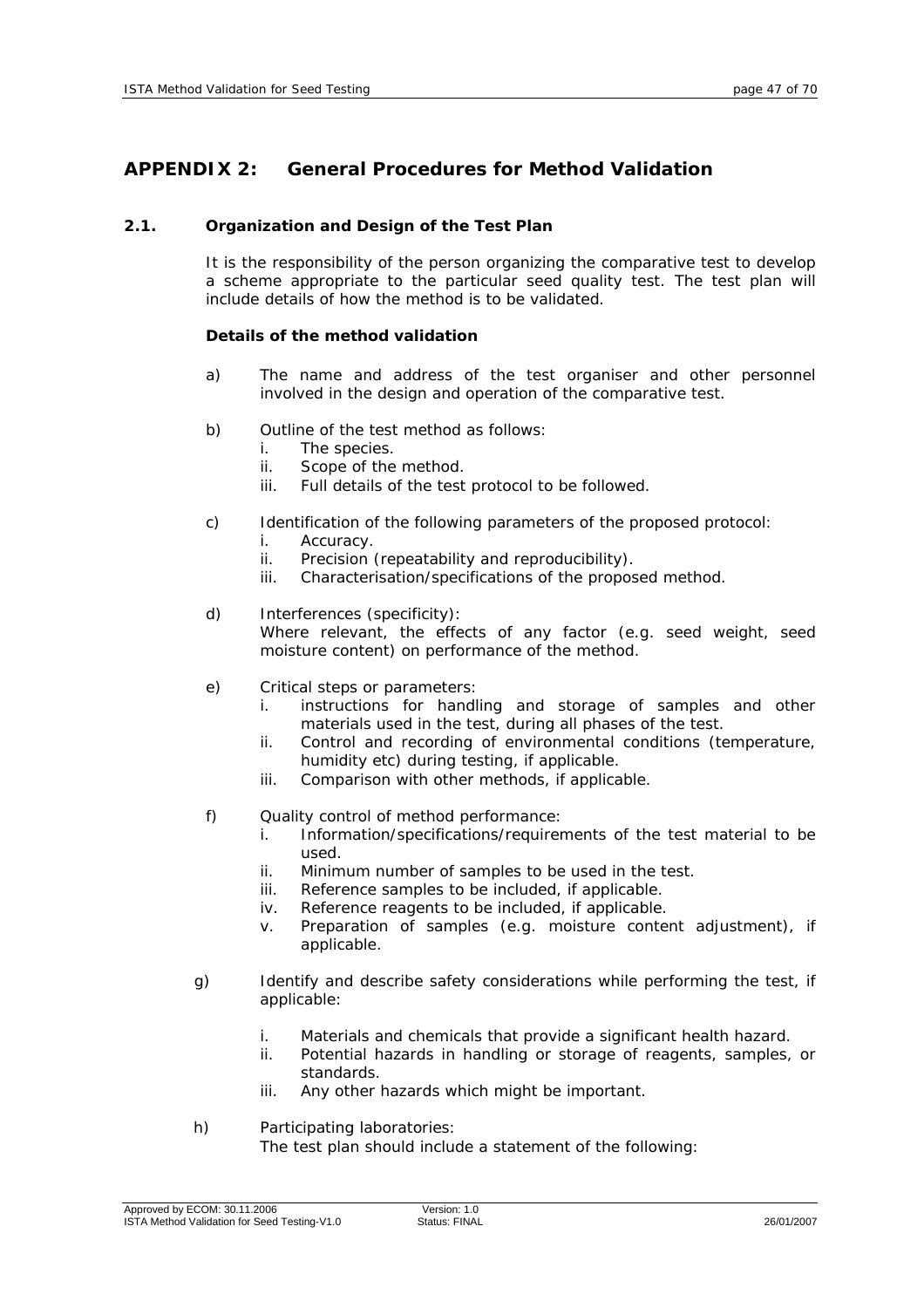- i. The minimum number of participants to be included in the test (depending on the objectives and statistical analysis being used).
- ii. Criteria which need to be met before participation is allowed.
- iii. A list of potential participants.
- iv. A clear indication of the expected amount of work for each participating laboratory.
- i) Data analysis and reporting:

An outline should be given of how the data are to be validated and the statistical methods to be used in the analysis of the data.

- j) Other details:
	- i. Problem solving and contingency plans.
	- ii. A time schedule for the test.
	- iii. A registration form for the participants which should include:
		- the species under study
			- objectives of the test
			- number of samples and replicates in the test
		- date samples sent to participants
		- date samples and other materials received
		- condition of samples and other materials on arrival
		- date test begun
		- date test completed
		- comments and remarks during testing
		- date results sent to test organiser
- k) Data record sheets and instruction as to how to complete these sheets.

### **2.3. Identification of Participating Laboratories**

- a) Criteria for identification of participating laboratories are:
	- i. Only laboratories experienced in seed quality testing or in applying the specific techniques to be evaluated in the comparative test should be invited to participate in the programme.
	- ii. Participating laboratories must understand and accept their obligations in participating in a comparative test programme.
	- iii. In cases where there is some doubt as to the ability of a laboratory to perform the test a *pre-test* may be used. On the basis of the results of this test the test organiser will decide which laboratories can be involved in the comparative test.
	- iv. Participating laboratories must have the skilled personnel, appropriate facilities and equipment recommended for performing the test.

### **2.4. Preparation and Storage of Seed Samples**

- a) The test organiser makes the final choice of the samples/lots to be included in the test.
- b) Whenever possible seeds having naturally determined levels of quality should be used in method validation tests. Samples should come from seed lots originating from normal seed production and storage systems. They may originate from more than one year of production. If difficulties are encountered in obtaining seeds having naturally different levels of quality, seeds in which quality differences have been artificially induced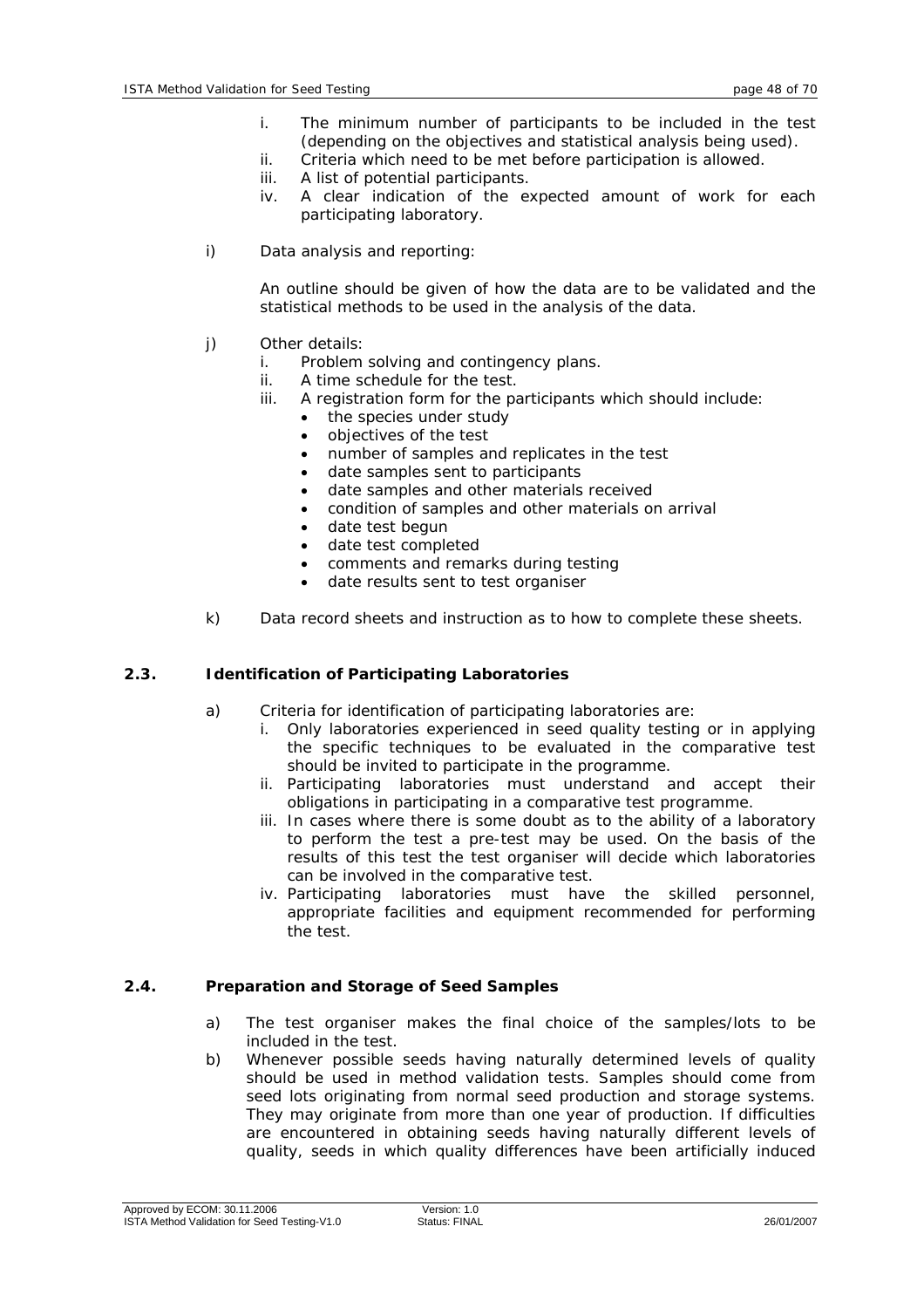e.g. by artificially ageing seeds or by introducing a pathogen, may be used.

- c) Whenever possible the test organiser should collect and maintain relevant information pertaining to the sample(s) used in the test. This could include:
	- i. month and year of harvest.
	- ii. conditions and time of any storage period.
	- iii. nature of any seed treatment (chemical or other).
	- iv. seed moisture content (fresh weight basis).
	- v. laboratory germination.
- d) Three levels of seed quality should be used:
	- i. Low
	- ii. Medium
	- iii. High

Seed lots showing these quality differences should be identified by pre-tests carried out by the test organiser.

- e) The number of replicates will be determined by the test organiser and will depend on the protocol for the test method(s) under evaluation, the aim of the test and the statistical analysis. All replicates should be allocated a code number/letter randomly and known only to the test organiser so that all replicates are tested "blind".
- f) When not in use, samples should be stored under conditions to avoid any deterioration of the seed that might result in a reduction in seed quality (normally 5-10°C, in sealed moisture proof containers to minimise any change in seed moisture content from that on receipt of the seed).

### **2.5. Documentation**

Detailed instruction covering all aspects of the protocol, which should be adhered to by the participating laboratories, should be provided. Instructions may include -

- i. Details concerning factors which could influence the testing of supplied samples.
- ii. Specific instructions on the recording of results (e.g. units, reporting basis, result headlines etc.).
- iii. The requirement to label samples legibly and without ambiguity

### **2.6. Distribution**

a) Shipping cartons should be well-packed and labelled properly to avoid chance misplacement, losses and transportation delays. Samples should be packed in a waterproof and shockproof cardboard box, and in a manner to preserve the integrity of the samples; they should be packed to minimise the possibility of breakage of containers. Collaborators should be notified of shipping arrangements, including waybill numbers, arrival time and required storage conditions. If necessary, use special transportation services. For international delivery, mark as *"Laboratory research samples-no commercial value"* or other designation required by customs regulations of the country to which the package is being sent. Phytosanitary certificates should be provided where necessary. In some instances special permits may be required.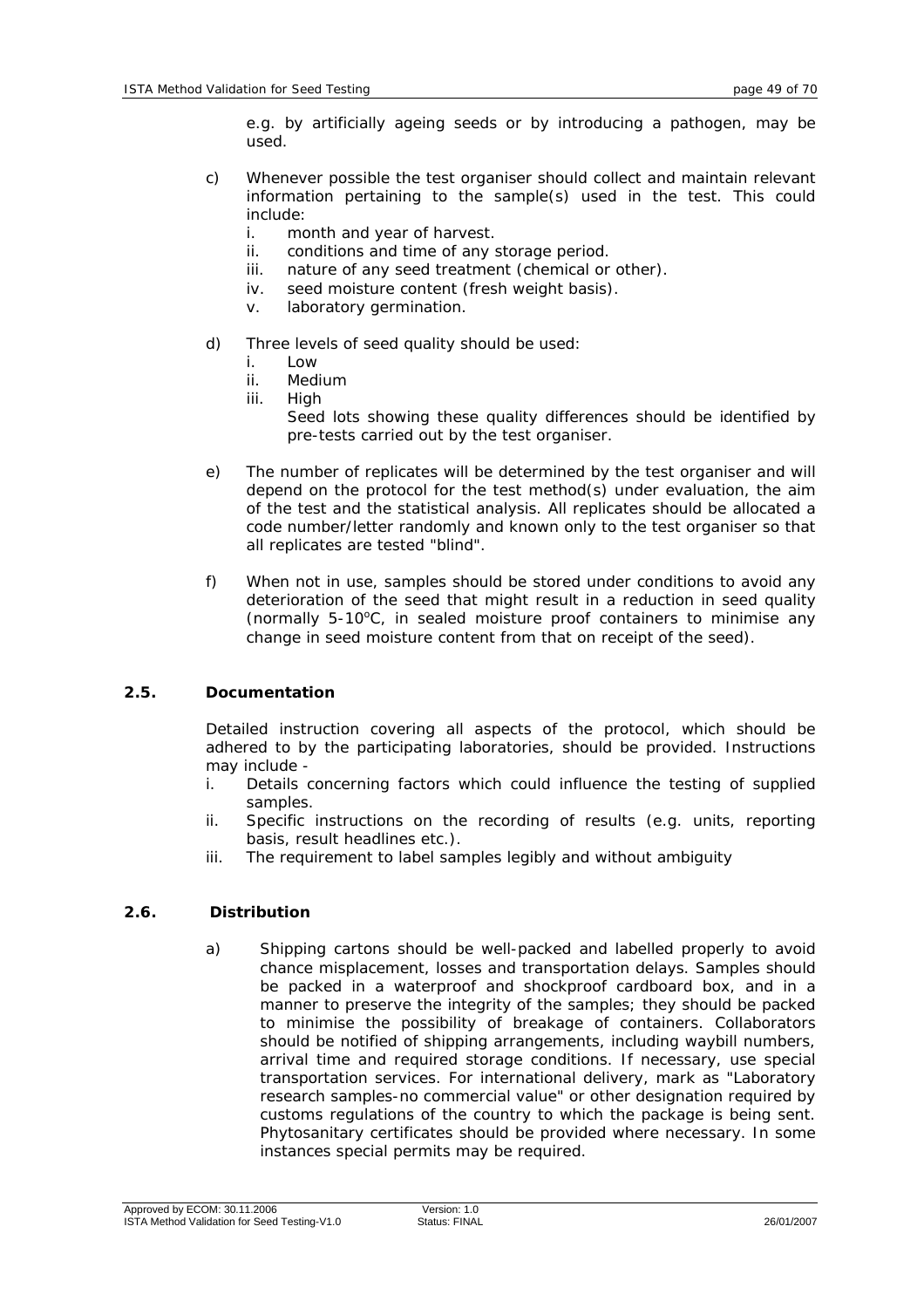- b) Include a return slip, to confirm safe receipt with each package. A copy of the methodology, and report forms should also be included.
- c) Provide instructions for proper storage of laboratory samples between unpacking and analysis and thereafter for remnant samples.

### **2.7. Obligations of Participants**

- a) Receipt of materials
	- i. On receipt of samples and documentation, the participants must verify that the samples and documentation are in good condition. Forms confirming receipt of samples must be completed and returned to the test organiser.
	- ii. If there are any remarks, problems, or uncertainties the participant must contact the test organiser immediately for a solution.
	- iii. Between receipt of samples and actual start of the test, the samples and other test materials must be stored in optimal conditions in agreement with the instructions mentioned in the protocol or test plan.
- b) Analysis of material according to submitted protocol
	- In order to compare the results of the different laboratories it is important that the tests be performed in the same period and exactly according to the test protocol. Therefore participants should not start testing earlier or later than indicated in the time schedule of the protocol.
	- ii. The participant must follow the instructions and methods given in the protocol precisely. When there are deviations, problems or when a sample must be re-tested, this information must be recorded with the data on the test report.
	- iii. The participant must conduct exactly the number of determinations stated in the instructions. Any other number complicates the statistical analysis. Too few determinations may require discarding the results from that laboratory for that material or inserting missing values; too many values may require discarding the contribution of that laboratory or at least some of the values.
- c) Supply raw data, graphs, photographs or other documents as requested in the instructions.
- d) If analytical results appear unreasonable, investigate causes immediately.
	- i. Check for transcription and calculation mistakes, then conduct a reanalysis if necessary and permitted by the protocol. Contact test organiser to discuss suspicious values.
	- ii. Since participants have no basis for judging whether a value is an outlier, the results should be communicated to the test coordinator as soon as the protocol is complete so that repeat tests, if necessary, may be performed at once.
	- iii. If test organiser indicates a value may be an outlier, review the determination promptly to the extent possible, by recalculation and/or reanalysis. If time and materials are available, obtain new samples for repeat analysis.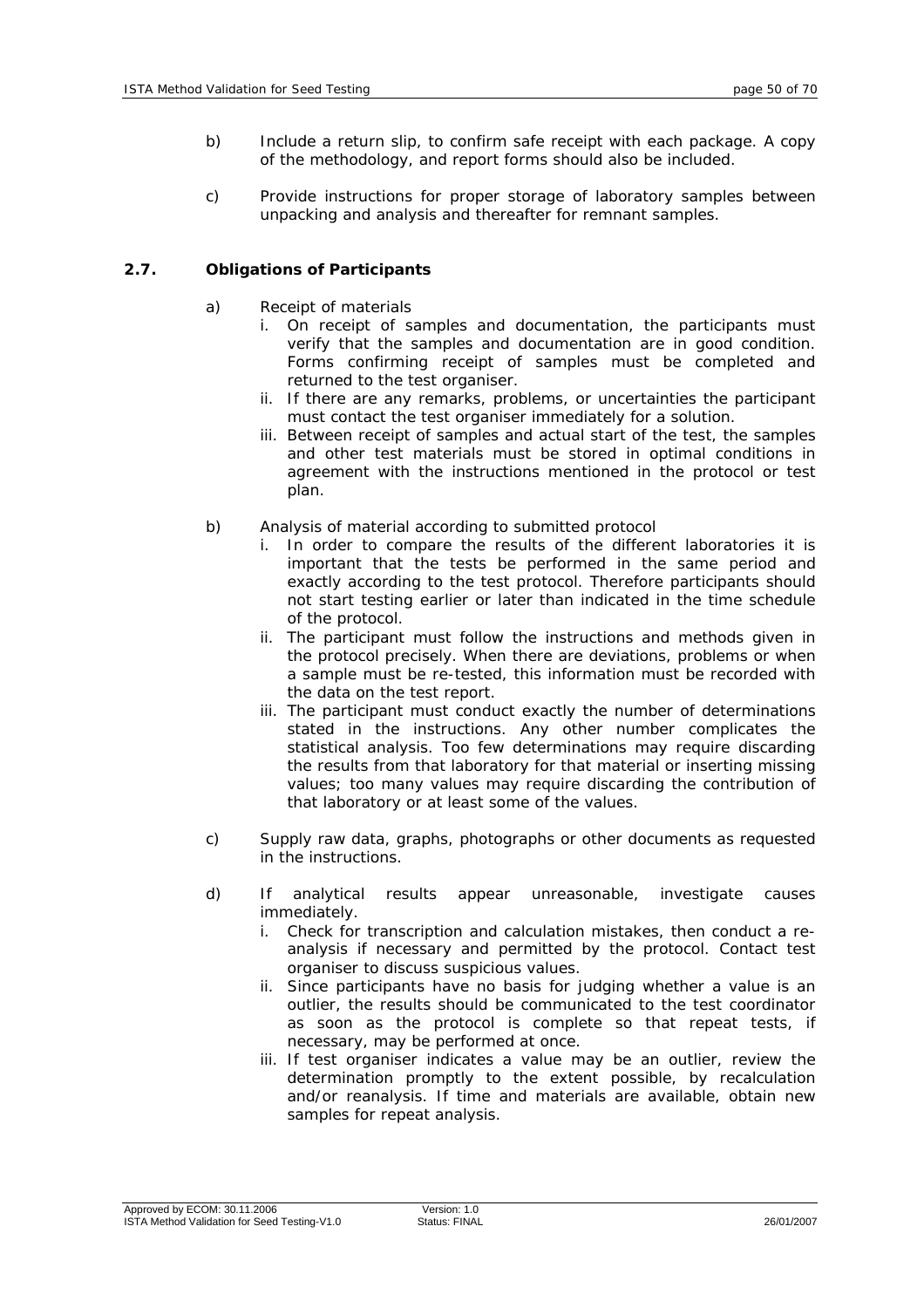- iv. The most frequent causes of correctable outliers are:
	- Incorrect calculations and arithmetic errors
	- Errors in reporting, such as transposition of numbers
	- Misplacement of the decimal point or use of the wrong unit
	- Contamination of reagents, equipment or test materials
- v. Following completion of repeat tests the participant should complete data record sheets and return forms to the test organiser.

### **2.8. Analysis of Results**

- a) The test organiser must check the data for completeness and ensure that it is valid for further analysis. If not the test organiser contacts the participant to try and resolve the problem. When the results of a test are not clear, then the results from that participant must be rejected.
- b) When all the results are received and verified, statistical analysis of the results is arranged by the test organiser.

### **2.9. Statistical Approach**

 The statistical analysis must be carried out according to the statistical design in the test plan.

### **2.10. Final Report**

- a) When the statistical analysis is completed the test organiser prepares the draft report with results, statistical analysis, conclusions, action points and recommendations.
- b) The results of each participant are included in the report under a coded identifier. Each participant is informed of their own code.
- c) The draft report should be sent to each of the participants.
- d) Participants have three weeks to send comments on the draft report back to the test organiser.
- e) The test organiser considers any comments from participants, makes amendments if necessary, and produces the final report.

### **2.11. Confidentiality and Ethical Considerations**

- a) In reporting of results the identity of individual participants should remain confidential. The identity of participants should only be known to the minimum number of people involved in coordinating the test programme.
- b) For the purposes of discussion and mutual assistance in improvement, a group of participants may elect to waive confidentiality.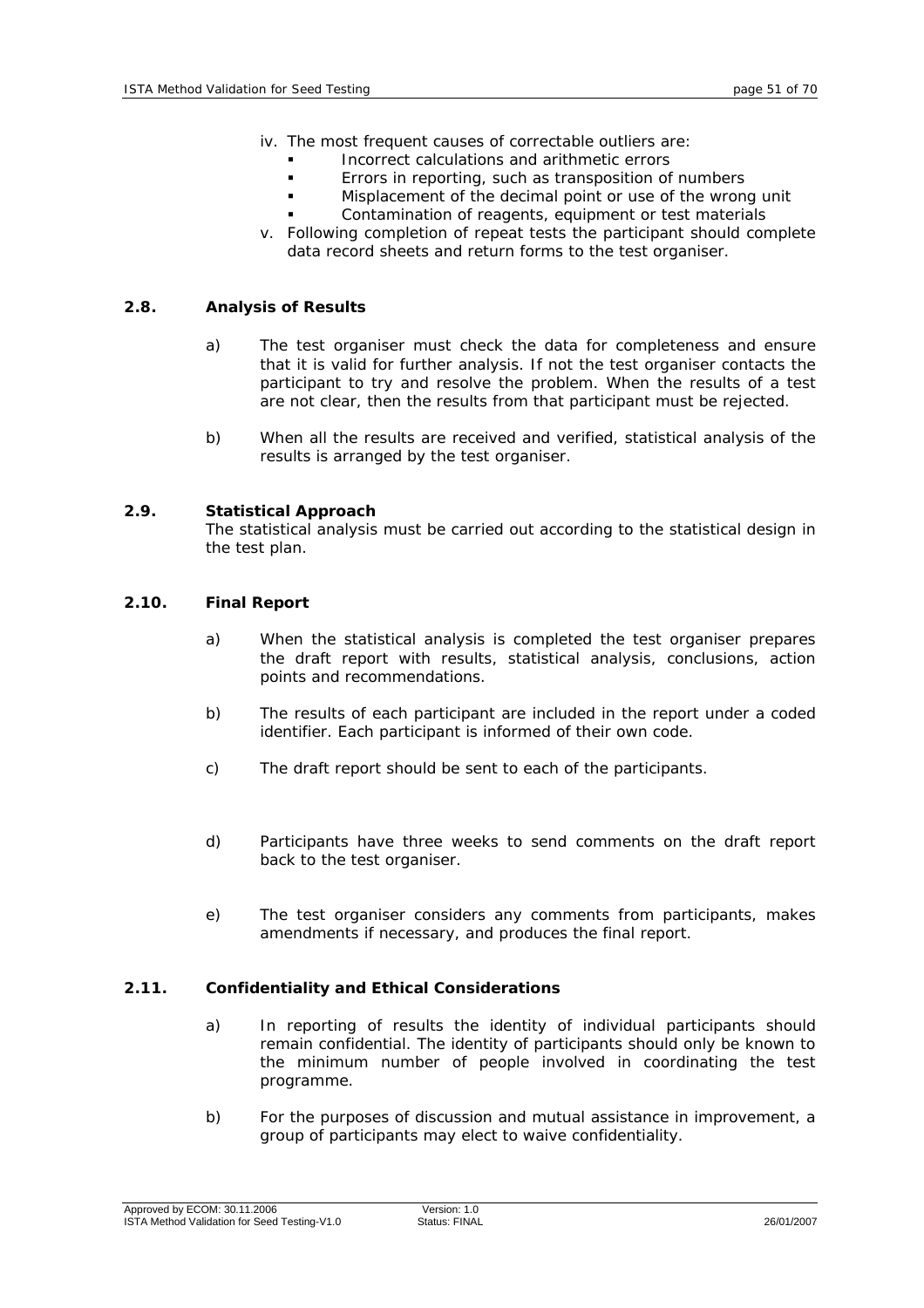### **APPENDIX 3: Instructions to Authors: Preparation of Test Method Descriptions**

- 3.1 The test method must be written in English.
- 3.2 The test method must follow the same style and format as test methods in the current ISTA Rules with sections appropriate to the particular test method.
- 3.3 The test method must be supported by a technical report which clearly states the basis for the test method and gives estimates of the detection limits, reproducibility, repeatability, and uncertainty levels of the method.
- 3.4 The test method description must be clear and unambiguous, remembering that the test method may be followed by persons whose first language is not English.
- 3.5 The test method must be technically sound.
- 3.6 All critical steps must be identified.
- 3.7 All reagents and instruments must be described in performance terms with system suitability tests where relevant.
- 3.8 Sources of non-commodity materials and reagents should be given.
- 3.9 Quality control points must be identified and be adequate to ensure reliable test results.
- 3.10 All tables, figures and terms must be clearly explained.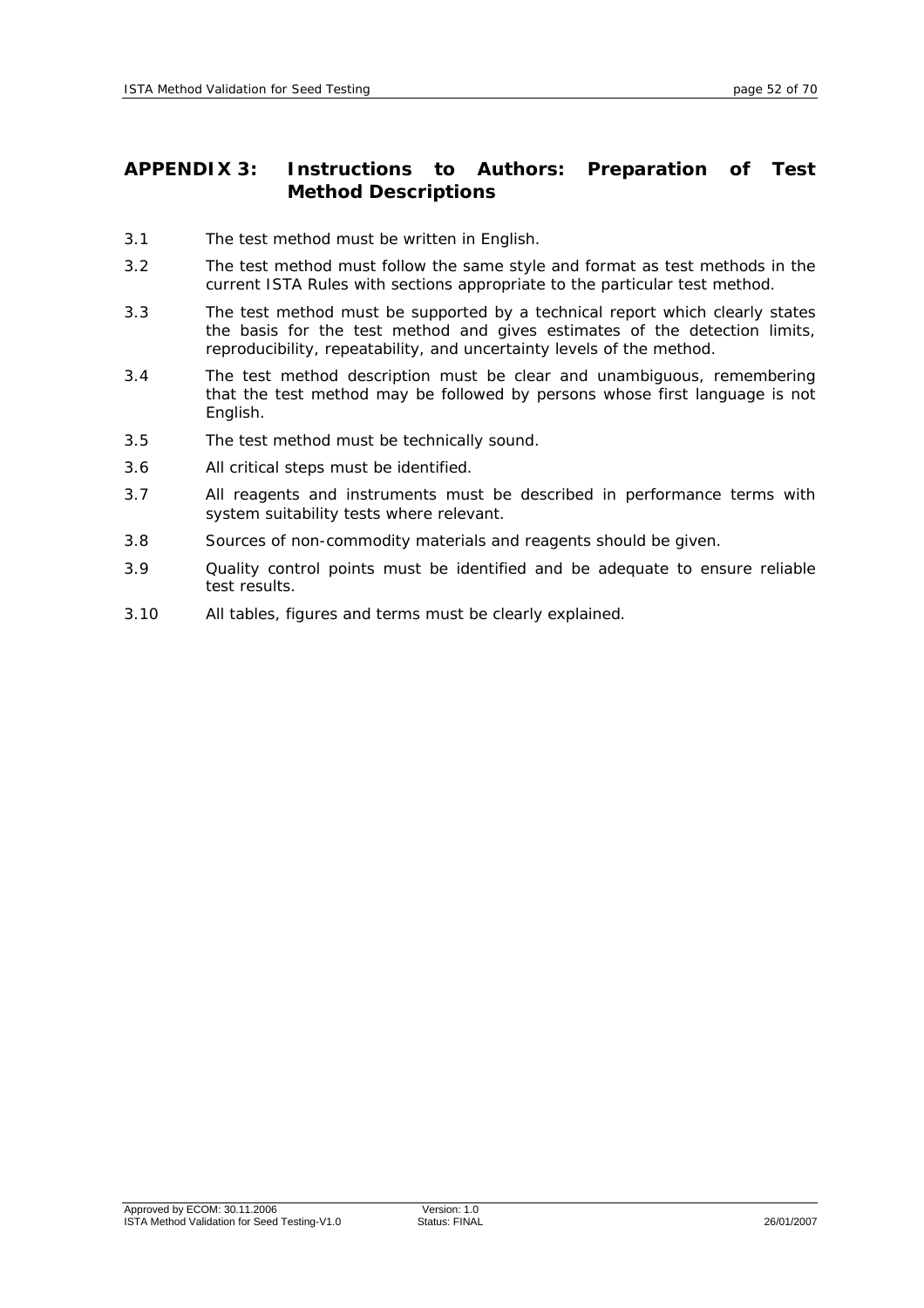### **APPENDIX 4: Test Method Validation Application Form**

### **4.1. Method class**

Multi-laboratory Validation [ ] Peer Validation [ ] Performance Validation [ ]

### **4.2. Method applicability**

For most tests this refers to the plant species for which the method is intended to be used, but in some cases other information will be required (e.g. for health testing, the name of pathogen(s) and host(s)).

### **4.3. This method is considered a**

| New Method          |  | [ ] Additional Method      |  |
|---------------------|--|----------------------------|--|
| Method Modification |  | [ ] Replacement Method [ ] |  |

### **4.4. Brief description of the method**

**4.5. Submitter's information** 

| Name:         |                                                                                                                       |
|---------------|-----------------------------------------------------------------------------------------------------------------------|
| Organisation: | <u> 1980 - John Stein, mars and der Stein and der Stein and der Stein and der Stein and der Stein and der Stein a</u> |
| Address:      |                                                                                                                       |
| City:         | Postal/Zip Code: ________<br>Country: $\frac{1}{2}$ Country:                                                          |
| Telephone:    |                                                                                                                       |
| Email:        |                                                                                                                       |

### **4.6. Proposed technical reviewer's information**

a) Name:

| Address:   |                                                         |                                             |
|------------|---------------------------------------------------------|---------------------------------------------|
| City:      | Postal/Zip Code: _______                                | Country: $\frac{\phantom{1}}{\phantom{1}}$  |
| Telephone: | Fax:<br><u> 1980 - Jan Samuel Barbara, politik a po</u> | <u> 1980 - Jan Samuel Barbara, martin a</u> |
| Fmail:     |                                                         |                                             |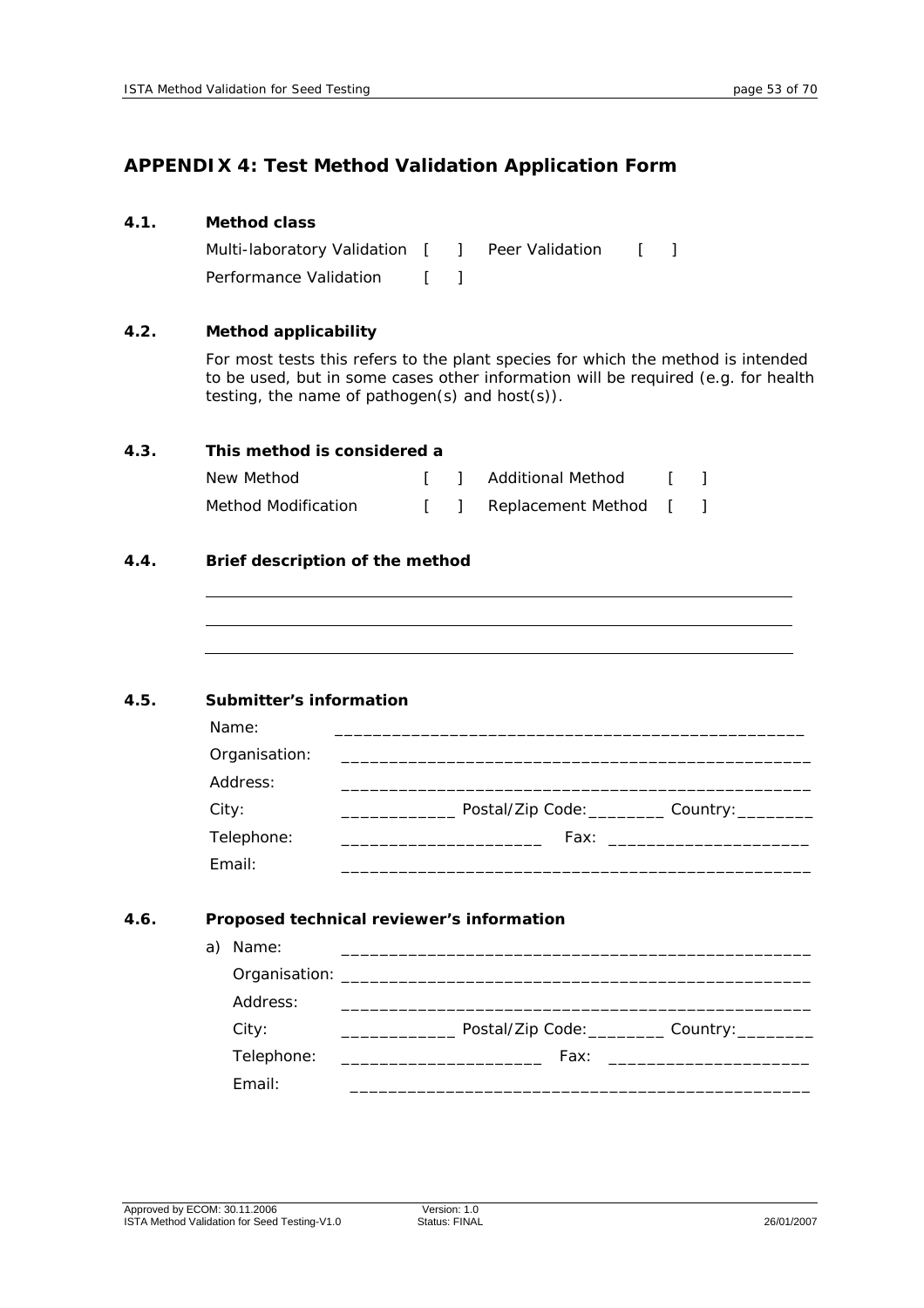| b) Name:      |                                                                                                                                                                                                                                      |                                                  |
|---------------|--------------------------------------------------------------------------------------------------------------------------------------------------------------------------------------------------------------------------------------|--------------------------------------------------|
| Organisation: |                                                                                                                                                                                                                                      |                                                  |
| Address:      |                                                                                                                                                                                                                                      |                                                  |
| City:         | Postal/Zip Code: ________                                                                                                                                                                                                            | Country: $\frac{\phantom{aaaa}}{\phantom{aaaa}}$ |
| Telephone:    | <u> 1940 - Jan Alexandria de Alexandro de Alexandro de Alexandro de Alexandro de Alexandro de Alexandro de Alexandro de Alexandro de Alexandro de Alexandro de Alexandro de Alexandro de Alexandro de Alexandro de Alexandro de </u> |                                                  |
| Email:        |                                                                                                                                                                                                                                      |                                                  |

### **4.7. List of accompanying documentation**

### **(Give filenames of electronically submitted documents)**

| Draft test method sheet    |                              |  |
|----------------------------|------------------------------|--|
| <b>Technical report</b>    |                              |  |
| Test plan                  |                              |  |
| Other supporting documents | and the property of the con- |  |
|                            |                              |  |

### **Note:**

It is the responsibility of the submitter to ensure that documents are presented in the correct format. Failure to do so may result in return of the documents to the submitter without review.

Submitters should check test method drafts against the evaluation criteria, which can be found in Appendix 5.

This application form can be downloaded from the ISTA Website.

Return completed application, with accompanying documentation, to the ISTA Secretariat.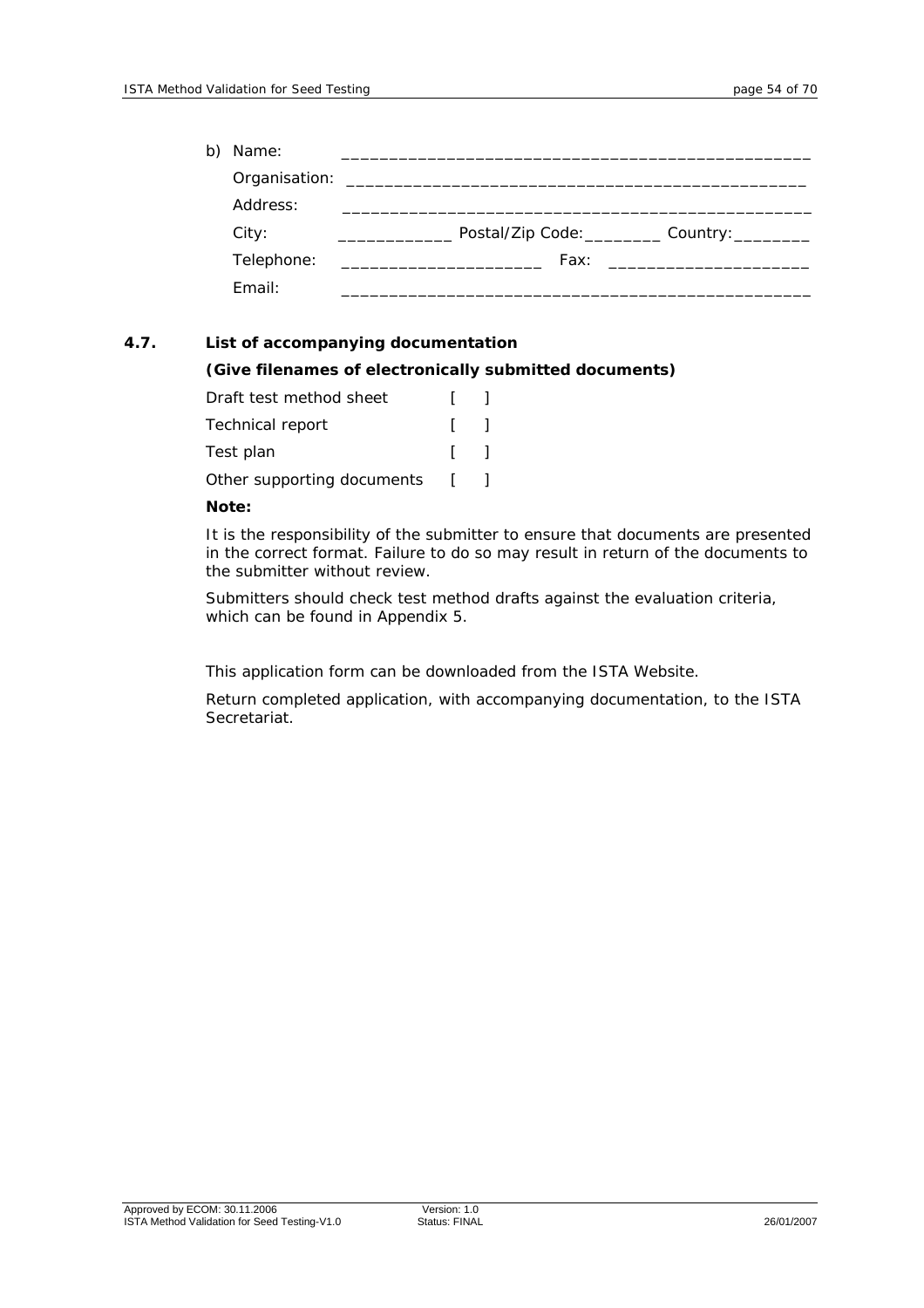### **APPENDIX 5: Instructions for Reviewers: Draft Test Plan**

Please review the enclosed draft test plan with reference to the evaluation criteria below, making comments on additional sheets as appropriate.

Test plan title:

Author:

Submission date:

Reviewer name:

Review request date:

Review returned date:

The method described in this draft test plan should be considered as a:

New Method **Additional Method** 

Replacement Method **Nethod Method Modification** 

### **Evaluation Criteria (not all aspects will necessarily apply):**

|                                                                                                                  | Yes | No | See<br>Comments |
|------------------------------------------------------------------------------------------------------------------|-----|----|-----------------|
| Is the test plan presented in the correct format?                                                                |     |    |                 |
| Is the nomenclature/taxonomy correct?                                                                            |     |    |                 |
| Is the purpose of the method and need for<br>validation adequately explained?                                    |     |    |                 |
| Is the method description clear<br>and<br>unambiguous?                                                           |     |    |                 |
| Are parameters for accuracy, repeatability,<br>reproducibility and uncertainty of the test method<br>identified? |     |    |                 |
| Are relevant safety precautions adequate?                                                                        |     |    |                 |
| Are any reagents and apparatus described or<br>defined in performance terms?                                     |     |    |                 |
| Is the method described suitable for meeting the<br>objective(s) of the test?                                    |     |    |                 |
| Are relevant critical steps/parameters identified?                                                               |     |    |                 |
| Are parameters for quality control of method<br>performance defined?                                             |     |    |                 |
| Are potential participating laboratories identified?                                                             |     |    |                 |
| Are data analysis methods given appropriate?                                                                     |     |    |                 |
| Is a participant registration form included?                                                                     |     |    |                 |
| Are data record sheets and instructions for their<br>completion included?                                        |     |    |                 |
| Are all tables, figures and terms sufficiently<br>explained?                                                     |     |    |                 |
| Are all references cited, and cited correctly?                                                                   |     |    |                 |

Please make any additional comments on a separate sheet.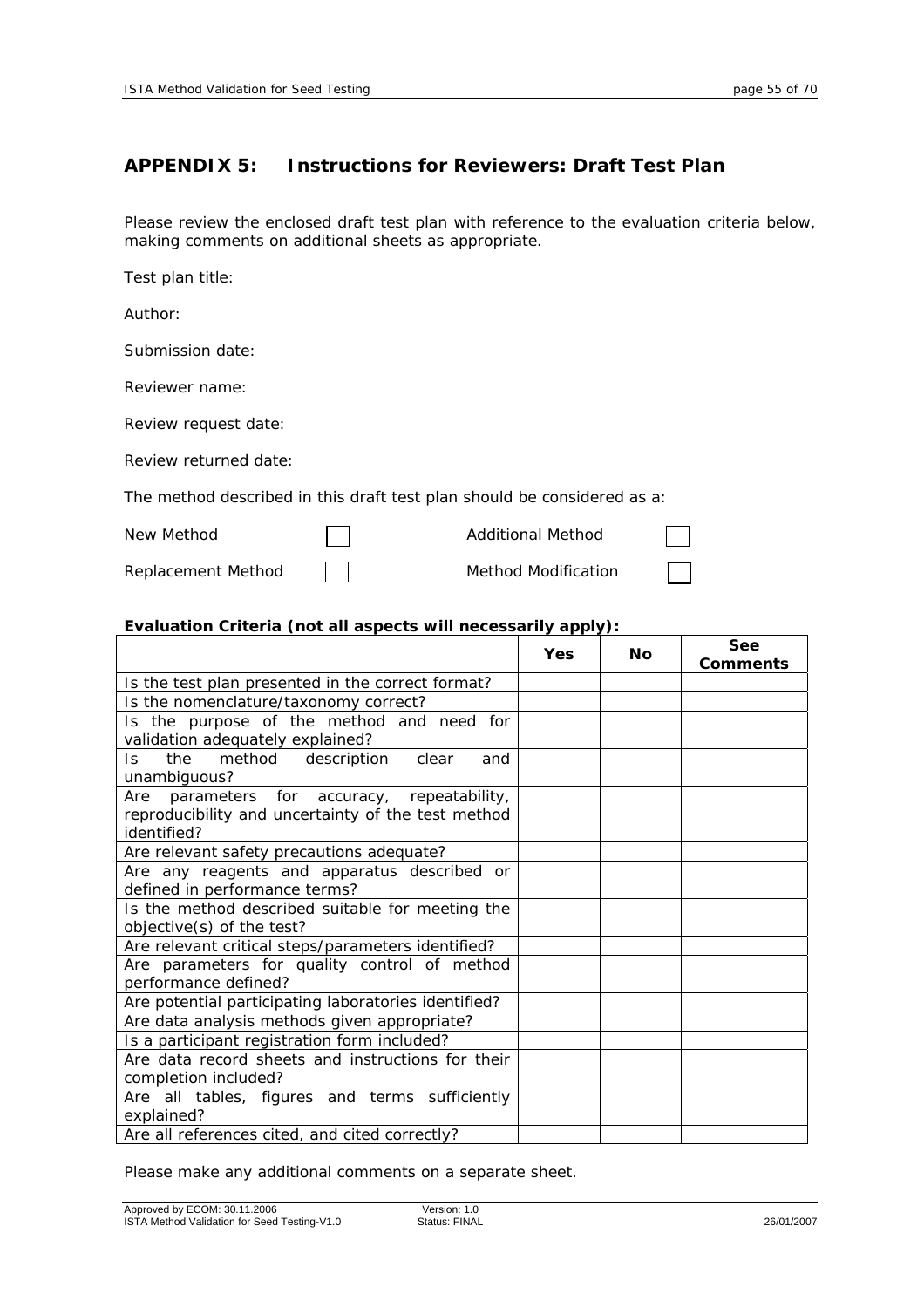### **Recommendation (delete as applicable).**

- a) Approve the Draft Test Plan without revision.
- b) Approve the Draft Test Plan following minor revisions.
- c) Defer a decision pending major revisions.
- d) Reject the Draft Test Plan.

Are you happy for your name to be revealed to the authors? Yes No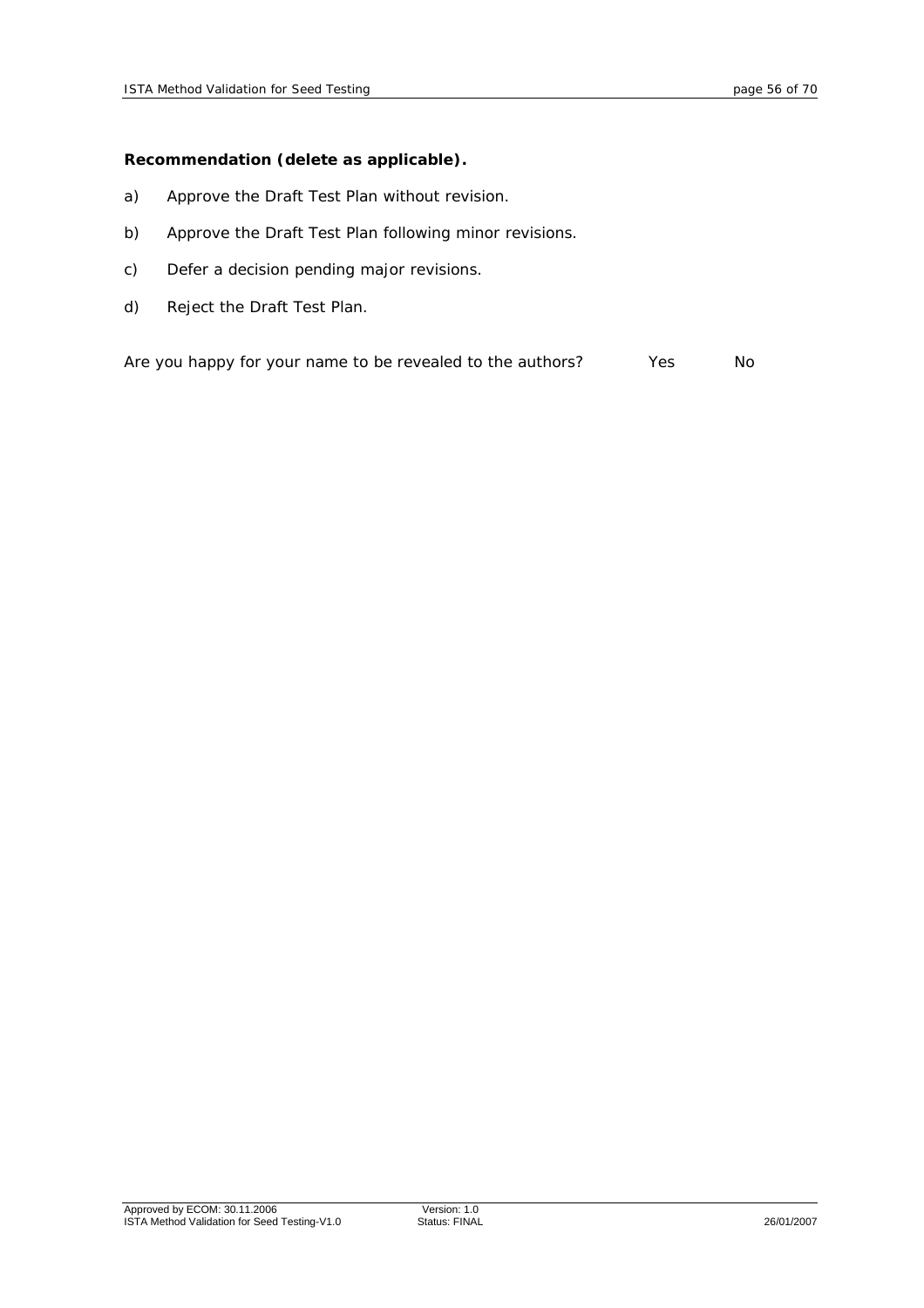### **APPENDIX 6: Instructions to Authors: Preparation of Validation Reports For New Test Methods or Revisions to Existing Test Methods.**

### **6.1. The Validation Report:**

- a) Should be a self-contained document suitable for publication in ISTA Method Validation Reports.
- b) Should follow the general style requirements of Seed Science and Technology (see instructions to authors in a recent edition of SST or on the ISTA Online web site). However it is understood that data sets may, when required, be attached as Appendices.
- c) Should clearly state the proposed new method or revisions that have been validated.
- d) Should present justifications for the new method or revisions based on the results of scientific studies contained in the report itself.

### **6.2. The report should normally contain the following sections:**

- a) In all cases:
	- i) Title which should begin: \_\_\_\_\_ Committee Technical report: Validation of a revised/new method for ….. .
	- ii) Authors names and addresses of authors.
	- iii) Summary a short summary of the study and the validated method.
	- iv) Introduction stating the problem, reasons for the study, the purpose of the method, pertinent background information and history of the method with reference to previously published information and if appropriate the objective(s) of the collaborative study(ies).
- b) If reporting the results of scientific studies directly:
	- i) Materials and methods full details of the materials and methods used and design of the study, including the method(s) of statistical analysis.
	- ii) Results of the study, statistical analysis and summaries of the data in the form of tables and/or figures, presented in sufficient detail and with appropriate measures of variation to allow the reader to draw independent conclusions. If appropriate, justifications for exclusion of raw data.
	- iii) Discussion discussion of the method performance including comments from collaborators and how they were addressed.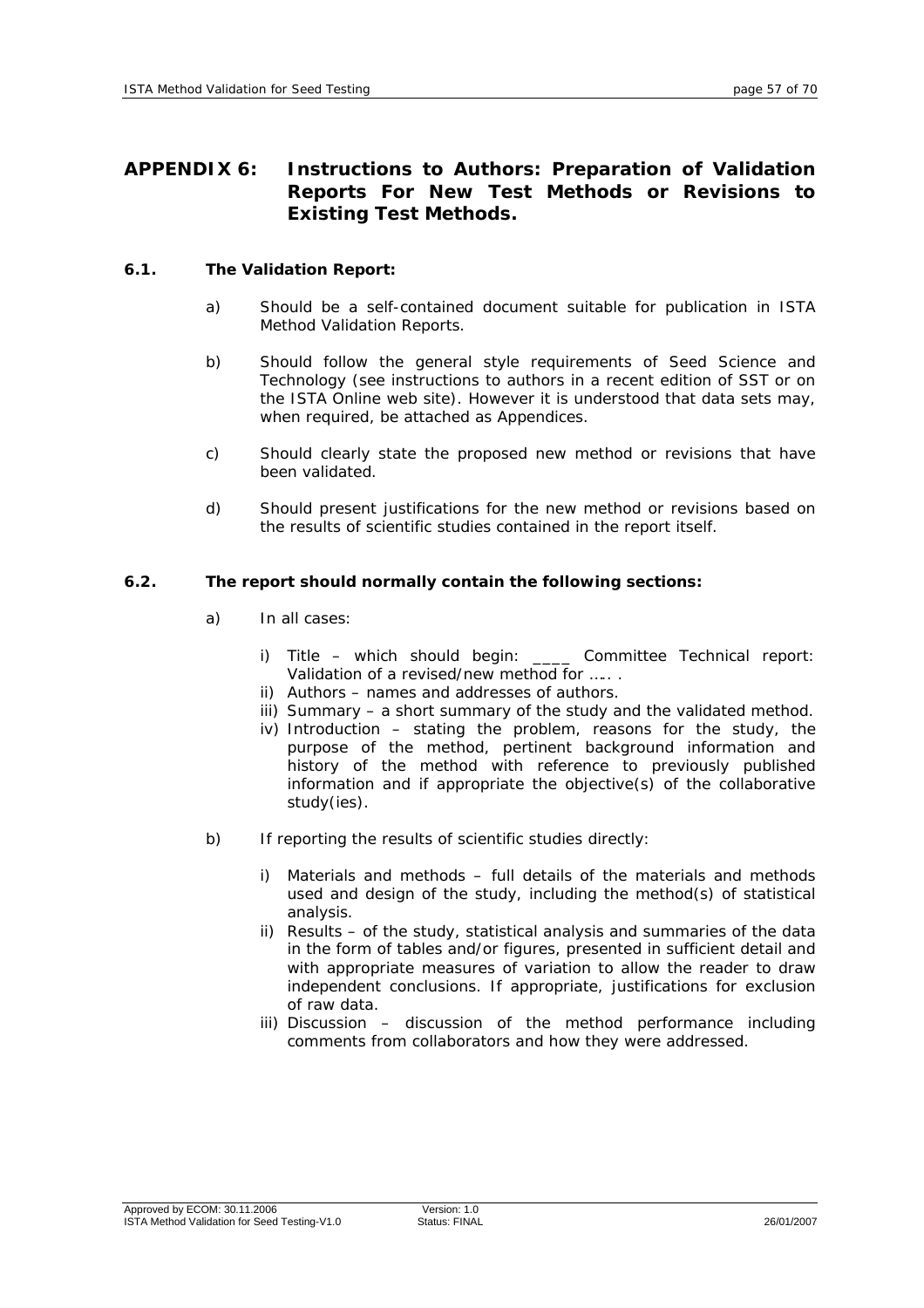- c) If referring to scientific studies published elsewhere:
	- i) Summaries and discussion of the external studies results of external studies which have been published elsewhere should be summarised/reviewed and discussed in terms of method performance.
- d) In all cases:
	- i) Proposed changes and justification if appropriate clearly identify proposed changes to an existing method with justification.
	- ii) Test results of repeatability and reproducibility give estimates of the repeatability and reproducibility of the test method and how these were calculated.
	- iii) Levels of uncertainty for the method provide uncertainty estimates (tolerance table data for many methods) and how these were calculated.
	- iv) Conclusions and recommendations a clear statement of the conclusions of the validation and recommendations for actions.
	- v) Acknowledgements of collaborators (if not co-authors), funding bodies, etc. as appropriate.
	- vi) References details of all cited references.

### **6.3. Validation Reports which are not presented in the correct format and/or which do not fulfil these requirements will be returned for revision.**

### **6.4. Raw data.**

 a) A hard copy and electronic copy (spreadsheet; database) of the raw data should be deposited with the ISTA Secretariat. To maintain confidentiality, the identity of individual participating laboratories should be indicated by a coded identifier.

### **6.5. Copyright.**

 a) Submission of a report implies that the work described has not been published elsewhere, except in the form of a poster, an abstract or a thesis, that it is not under consideration for publication elsewhere, and that all co-authors have approved the report. The International Seed Testing Association will retain the copyright of the method and the report.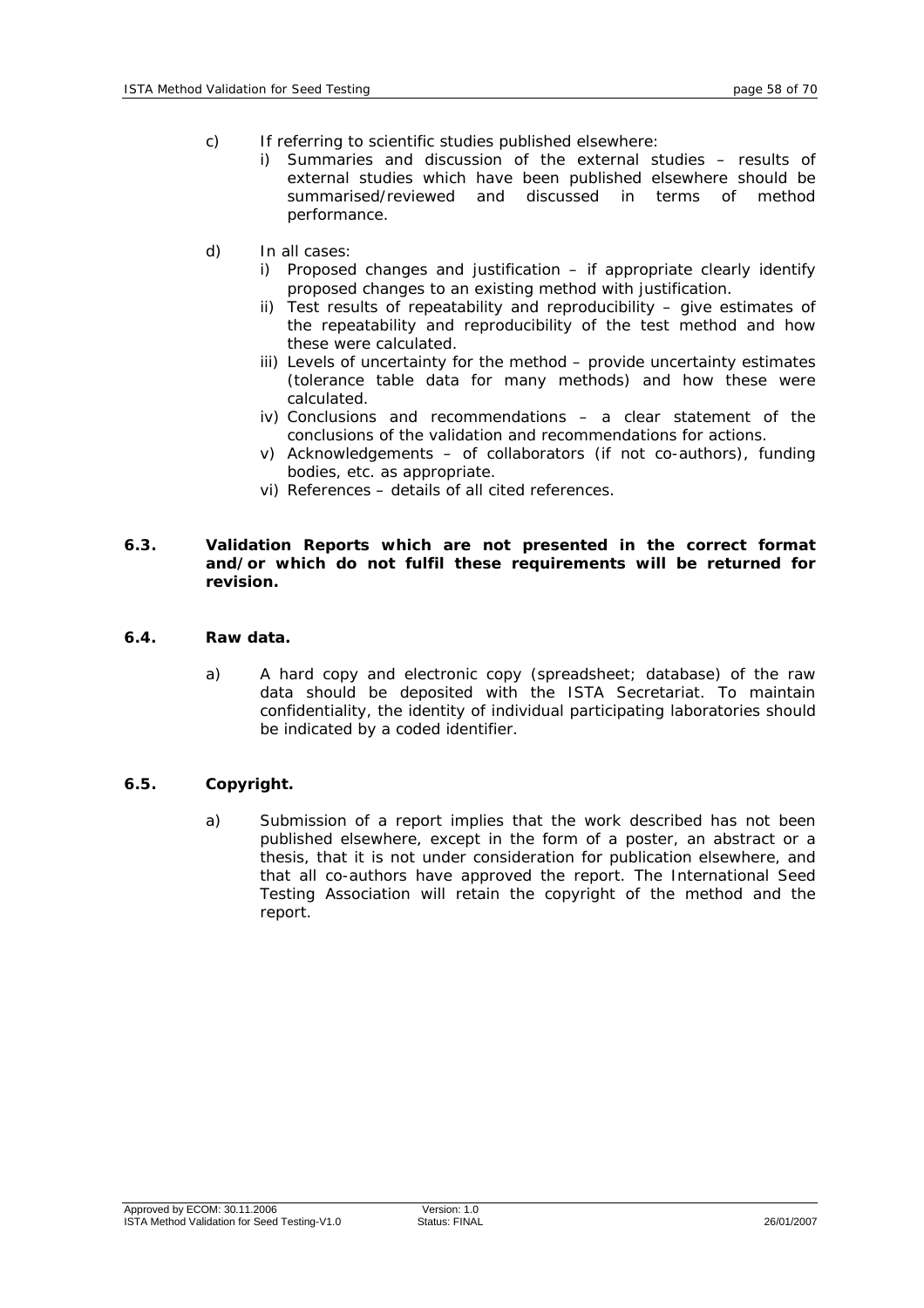### **APPENDIX 7: Instructions For Reviewers: The Validation Report**

Please review the enclosed validation report with reference to the evaluation criteria below, making comments on additional sheets as appropriate. Please indicate any aspects on which you do not feel qualified to comment.

| Method:          |
|------------------|
| Author:          |
| Submission date: |

Reviewer Name: Review request date: Review returned date:

The method should be considered as:

New Method **Additional Method** 

Replacement for Method  $\Box$  Method Modification

### **Evaluation Criteria (not all aspects will necessarily apply):**

|                                                         | Yes | No. | See comments |
|---------------------------------------------------------|-----|-----|--------------|
| Is the title appropriate?                               |     |     |              |
| Is the summary clear/adequate?                          |     |     |              |
| Is the reason for the study clearly stated? (i.e.       |     |     |              |
| objective(s), aim, questions, hypothesis that test      |     |     |              |
| organiser wishes to address)                            |     |     |              |
| Has/have previous literature/data been reviewed         |     |     |              |
| adequately?                                             |     |     |              |
| Is the cited literature appropriate, are there any      |     |     |              |
| omissions?                                              |     |     |              |
| In the case of inter-laboratory comparative test $-$ is |     |     |              |
| there evidence that the guidelines have been            |     |     |              |
| followed as far as possible?                            |     |     |              |
| technical difficulties/problems<br>Have<br>identified   |     |     |              |
| during the validation process been highlighted?         |     |     |              |
| comments of<br>participants<br>Have<br>the<br>been      |     |     |              |
| reported/addressed?                                     |     |     |              |
| Was the design of the validation appropriate?           |     |     |              |
| Were the controls adequate to ensure repeatability      |     |     |              |
| and reproducibility of the data reported?               |     |     |              |
| Were reference materials included and are their         |     |     |              |
| results reported?                                       |     |     |              |
| Were steps taken to ensure the integrity of the         |     |     |              |
| data, i.e. blind testing/coding of samples?             |     |     |              |
| Were checks included to ensure that<br>each             |     |     |              |
| participant followed the protocol?                      |     |     |              |
| Has a statistical analysis been performed?              |     |     |              |
| Is the statistical analysis appropriate to the data,    |     |     |              |
| and has the approach been justified?                    |     |     |              |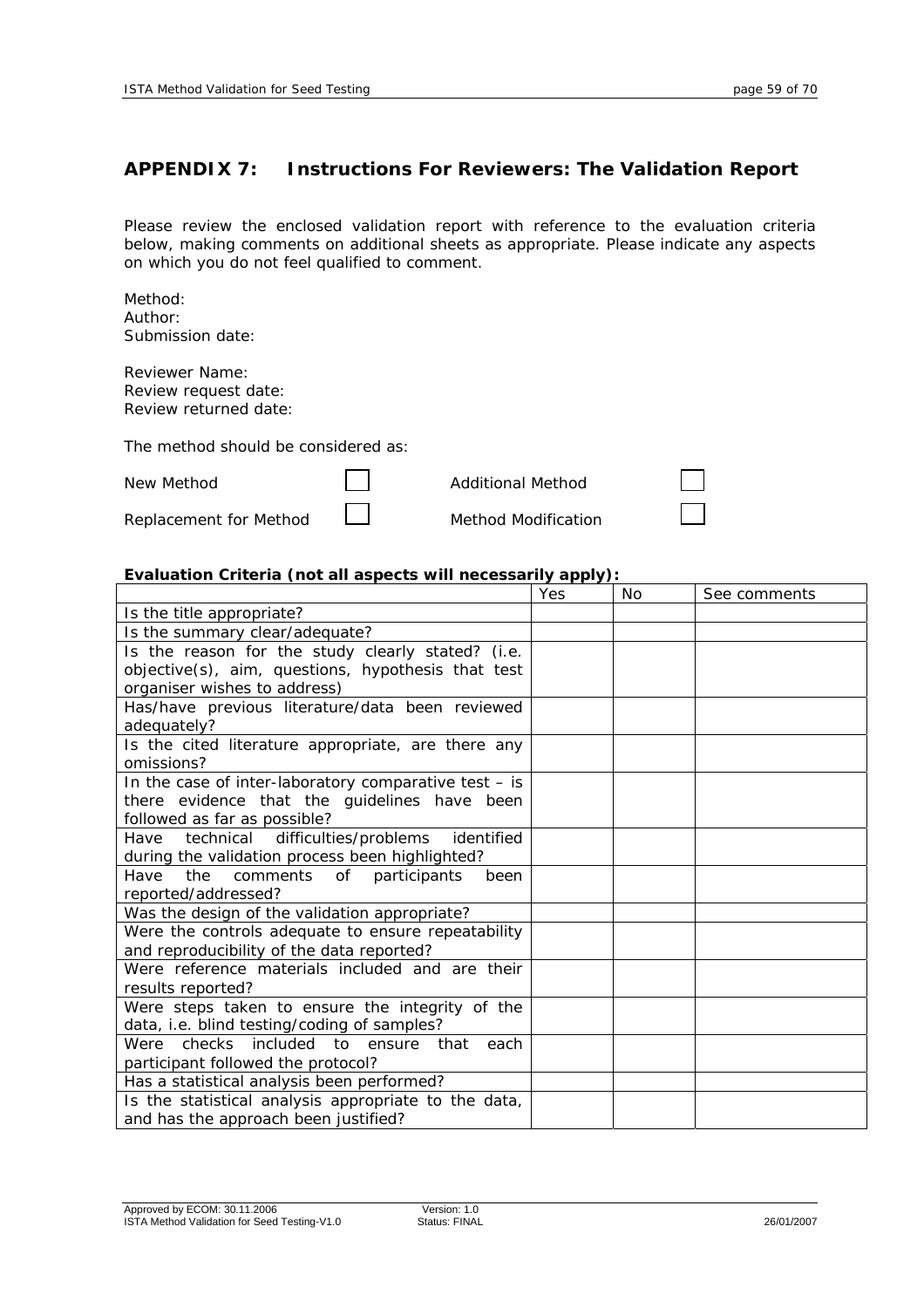| Have sufficient data been presented to allow<br>independent assessment?                                       |  |
|---------------------------------------------------------------------------------------------------------------|--|
| Is the exclusion of particular data/laboratories from<br>the analysis justified?                              |  |
| Has the accuracy, reproducibility and repeatability<br>of the method(s) been estimated and clearly<br>stated? |  |
| Are the conclusions justified by the data and<br>statistical analysis?                                        |  |
| Are all tables, figures, equations, and terms<br>sufficiently explained?                                      |  |
| Are the summaries (graphs/tables) of the data<br>appropriate?                                                 |  |
| Could any figures or tables be explained by a<br>simple statement?                                            |  |
| Have the conclusions and recommendations been<br>clearly stated?                                              |  |
| Are the references correct?                                                                                   |  |
| Are all the cited reports/data available?                                                                     |  |
| Is the method fully justified by the Method<br>Validation Report?                                             |  |
| Have steps been taken to archive the raw data to<br>ensure availability for re-analysis/future studies?       |  |

Please make comments on an additional sheet.

### **Recommendation (delete as applicable)**

- a) Approve the Validation Report without revision.<br>b) Approve the Validation Report following revision
- Approve the Validation Report following revisions.
- c) Defer a decision pending major revisions.
- d) Reject the Validation Report.

Are you happy for your name to be revealed to the author(s)? Yes  $N$ o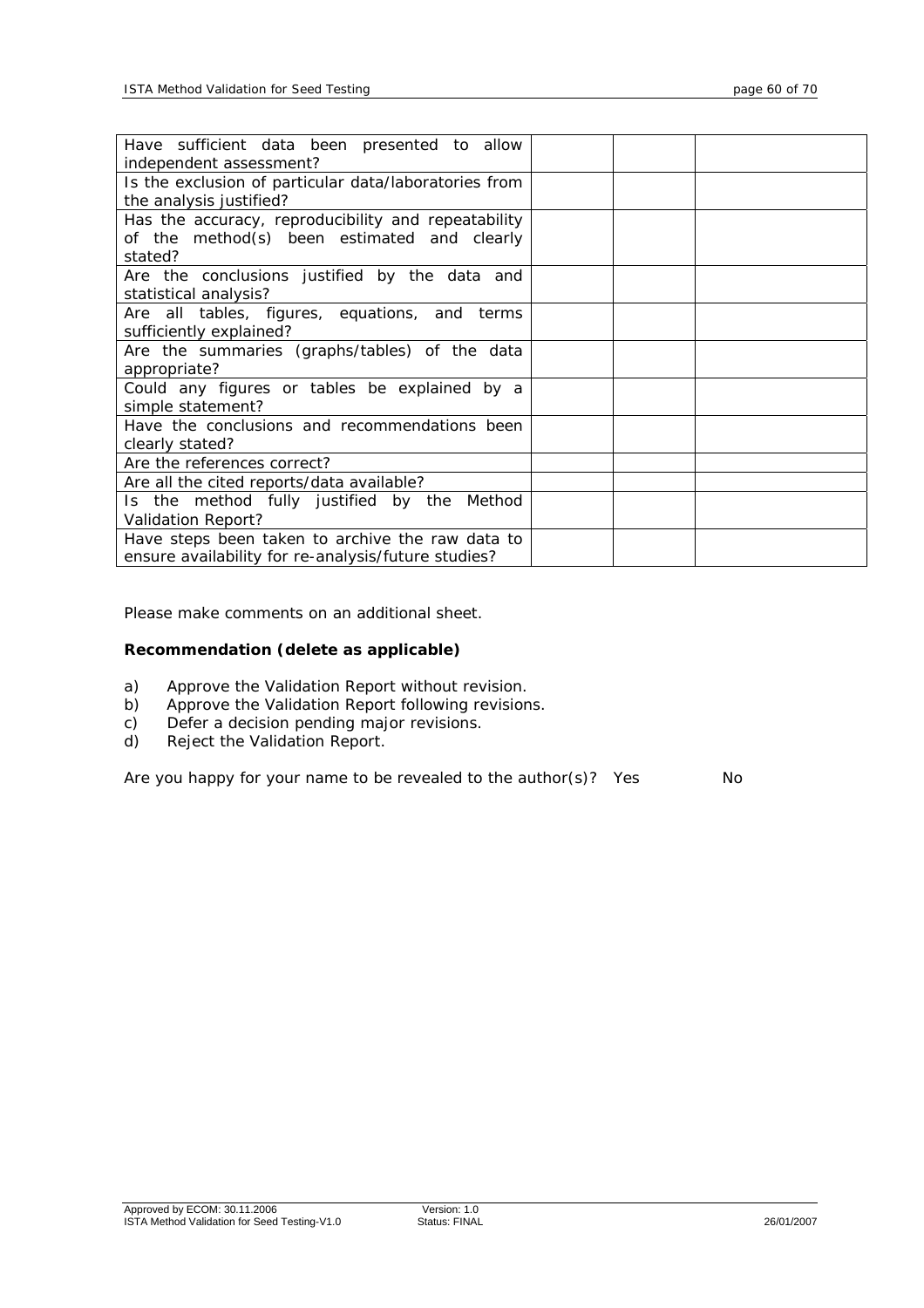### **APPENDIX 8: Performance Validated Test Method Submission Requirements for other than Test Kits**

To support the performance claim, the applicant should provide the following information:

- 8.0 Name of method
- 8.1. Scope of method
	- i) Intended use of the method (e.g. quality control, enforcement).
	- ii) Type of method (e.g. screening, reference).
	- iii) Applicability of method (e.g. species).
- 8.2. Within-laboratory performance of method Provide data for:
	- trueness or bias (systematic error)
	- recovery
	- limit of detection; limit of quantitation
	- repeatability

### 8.3. Characterisation/Specifications of method

- Provide information on:
- interferences (specificity): impurities, contaminants, additives, etc
- performance specifications and acceptability criteria for media, reagents, instruments
- suitability tests for systems
- critical steps or parameters
- comparison with other methods if available
- 8.4. Quality control of method performance.
	- Provide information/specifications/requirements for:
	- reference materials
	- standards
	- fortification samples (if applicable)
- 8.5. Safety information.
	- i) Provide appropriate cautionary statements for any hazards associated with the method for health (organisms and/or their products, or substances which are carcinogenic, mutagenic, teratogenic, allergenic, pathogenic, radioactive, etc).
	- ii) Provide information for any special procedures required for the disposal of reagents or reaction products.
	- iii) Provide information on potential hazards associated with handling or storage of reagents, samples or standards.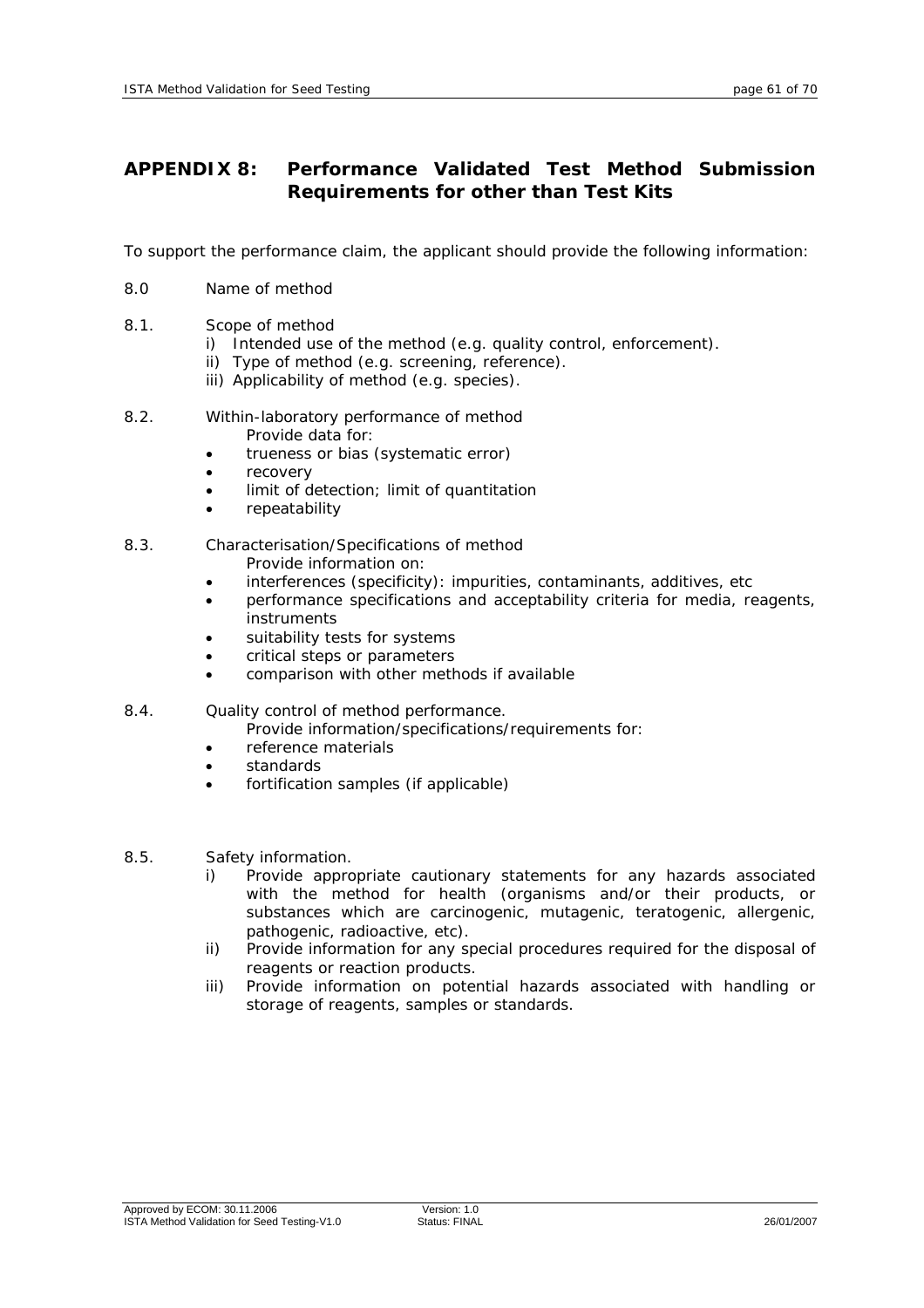### **GLOSSARY**

### **GLOSSARY OF TERMS USED IN ISTA METHOD VALIDATION STUDIES**

- **Accuracy**
- Bias
- Certification Mark
- Comparative Test
- Critical Control Point
- Cross Reactivity
- **Error** 
	- Error of Measurement
	- Random Error
	- Systematic Error
- Fitness for Purpose
- Limit of Detection
- Limit of Quantitation
- **Linearity**
- **Measurand**
- **Measurement**
- Method (of a measurement)
- Multi-laboratory Study
- Peer Review
- Peer Validation
- Performance Approved Method
- Performance Based Method
- Performance Validated Method
- **Precision** 
	- Intermediate Precision
	- Measurement Precision
- Proficiency Testing
- Quality
	- Quality Assurance
	- Quality Control
	- Internal Quality Control
- **Recovery**
- Reference Material
	- Certified Reference Material
- **Repeatability**
- **Reproducibility**
- Result of a Measurement
- Ruggedness Test
- Specified Traits
- Sponsor
- Standard Deviation
- Test Kit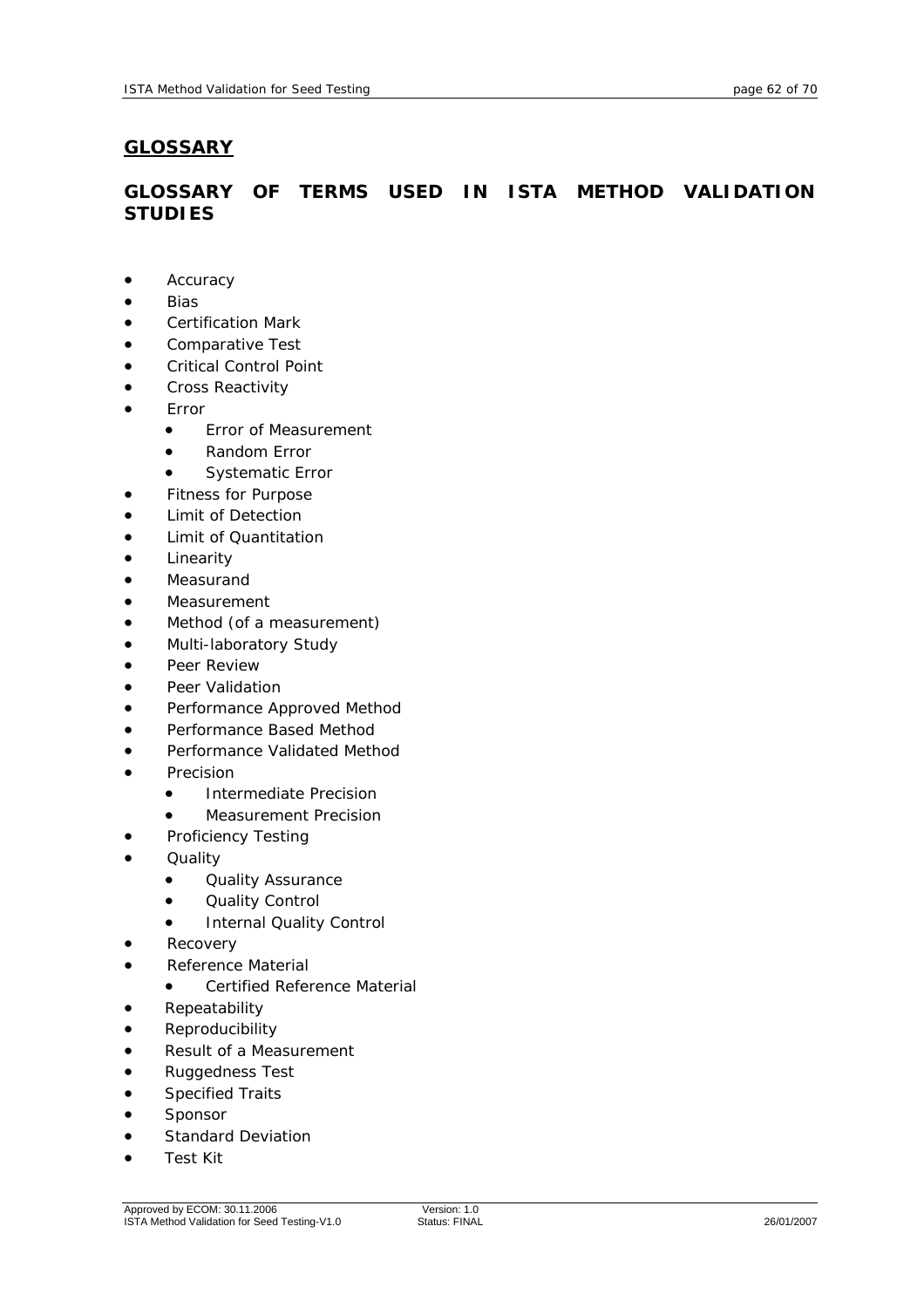- Test Organiser
- Test Plan
- Test Report
- Traceability
- Trueness
- Uncertainty (of Measurement)
- Validation
	- Method Validation
- Value
	- Accepted Reference Value
	- True Value
- **Verification**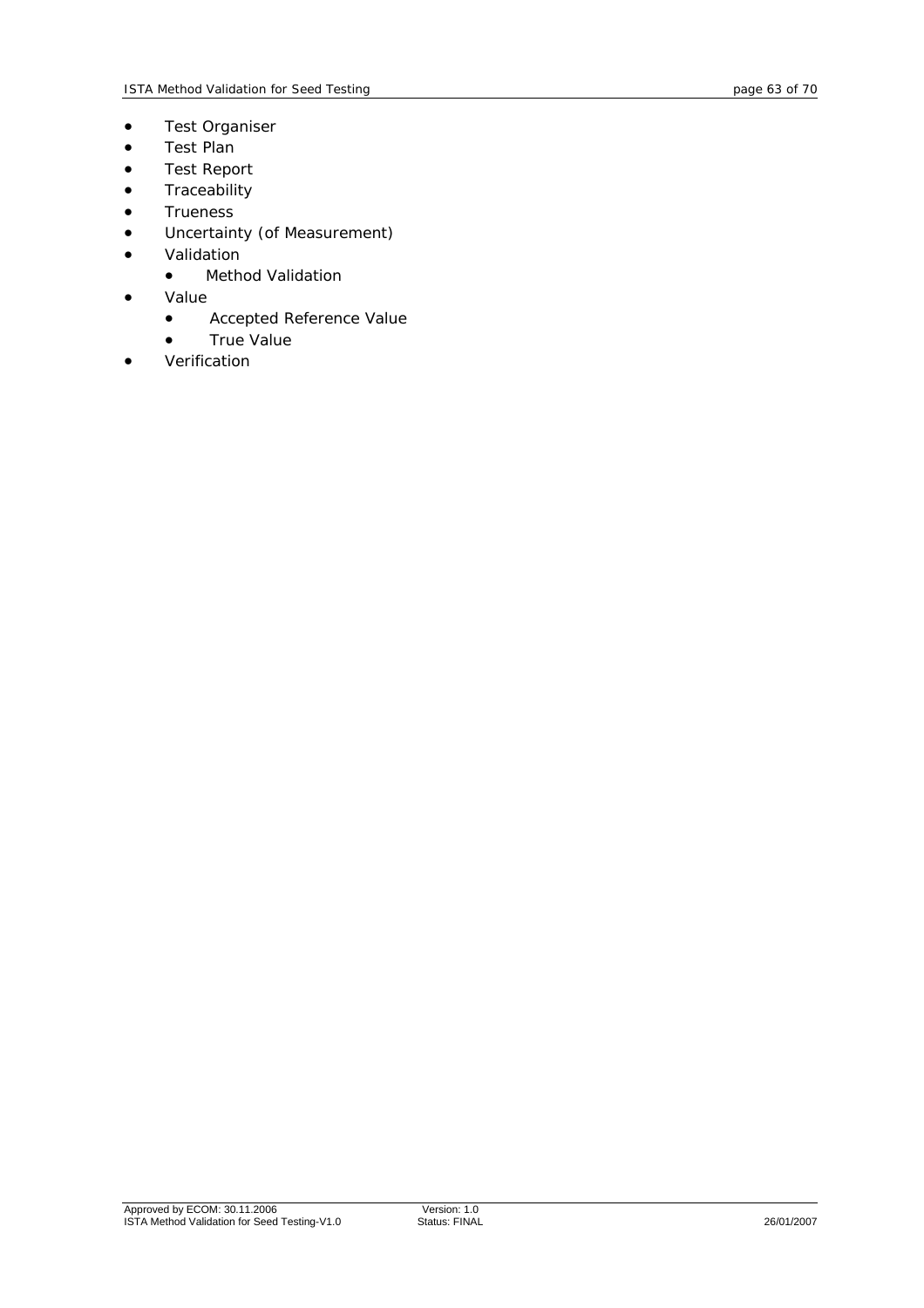### **Accuracy:**

'The closeness of agreement between a test result and the accepted reference value.'

Note: *The term accuracy, when applied to a set of test results, involves a combination of random components and a common systematic error or bias component.* [ISO 3534-1].

#### **Accuracy (of Measurement):**

'Closeness of the agreement between the result of a measurement and a true value of the measurand.'

### **Accuracy (of a Measuring Instrument):**

'Ability of a measuring instrument to give responses close to a true value.'

Note: *In these contexts accuracy is a qualitative concept.*' [IUPAC 'Orange' Book]. The term 'precision' should not be used for 'accuracy'. [VIM, 1993].

### **Bias**:

'The difference between the expectation of the test results and an accepted reference value.'

Note: *Bias is the total systematic error as contrasted to random error. There may be one or more systematic error components contributing to the bias. A larger systematic difference from the accepted reference value is reflected by a larger bias value.*' [ISO 3534-1]

### **Bias (of a Measuring Instrument):**

'Systematic error of the indication of a measuring instrument.'

Note: *The bias of a measuring instrument is normally estimated by averaging the error of indication over an appropriate number of repeated measurements. [VIM, 1993].* 

### **Certification Mark**

'Identifier given by ISTA to a test kit manufacturer which signifies that the test kit has been granted Performance Validated Method status.'

### **Comparative Test**

1. 'A comparison of different test methods to determine which one of these tests should be adopted as a validated test method.'

2. 'A multi-laboratory study of a test method used in method validation studies.'

### **Critical Control Point (CCP):**

In the HACCP (Hazard Analysis and Critical Control Point) approach, CCP is 'a point, step or procedure in a process at which control can be applied, and an adverse event can, as a result, be prevented, eliminated or reduced to acceptable levels.'

#### **Cross Reactivity:**

'Response (of method) to analogues, metabolites, or other non-target components that may be present in the matrix(es).' [AOAC - PVMC].

### **Error (of Measurement):**

'The value of a result minus the true value.' [IUPAC Compendium of Chemical Technology, 1985].

'Result of a measurement minus a true value of the measurand.' [VIM, 1993].

Note: *Since a true value cannot be determined, in practice a conventional true value is used.*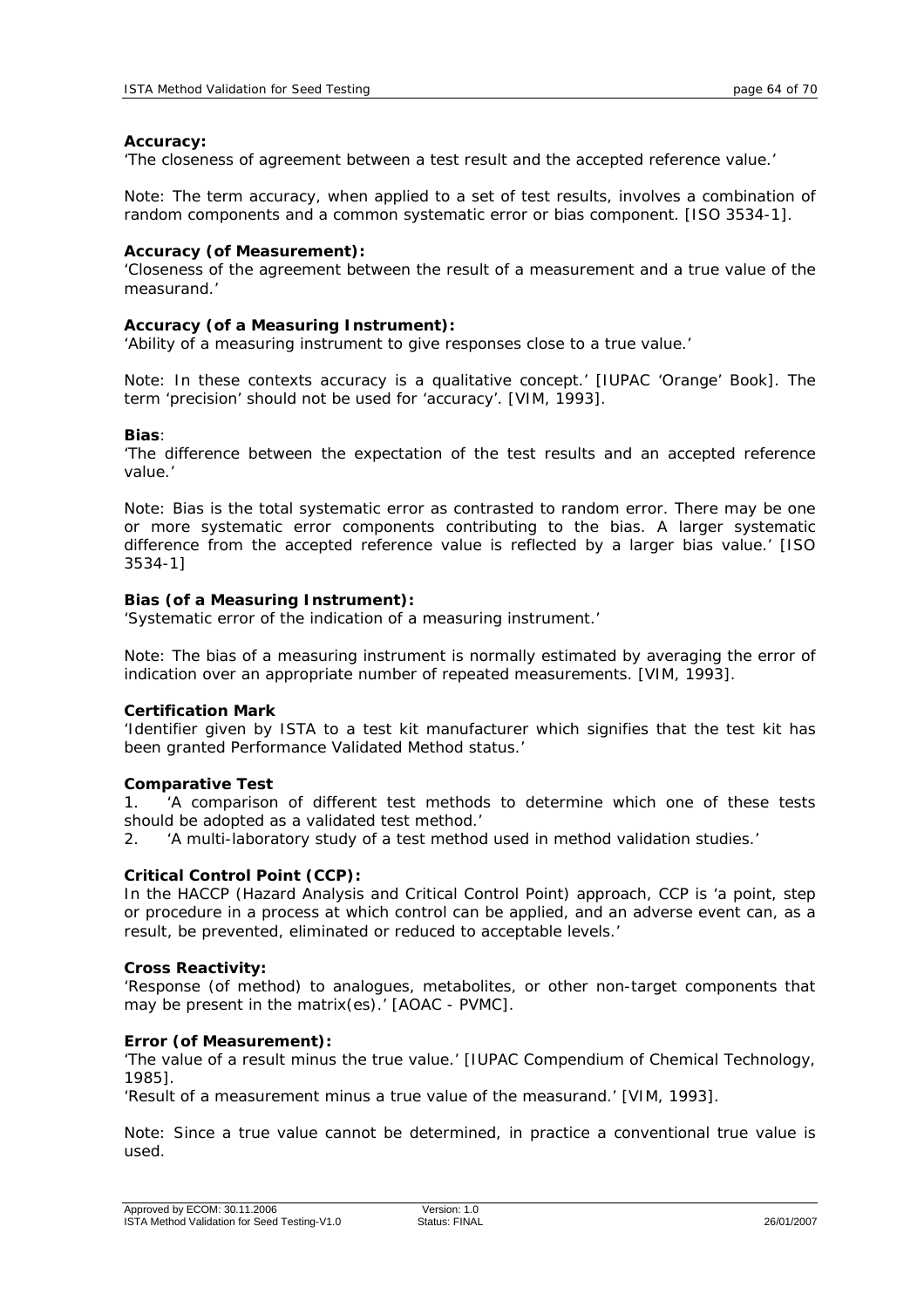### **Random Error:**

'Result of a measurement minus the mean that would result from an infinite number of measurements of the same measurand carried out under repeatability conditions.

Note: *Random error is equal to error minus systematic error. Because only a finite number of measurements can be made, it is possible to determine only an estimate of random error.* [VIM 1993].

### **Systematic Error:**

'Mean that would result from an infinite number of measurements of the same measurand carried out under repeatability conditions minus a true value of the measurand.'

Note: *Systematic error is equal to error minus random error. Like true value, systematic error and its causes cannot be known.* [VIM 1993].

### **Fitness for Purpose**:

'Degree to which data produced by a measurement process enables a user to make technically and administratively correct decisions for a stated purpose.' [IUPAC 'Orange' Book].

### **Limit of Detection:**

'The lowest content that can be measured with reasonable statistical certainty.' [AOAC - PVMC].

### **Limit of Quantitation:**

'The lowest concentration of an analyte that can be determined with acceptable precision (repeatability) and accuracy under the stated conditions of the test.' [NATA Tech Note #13].

### **Linearity:**

'Defines the ability of the method to obtain test results proportional to the concentration of analyte.'

Note: *The Linear Range is by inference the range of analyte concentrations over which the method gives test results proportional to the concentration of the analyte*. ' [AOAC - PVMC].

### **Measurand**:

'Particular quantity subject to measurement.'

Note: *Specification of a measurand may require statements about quantities such as time, temperature and pressure.* [VIM 1993].

### **Measurement**:

'Set of operations having the object of determining a value of a quantity.' [VIM 1993].

### **Method (of a Measurement):**

'Generic description of a logical sequence of operations used in a measurement.'

### **Multi-Laboratory Study**

'A comparative test conducted by six or more laboratories during the method validation process.'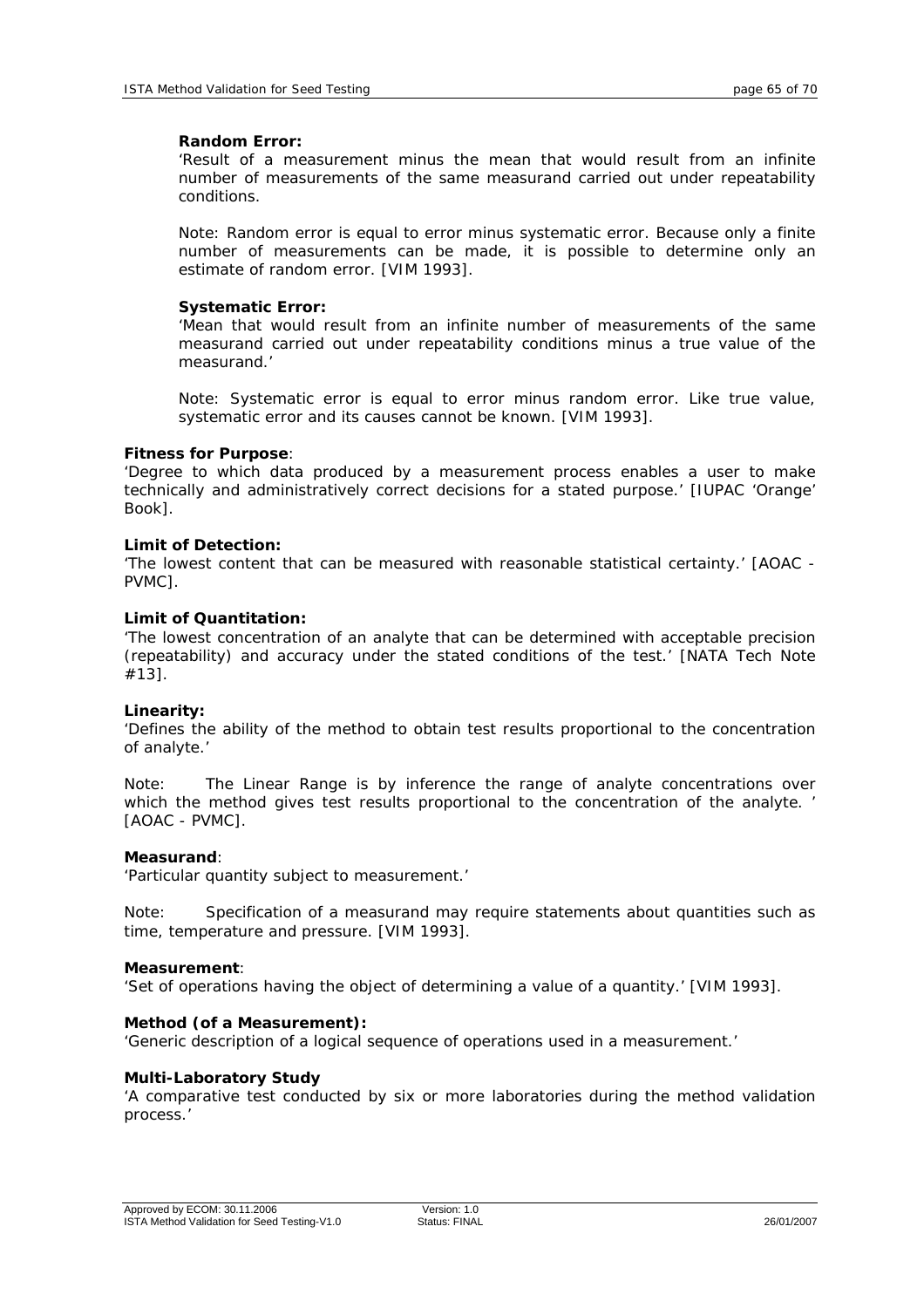### **Peer Review**

'A critical review of a document (e.g. test plan/test report) by an experienced researcher/statistician other than the author(s).'

### **Peer Validation**

'A test method validation study conducted by a small (one to three) number of laboratories (c.f. multi-laboratory study).'

### **Performance Approved Method**

'Method evaluated and approved according to the principles of the performance based approach for quality testing; usually restricted to bio-molecular tests and bioassays for testing for the presence of specified traits.'

### **Performance Based Method**

'Synonym for Performance Approved Method.'

### **Performance Validated Method**

'A performance approved/based method which has had its performance claims verified.'

### **Precision**:

'The closeness of agreement between independent test results obtained under stipulated conditions.'

Note: *Precision depends only on the distribution of random errors and does not relate to the true value or specified value. The measure of precision is usually expressed in terms of imprecision and computed as a standard deviation of the test results. Independent test results means results obtained in a manner not influenced by any previous result on the same or similar test object. Quantitative measures of precision depend critically on the stipulated conditions. Repeatability and Reproducibility are particular sets of extreme conditions.* [ISO 3534-1].

### **Intermediate Precision:**

'Intermediate precision expresses within laboratories variation: different days, different analysts, different equipment, etc.' [ICH Q2A, CPMP/ICH/381/95].

### **Measurement Precision:**

'Closeness of agreement between quantity values obtained by replicate measurements of a quantity, under specified conditions.'

Note: *Measurement precision is usually expressed numerically by measures of impression such as standard deviation, variance, or co-efficient of variation under the specified conditions of measurement.* [VIM, 2004]*.* 

### **Proficiency Testing:**

'A periodic assessment of the performance of individual laboratories and groups of laboratories that is achieved by the distribution by an independent testing body of typical materials for unsupervised analysis by the participants.' [IUPAC 'Orange' Book]

### **Quality**:

'The totality of features and characteristics of a product or service that bear on its ability to satisfy stated or implied needs.' [ISO 9000:2000].

'Degree to which a set of inherent characteristics fulfils requirements.' [ISO/DIS 19011:2002].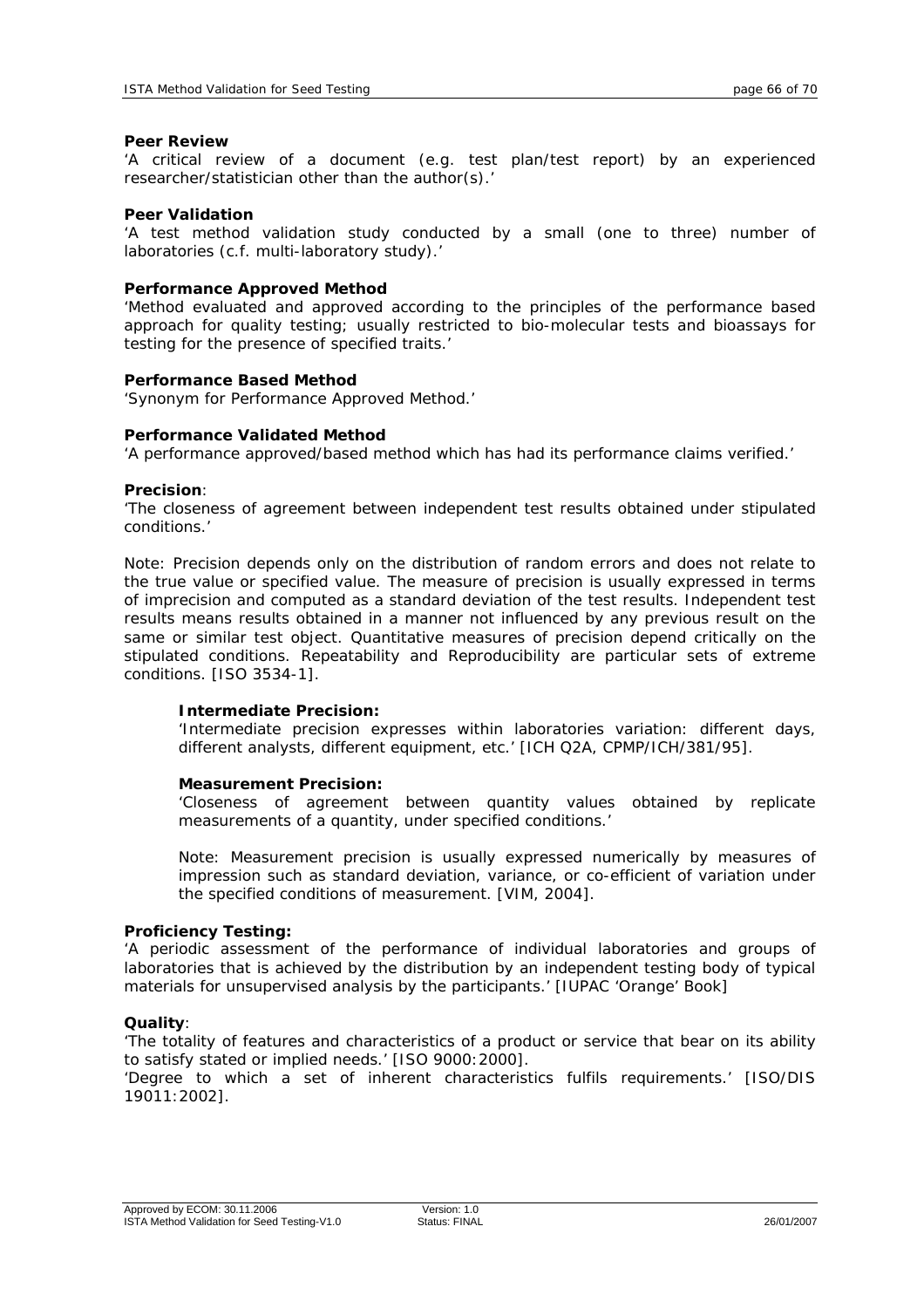### **Quality Assurance**

'All those planned and systematic activities implemented within the quality system, and demonstrated as needed, to provide adequate confidence that an entity will fulfil requirements for quality.' [ISO 8402:1994].

'Part of quality management focused on providing confidence that quality requirements will be fulfilled.' [ISO 9000:2000].

### **Quality Control:**

'The operational techniques and activities that are used to fulfil requirements of quality.' [ISO 8402:1994].

'Part of quality management focussed on fulfilling quality requirements [ISO 9000:2000].

### **Internal Quality Control:**

'Set of procedures undertaken by laboratory staff for the continuous monitoring of operations and the results of measurements in order to decide whether results are reliable enough to be released.' [IUPAC 'Orange' Book].

### **Recovery:**

'The fraction of analyte added to a test sample (fortified or spiked sample) prior to analysis of the unfortified and fortified samples; percentage recovery (%R) is calculated as follows:

 $%R = [(CF-CU)/CA] \times 100$ 

Where CF is the concentration of analyte measured in the fortified sample; CU is the concentration of analyte measured in the unfortified sample; CA is the concentration of analyte added (measured value, not determined by method) in fortified sample.' [AOAC-PVMC].

### **Reference Material (RM):**

'Material or substance one or more of whose property values are sufficiently homogeneous and well established to be used for the calibration of an apparatus, the assessment of a measurement method, or for assigning values to materials.'

Note: *The term reference material describes materials which are often also called measurement standards, e.g. chemical substances used for calibration or identification purposes. Care is necessary when using the term 'standard' as it is commonly used in two different contexts. The term may refer to 'measurement standards' in the reference material sense, or it may refer to written standards, such as standard methods. It is important to ensure the distinction is always clear.* [ISO/IEC Guide 30 - 1992, 2.1].

### **Certified Reference Material (CRM):**

'Reference material, accompanied by a certificate, one or more of whose property values are certified by a procedure, which establishes its traceability to an accurate realisation of the unit in which the property values are expressed, and for which each certified value is accompanied by an uncertainty at a stated level of confidence.' [ISO/IEC Guide 30 - 1992, 2.2].

### **Repeatability:**

Closeness of the agreement between the results of successive measurement of the same measurand carried out in the same conditions of measurement.' [IUPAC 'Orange' Book].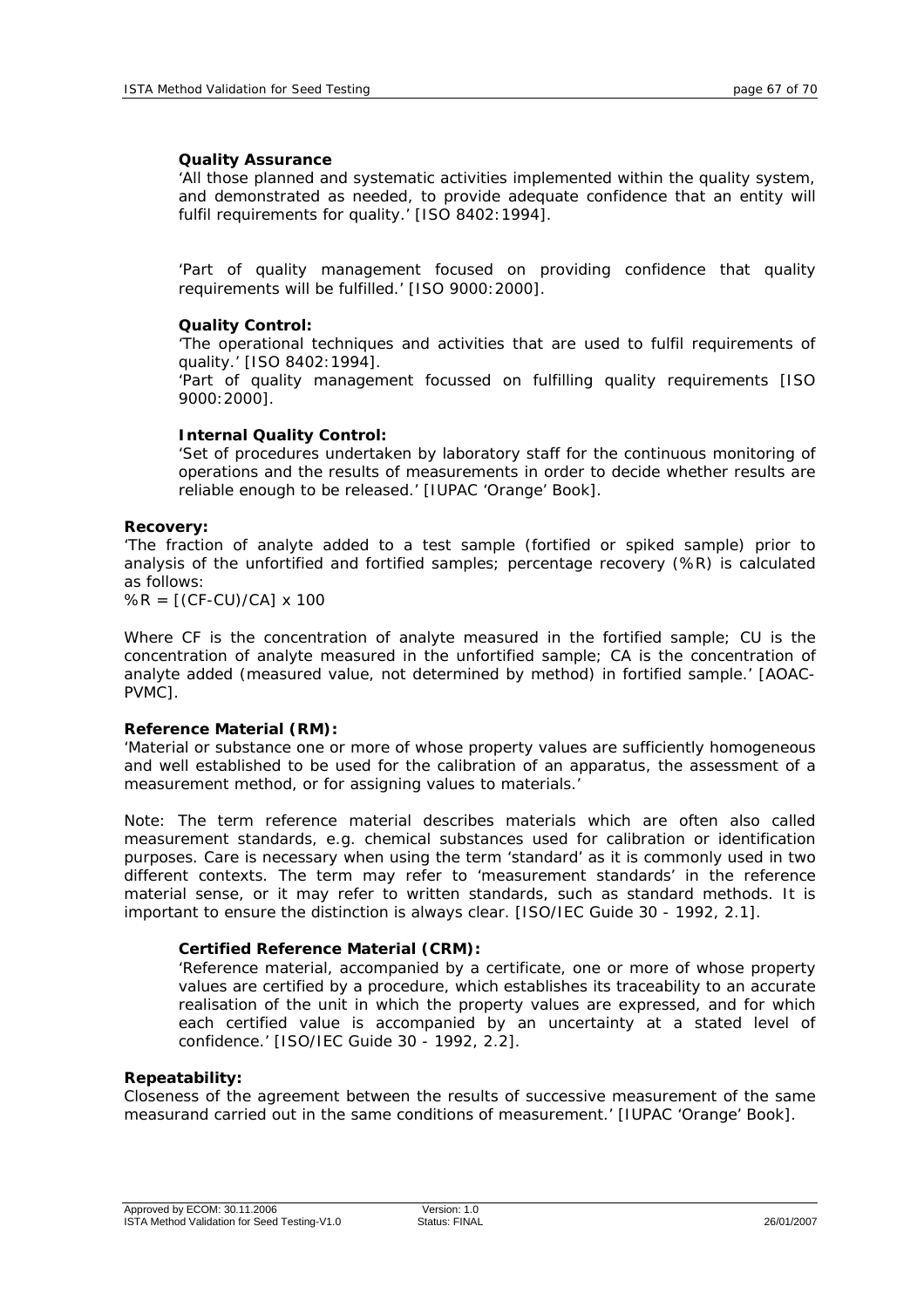### **Reproducibility:**

'Precision under reproducibility conditions, i.e. conditions where test results are obtained with the same method on identical test items in different laboratories with different operators using different equipment.

Note: *A valid statement of reproducibility requires specification of the conditions changed. Reproducibility may be expressed quantitatively in terms of the dispersion of the results.*' [ISO 3534-1].

### **Result of a Measurement:**

'Value attributed to a measurand, obtained by measurement.'

Note: *When the term result of a measurement is used, it should be made clear whether it refers to: the indication; the uncorrected result; the corrected result, and whether several values are averaged. A complete statement of the result of a measurement includes information about the uncertainty of measurement. '* [VIM 1993].

### **Ruggedness Test:**

'Intra-laboratory study to study the behaviour of an analytical process when small changes in the environmental and/or operating conditions are made, akin to those likely to arise in different test environments. Ruggedness testing allows information to be obtained on effects of minor changes in a quick and systematic manner.' [AOAC - PVMC].

### **Specified Traits**

'A named characteristic which may be present in a seed lot.'

### **Sponsor**

'Any method developer or test kit manufacturer who submits a test method for validation.'

### **Standard Deviation:**

'A measure of how values are dispersed about a mean in a distribution of values.'

### **Test Kit**

'A commercially packaged system of the principal or key components of a testing method. Test kits include directions for use and are often self-contained, complete analytical systems; however they may also require supporting equipment and supplies. The key components frequently represent proprietary elements or reagents that may be readily prepared only by the producer of the kit.'

### **Test Organiser**

'A person designated by the test sponsor or appointed by the ISTA Technical Committee to develop and organise the validation test.'

### **Test Plan**

'Detailed plan for execution of a comparative test by several laboratories on one or more test methods.'

### **Test Report**

'Standard technical report of the results of a comparative test, with discussion of results, conclusions and recommendations prepared by the test organiser.' 'ISTA Method Validation Report.'

### **Traceability**:

'Property of the result of a measurement or the value of a standard whereby it can be related with a stated uncertainty, to stated references, usually national or international standards (i.e. through an unbroken chain of comparisons).'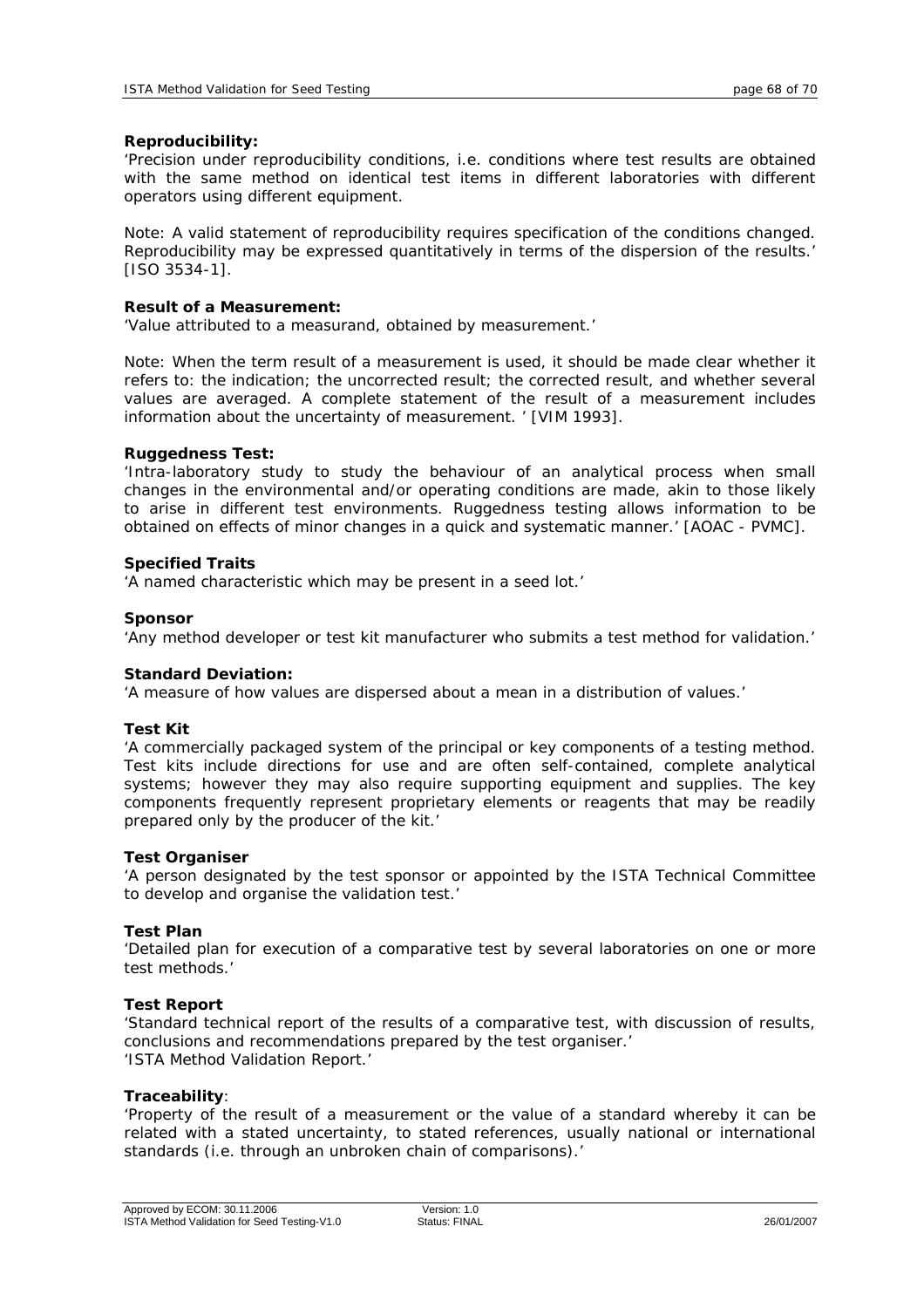Note: *The standards referred to here are measurement standards rather than written standards.* [ISO/IEC Guide 30 - 1992, 3.8].

'Ability to trace the history, application or location of that which is under consideration.' [ISO 9000:2000].

'Property of the result of a measurement or the value of a standard whereby it can be related to stated references, usually national or international standards, through an unbroken chain of comparisons all having stated uncertainties.'

Note: *The concept is often expressed by the adjective traceable. The unbroken chain of comparisons is called a traceability chain*. [VIM, ].

### **Trueness:**

'Closeness of agreement between the average that would ensue from an infinite number of quantity values obtained under specified measurement conditions and the true value of the measurand.'

Note: *Trueness can not be expressed as a numerical value. Trueness is inversely related to systematic error only. The term 'trueness of measurement' should not be used for accuracy of measurement.* [Draft International Vocabulary of Basic and General Terms in Metrology, VIM, April 2004].

### **Uncertainty (of Measurement) i.e. Measurement Uncertainty:**

'Parameter associated with the result of a measurement, that characterises the dispersion of the values that could reasonably be attributed to the measurand.'

Note: *The parameter may be, for example, a standard deviation (or a given multiple of it), or the width of a confidence interval. Uncertainty of measurement comprises, in general, many components. Some of these components may be evaluated from the statistical distribution of the results of a series of measurements and can be characterised by experimental standard deviations. The other components, which can also be characterised by standard deviations, are evaluated from assumed probability distributions based on experience or other information. It is understood that the result of the measurement is the best estimate of the value of the measurand and that all components of uncertainty, including those arising from systematic effects, such as components associated with corrections and reference standards, contribute to the dispersion.* ' [VIM 1993].

### **Validation:**

'Confirmation by examination and provision of objective evidence that the particular requirements for a specified intended use are fulfilled.' [ISO 8402:1994].

### **Method Validation:**

1. 'The process of establishing the performance characteristics and limitations of a method and the identification of influences which may change these characteristics and to what extent. Which analytes can it determine in which matrices in the presence of which interferences?

Within these conditions what levels of precision and accuracy can be achieved?'

2. 'The process of verifying that a method is fit for purpose, i.e. for use for solving a particular analytical problem.' [Eurachem guide: The Fitness for Purpose of Analytical Methods]